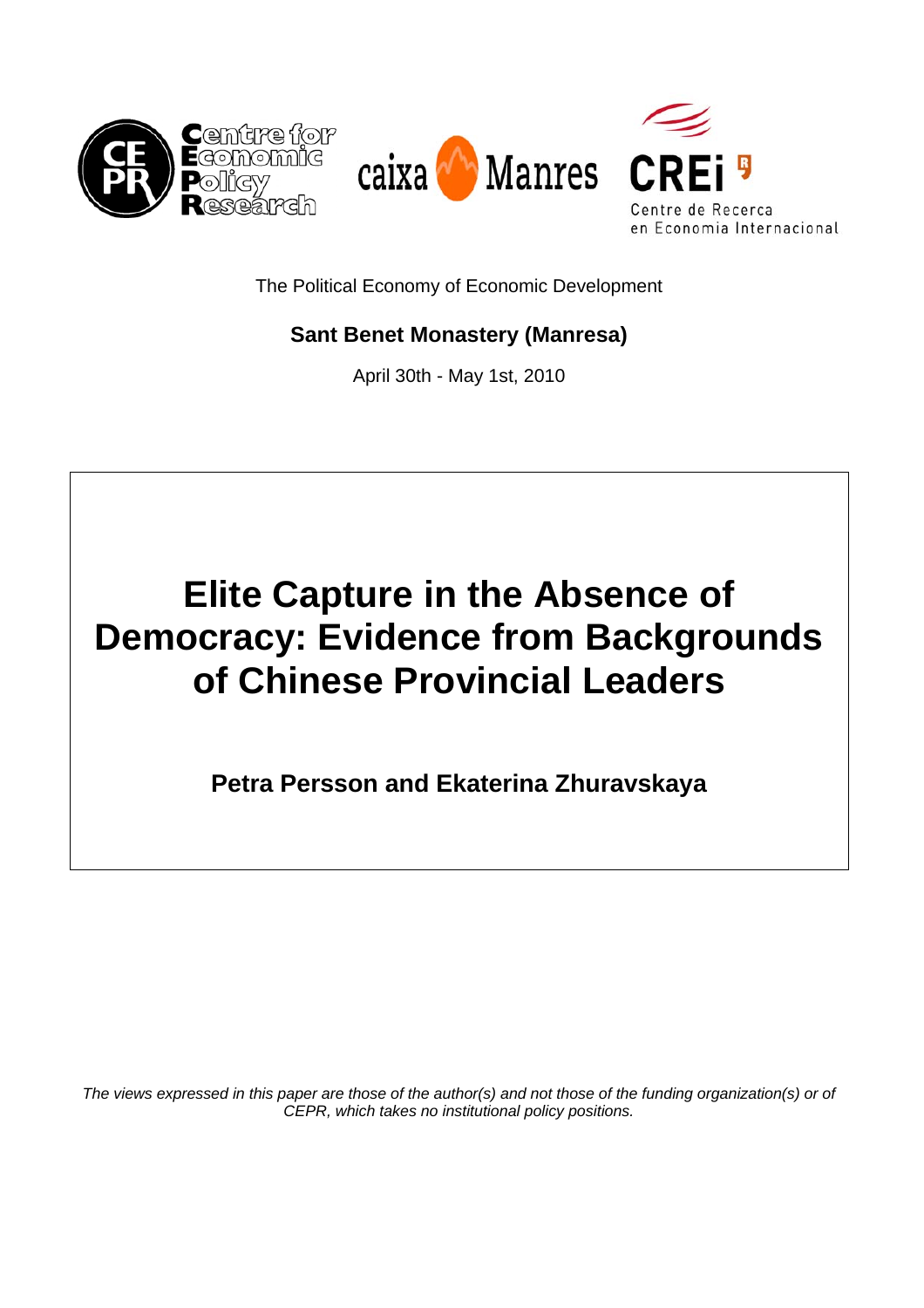## Elite Capture in the Absence of Democracy: Evidence from Backgrounds of Chinese Provincial Leaders<sup>∗</sup>

Petra Persson and Ekaterina Zhuravskaya†

This draft: April 2010

#### Abstract

Using panel data on Chinese provinces over 26 years, we show that local public policy to a large extent is determined by the background of the top provincial leader, i.e., the party secretary. Provinces under the leadership of party secretaries who built their careers within the province have higher public goods provision and are less predatory towards business. The magnitude of these differences is large even after controlling for fiscal incentives and career concerns of provincial leaders, province and time fixed effects; and after accounting for the possibility of endogenous appointments using instrumental variables. We show that the results are not driven by the differences in local knowledge or innate preferences of provincial leaders. We attribute our findings to the beneficial effect of "elite capture" in the absence of local democracy, when elite's preferences are closer to the general public than those of local politicians. Party secretaries who built their careers within the province, in contrast to the "outsiders," have implicit contracts with local elites, who helped them to power, and channel benefits to them, some of which come in the form of public goods. Provincial leaders in China are formally accountable only to the center which cares for economic growth, possibly at the expense of local public goods provision. We find that "elite capture" serves as an imperfect substitute for an otherwise absent local accountability mechanism.

<sup>∗</sup>We thank Andrei Bremzen, Georgy Egorov, Ronny Freier, Sergei Guriev, Irena Grosfeld, David Li, Shang-Jin Wei, and participants of the 13th Annual Conference of the International Society for New Institutional Economics at the University of California at Berkeley, and the 3rd Global Institute China-Russia Conference at Tsinghua University for helpful comments. We also thank Ryan Monarch and Lynn Liu for excellent research assistance.

<sup>†</sup>Persson is from Columbia University; Zhuravskaya is from the New Economic School (NES) and the Center for Economic Policy Research (CEPR). Please send correspondence to: Ekaterina Zhuravskaya, New Economic School, 47 Nakhimovsky prospect, 117418 Moscow, Russia, Email: EZhuravskaya@nes.ru, Phone: (7495) 9255002, Fax: (7495) 9255003.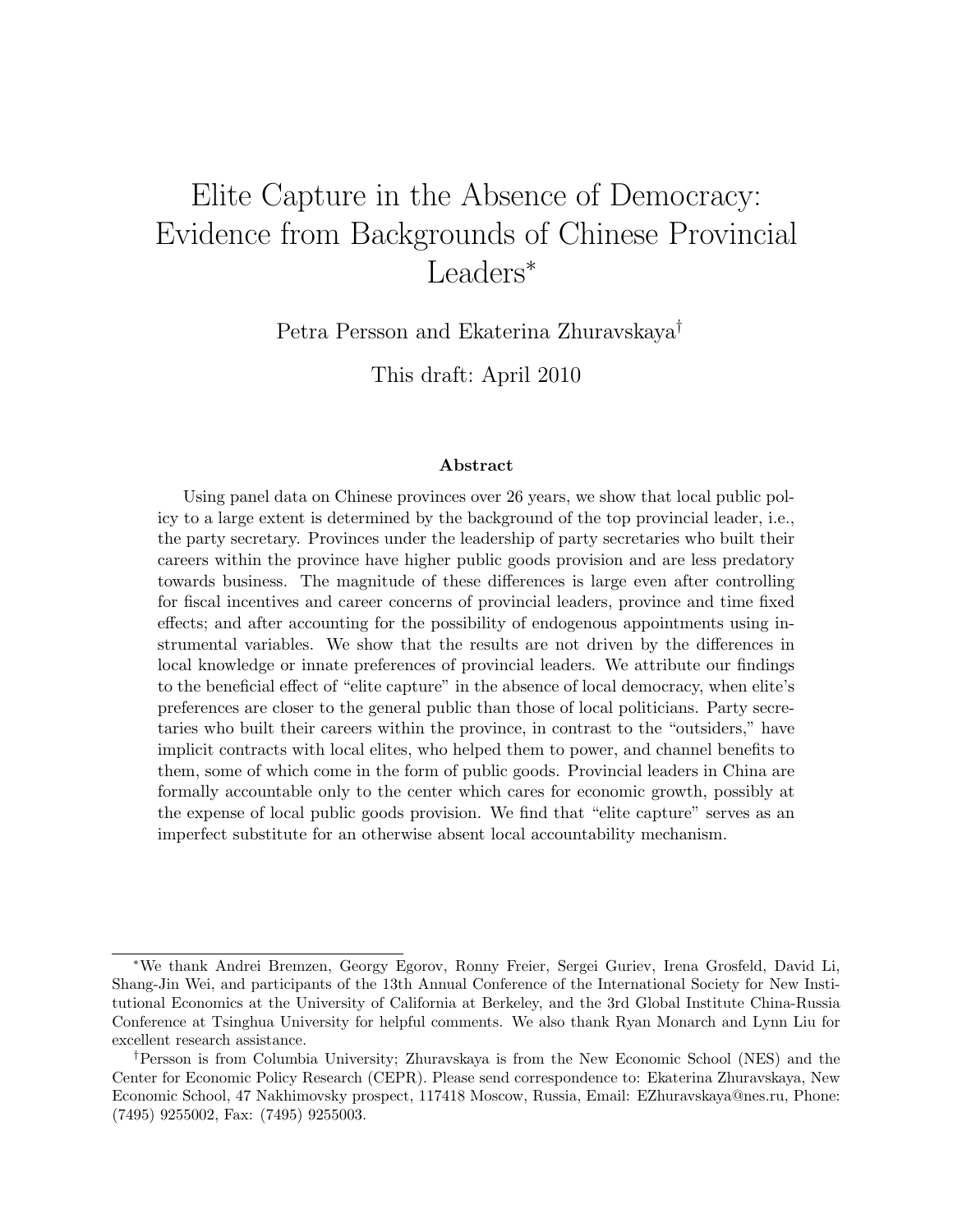## 1 Introduction

What is the effect of having close social ties between a regional political leader and local elites on governance in a developing federation? The theoretical answer is not straightforward and depends on various characteristics including the strength of political parties, the strength of local democracy, and the structure of local elites (Riker, 1964). On the one hand, many classic works have suggested that entrenched networks of government and business, commonly referred to as "subversion," lead to overregulation, corruption, and economic stagnation, particularly, when the alternative is a well-functioning local democracy (see, for instance, Buchanan and Tullock, 1962; Stigler, 1971; Olson, 1982).<sup>1</sup> On the other hand, recent empirical studies have shown that social ties between local leaders and local elites may serve as an informal substitute for local accountability mechanisms when formal democratic mechanisms are malfunctioning or absent (this became apparent from analyses of results of several recent Community Driven Development (CDD) programs, e.g., Rao and Ibanez, 2003; Labonne and Chase, 2009). In particular, this could happen when local elites have preferences that are closer to those of the common people compared to those of politicians.

Our aim is to estimate the effect of informal networks between local politicians and local elites on public policy and governance in a very specific setting: China, a politically centralized, autocratic state which, at the same time, is a federation from an economics standpoint. In particular, we address this question by examining how social ties between the top provincial political leader and local elites in China affect local policy outcomes and governance. We find that provincial leaders who are bound by informal obligations to local elites provide more public goods and are less predatory towards provincial business compared to those who are free from such obligations. Thus, in the Chinese context, implicit contracts between provincial leaders and local elites serve as (an imperfect) substitute for an otherwise absent local accountability mechanism.

<sup>1</sup>For a survey of empirical evidence, see Bardhan (2002). Slinko, Yakovlev and Zhuravskaya (2005), for instance, provide direct evidence on the relationship between local capture and governance in the context of Russia.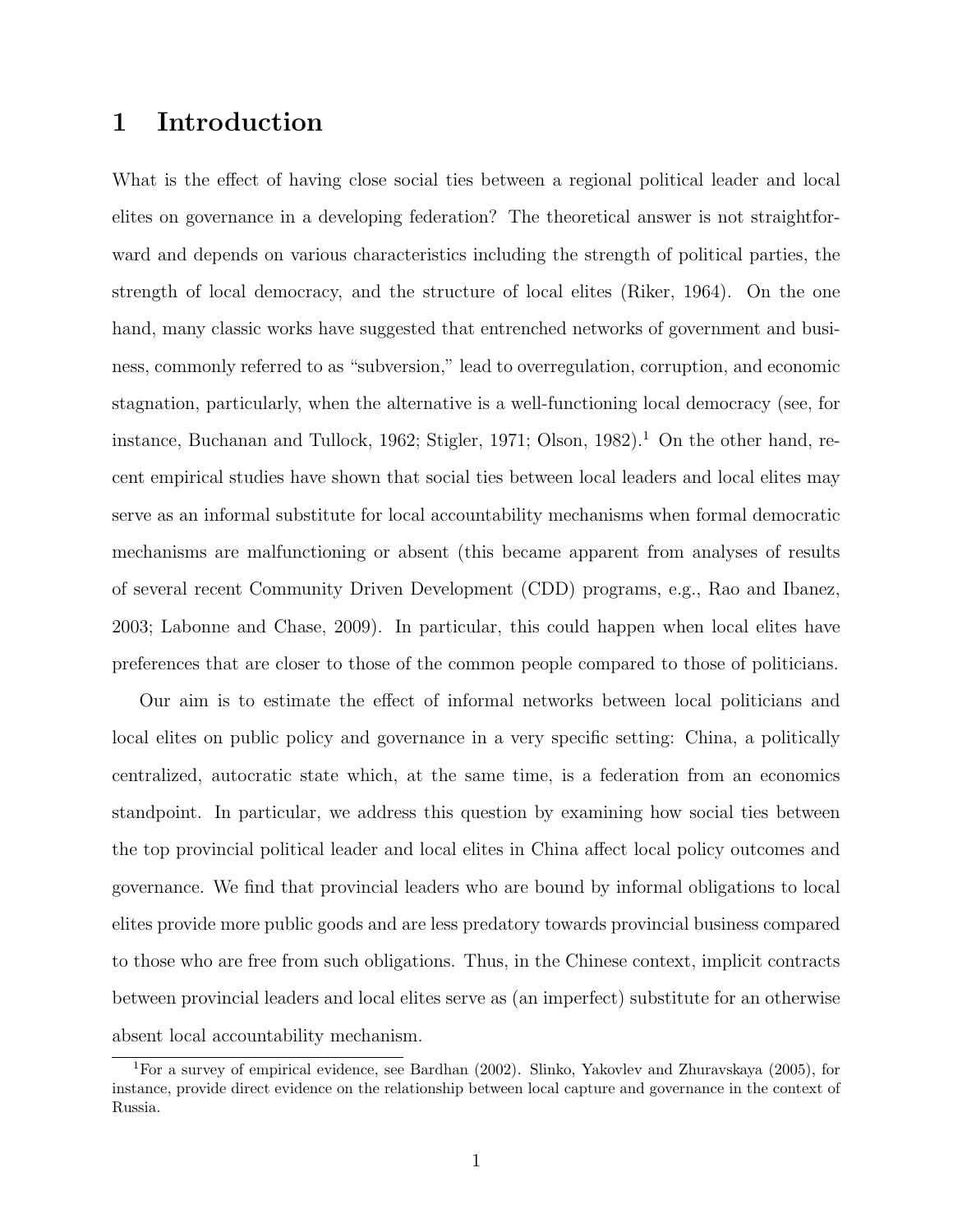The context of China is particularly interesting because it sheds light on the long-standing debate over the workings of fiscal federalism in the developing world. Many authors have considered China as a model of how a central government can provide provincial officials with efficient incentives.<sup>2</sup> In particular, Blanchard and Shleifer (2001) applied the theory of Riker (1964) to Chinese development and argued that political incentives (i.e., career concerns for promotion to the higher-level positions within the communist party hierarchy) are the main determinant of China's miraculous economic performance over the last 30 years. Similarly, Qian and Xu (1993) and Maskin, Qian and Xu (2000) argued that the center created yardstick competition among provincial leaders. Li and Zhou (2005) and Chen, Li and Zhou (2005) provided empirical support for these arguments by showing that the main criterion for promotion and demotion of provincial leaders in China has been the provincial growth rate relative to that of neighboring provinces and relative to the growth rate under the predecessor. Blanchard and Shleifer (2001) argued that high-powered national career concerns can mitigate the main cost of federalism in developing federations, namely, inter-provincial externalities (Musgrave, 1969; Oates, 1972). Riker (1964), however, claimed that in order to realize the full benefits of federalism, the local government incentives should combine national career concerns—necessary to mitigate inter-provincial externalities—with local accountability. The reason for this is that the benefits of federalism, e.g., better information of local politicians about preferences of local population (Hayek, 1948), depend on the incentives of politicians to satisfy these preferences. Using a large panel of developing countries, Enikolopov and Zhuravskaya (2007) confirmed Riker's conjecture: they show that on average fiscal decentralization results in better governance only in the presence of local elections and strong national political parties; so that the former provides local accountability and the latter—national career concerns. Since China is an autocratic state and there are no formal mechanisms of local accountability, the functioning Chinese federalism remains puzzling. The first step to resolve this puzzle is to understand whether there are any in-

<sup>2</sup>See, for instance, Montinola, Qian and Weingast (1995); Qian and Roland (1998); Maskin, Qian and Xu (2000); Qian and Weingast (1996).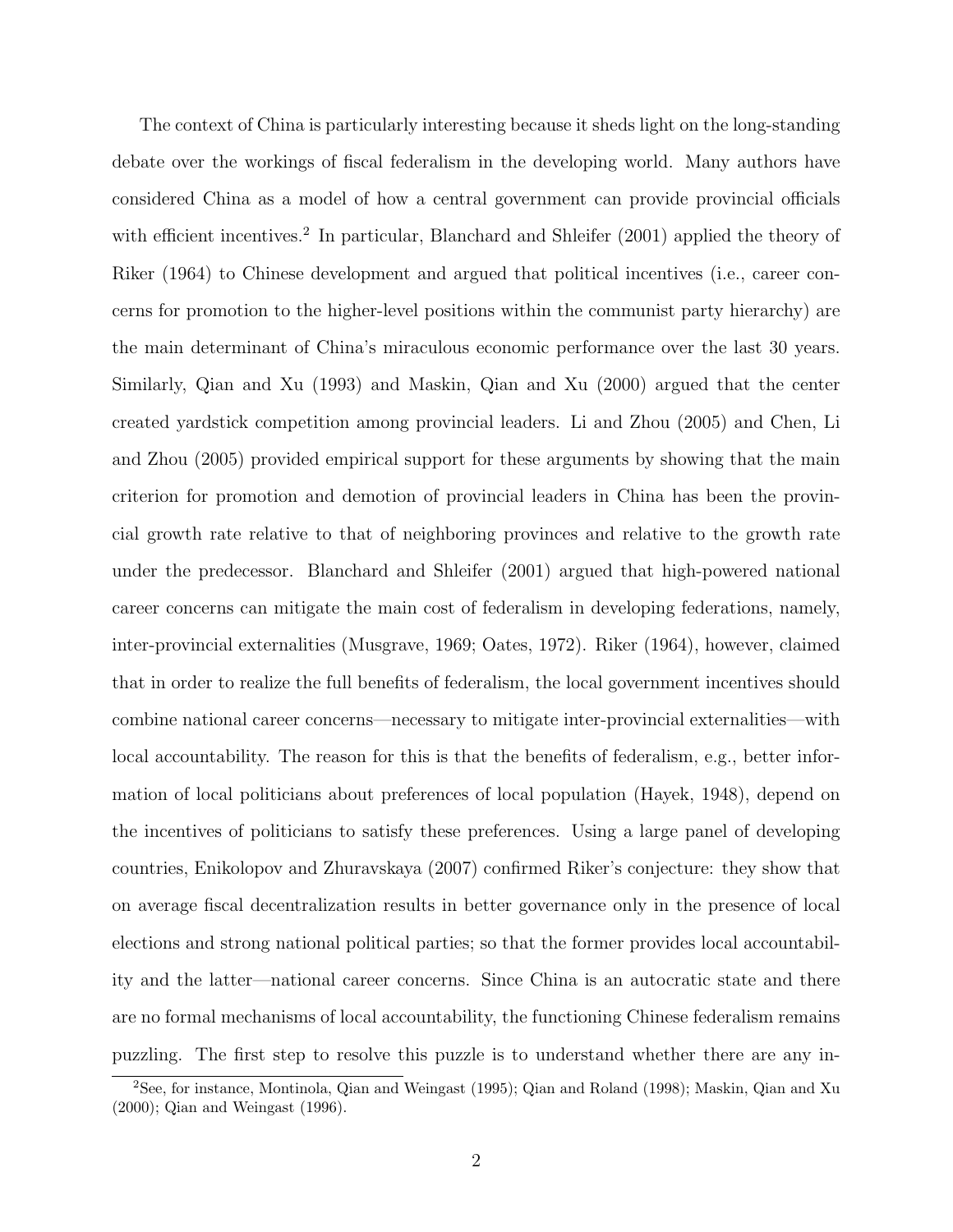formal institutions in China that help provide local accountability. Our paper contributes to this debate by showing that elite capture to some extent serves as a substitute for local democracy in China.

We focus on the top provincial executives, party secretaries, who are appointed by the center and who serve as the ultimate decision makers for all provincial policies. To measure the strength of social ties between provincial party secretaries and local elites, we collect detailed information about the backgrounds of all individuals who served as party secretaries in Chinese provinces between 1980 and 2005. We distinguish between party secretaries who made their careers, i.e., raised from low to high positions, within the province and those who made their careers elsewhere. Making a successful career from low to high positions within a province is impossible without the support of local elites (i.e., representatives of the local administration, party organs, and top management of state owned enterprises and large collectives). Elites are responsible—both formally and informally—for nominations to high- and appointments to medium-level positions in the administration and state-owned enterprises of the province. Since such support often implies reciprocity, "local" party secretaries are bound by an implicit contract that requires a return of favors (a la Shleifer and Summers, 1988). In contrast, party secretaries who made their careers in other provinces and were transferred to a high position in the province from elsewhere are not bound by any obligations to local elites. Importantly, the backgrounds of party secretaries may matter for provincial policies not only because they reflect ties to local elites, but also because of differences in local knowledge or innate preferences. In our empirical analysis, we verify that neither of these two alternative explanations drives our results. We, therefore, interpret the differences in provincial policy outcomes between "local" and "outsider" party secretaries (defined by where they made their career from low to high positions) as evidence of the effect of implicit contracts with the local elite, i.e., elite capture.

Using panel data for 30 provinces over 26 years, we find substantial differences in provincial policies depending on whether a "local" or an "outsider" party secretary is at the helm,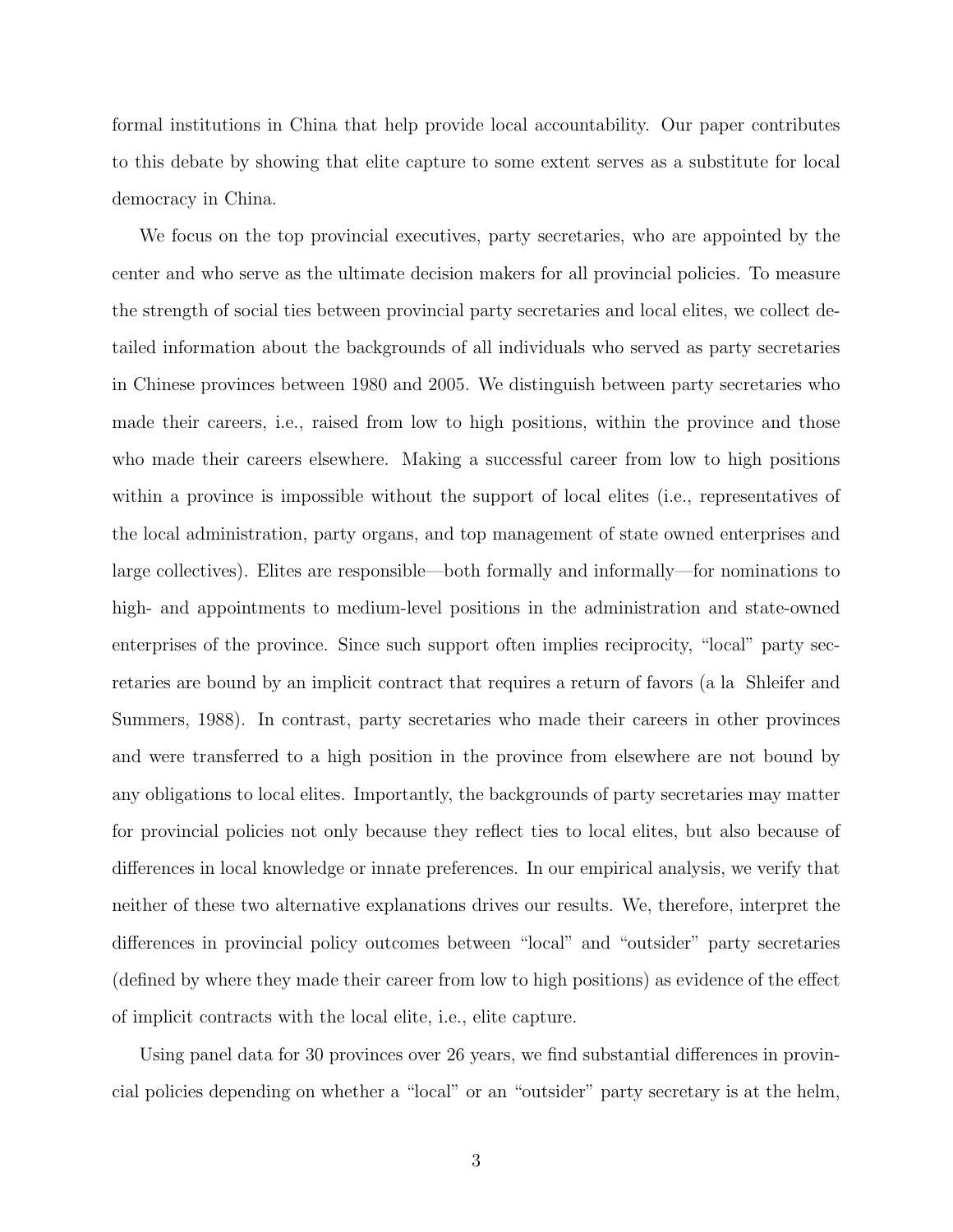controlling for province and year fixed effects, political and fiscal incentives of party secretaries, as well as a large set of other individual and provincial characteristics that may affect policy outcomes. In particular, provinces under "local" party secretaries rely less on extra-budgetary funds, spend a higher share of the budget on public goods such as education and healthcare, and have a higher number of primary school teachers. At the same time, "local" party secretaries spend a lower share of the budget on government consumption and investment, which results in lower construction of infrastructure (as measured by the output of construction industry).

The variation in party secretary backgrounds may not be exogenous, as the center may wish to appoint "locals" or "outsiders" depending on provincial policy outcomes. The center may wish to appoint "outsiders" in provinces where the entrenchment of provincial leaders and elites is particularly strong in order to breach these entrenched networks. Thus, we construct an instrument for whether a party secretary is local, which relies on exogenous changes in the central leadership (exploiting the fact that the central leader wants his allies as party secretaries) combined with the timing of 5-year term appointments of provincial leaders. Instrumental variable estimation confirms our results on policy differences between "local" and "outsider" party secretaries.

In addition to the literatures on federalism in developing countries and on the effects of elite capture on governance, which we discuss above, our paper is closely related to several other strands of economic literature. We contribute to the empirical literature analyzing how social networks can serve as informal institutions (see, for instance, Almeida and Wolfenzon, 2006, and references cited therein). In particular, a large and growing literature studies the effects of social networks on governance in different contexts (e.g., Becker, 1971; Granovetter, 1974; Putnam, 1993; Petersen and Rajan, 1994; Callahan, 2005; Fershtman, Gneezy and Verboven, 2005; Harris, 2007). Our findings are also related to the literatures on the effects of leadership on outcomes in politics (e.g., Jones and Olken, 2005) and in the corporate sector (e.g., Bertrand and Schoar, 2003). Furthermore, our study relates to a large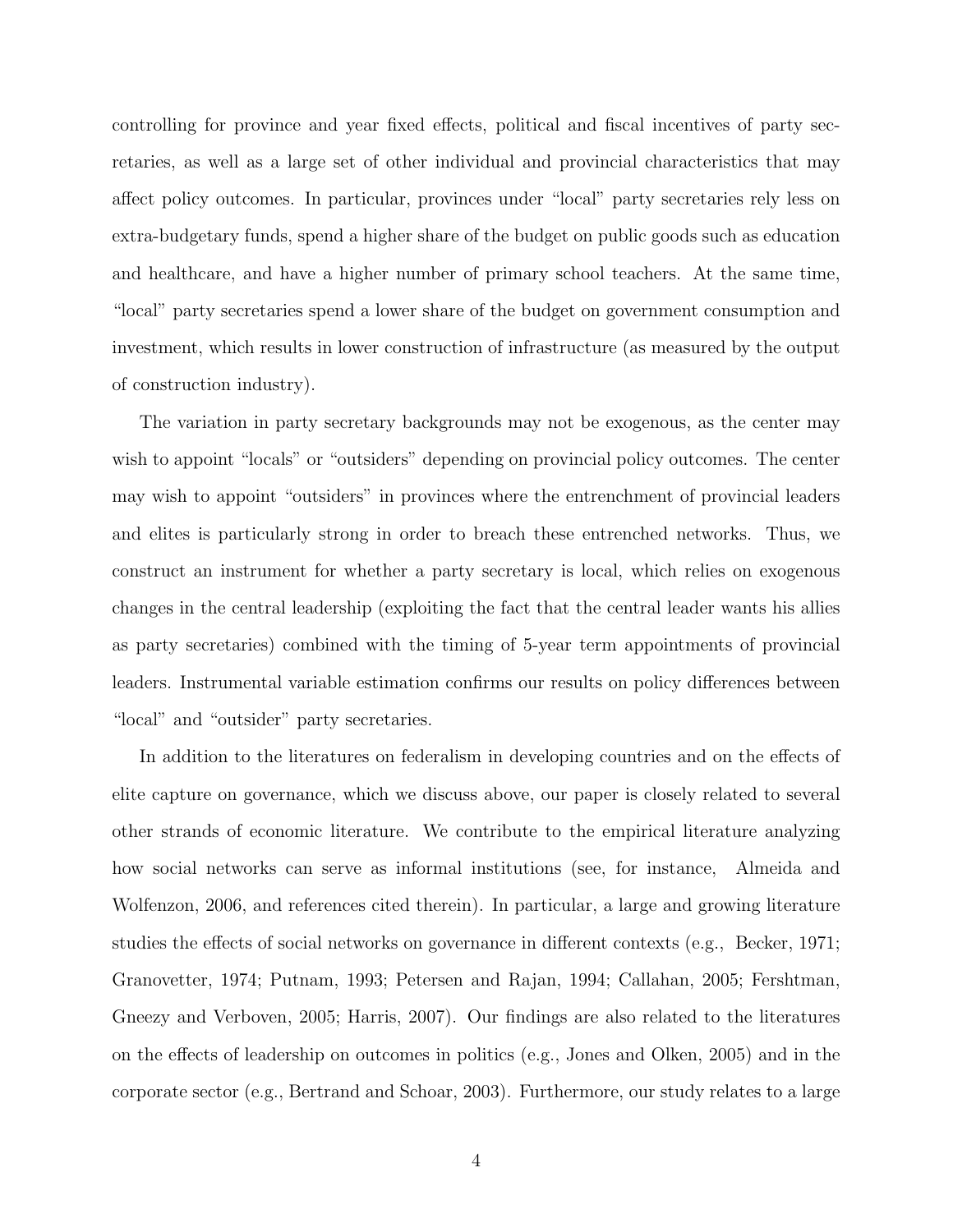body of recent work on "political connections" (see, for instance, Fisman, 2001; Johnson and Mitton, 2003; Khwaja and Mian, 2005; Faccio, 2006; Slinko, Yakovlev and Zhuravskaya, 2005), which has examined the consequences of connections between firms and government officials for public policy and firm profitability.

The rest of the paper is organized as follows. In Section 2, we formulate hypotheses. In Section 3, we describe the data. Section 4 details the empirical methodology and the construction of the instrument. Section 5 presents the results and considers alternative explanations. Section 6 concludes.

## 2 Hypotheses

There are two competing theories with diametrically opposed predictions about the possible effects of ties between local politicians and local elites on local governance: "the subversion theory" and "the substitute for local accountability theory."

According to the subversion view of elite capture (e.g., Stigler, 1971; Olson, 1982), the domination of special interests is detrimental for local governance. Subverted governments provide less public goods and engage in more petty corruption, since rents from subversion of public resources and government predation are channeled to the narrow politically-powerful groups in the localities. Slinko, Yakovlev and Zhuravskaya (2005) show that regional governors in the transitional Russia behave according to this model.

In contrast, the substitute for local accountability view signifies that local governments, who act in the interests of local elites, provide more public goods to the general public and prey less on business. The reason for this is that the preferences of local elites may be closer to those of the common people compared to preferences of politicians themselves. Thus, policies that satisfy local elites may have positive spillovers to the general population. In particular, this could be the case when local democratic mechanisms are extremely weak, and when local politicians are faced with one of the following two incentive schemes in the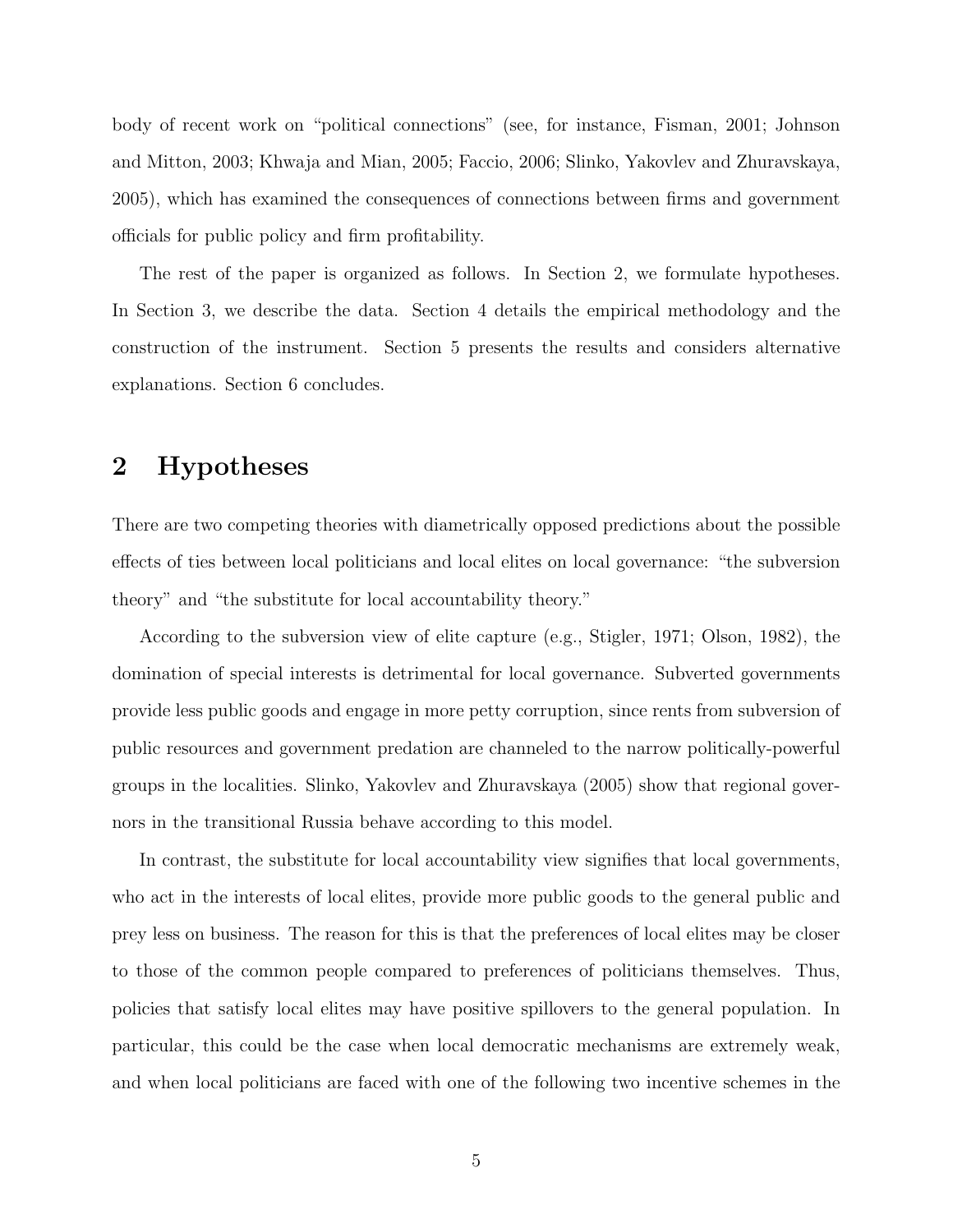absence of ties to local elites: either they are not accountable to anyone and behave as local tyrants; or they are accountable only to the center, which pursues its own objectives distinct from local public goods provision. In both cases, social ties between the local politician and the local elites serve as an informal local accountability mechanism, inducing the local politician to shift policies towards the preference of the local population.

Our aim is to test for these two competing theories in the context of Chinese local governance.

### 3 Data

Our empirical exercise is to estimate the relationship between the career paths of the top Chinese provincial officials—the provincial party secretaries—and provincial policy outcomes. For this purpose, we collected panel data for 30 Chinese provinces (all provincial units except Tibet) for 26 years, from 1980 to 2005, resulting in 755 province\*year observations.<sup>3</sup>

#### 3.1 Backgrounds and careers of provincial party secretaries

During our sample period, 160 different individuals served in 180 different provincial party secretary positions. We track each of these officials over the course of their careers prior to assuming the post of party secretary in a particular province. For each party secretary, we record whether or not this individual, prior to assuming the current position, i) worked in the central government or in the central party organs, ii) worked in other provinces, and iii) worked in the same province. Furthermore, for each of these prior work experiences, we distinguish between low-level and high-level positions. A high position in the center is defined as deputy minister or higher. A high position in a province is defined as deputy governor or higher. For each of the individuals who served as party secretaries, we also

<sup>3</sup>Provincial units include 22 Provinces, 5 Autonomous regions, and 4 Metropolitan areas. Data on Chongqing start from 1997, when it was separated from the Sichuan province and became a self-governed Metropolitan area. As is common for analyses of Chinese provinces, we exclude Tibet, which is very different from the other provinces in terms of political instability and ethnic composition.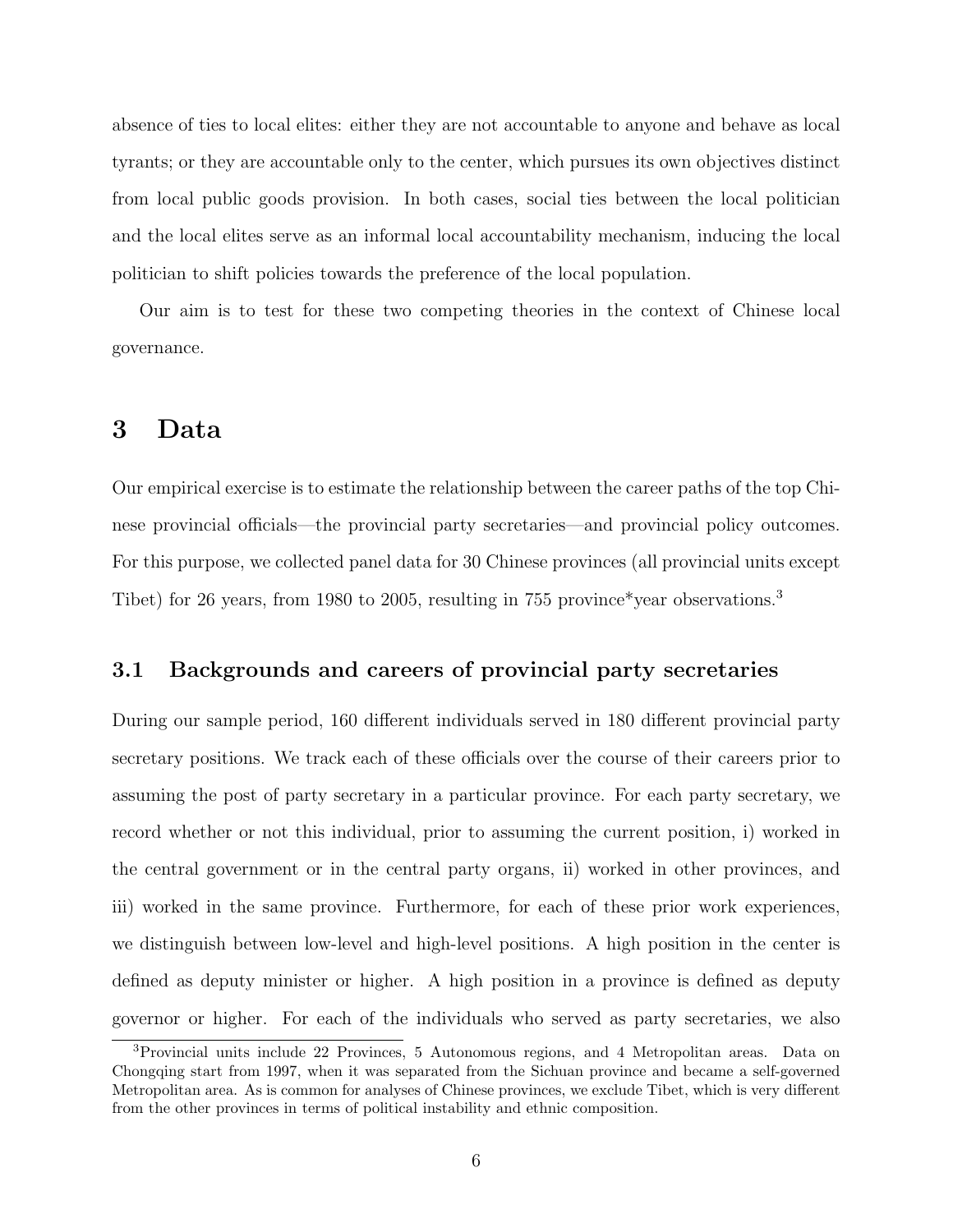record the places of birth and study, year of birth, and the level of education. In addition, for each point in time for each party secretary, we have information on the length of tenure on the job and membership in the Politburo of the Communist Party of China. Finally, for each party secretary who was replaced by someone else, we have information about the reason for leaving office, i.e., if the party secretary retired, was promoted or demoted, or passed away.

The party secretaries spent between 1 and 12 years in office. The backgrounds of the party secretaries vary substantially. 38% of the 180 party secretary positions (38% of the 755 province\*year observations) were held by individuals who made a career rising from low to high positions within the province. We call a party secretary who serves in a province where he rose from low to high positions "local," even though, before or after raising from low to high positions within the province, he may have worked in other provinces or in the center. 19% of the party secretary positions (25% of obs.) were held by individuals who had no previous work experience outside the province, and 41% of the positions (39% of obs.) were held by individuals who had no prior work experience within the province. 30% of the party secretary positions (34% of obs.) were held by individuals who were born and/or studied in the province. We refer to such party secretaries as native to the province. Among party secretaries, who were native to the province, 33% made their careers (i.e., rose from low to high positions) in other provinces; whereas among non-native party secretaries (i.e., those who were born and studied in a different province), 21% had built a local career. Table 1 summarizes the backgrounds of the individuals holding the 180 party secretary positions, overall and separately for local and non-local party secretaries. Panel A of Table A.2 presents summary statistics for the 755 province\*year observations.

Our main variable of interest, a dummy which takes the value of one if the party secretary is local in a given province and year, varies greatly within provinces: there are only 4 provinces (Chongqing, Guizhou, Hainan, and Inner Mongolia) where there is no over-time variation and only "outsiders" served as party secretaries; whereas in all other provinces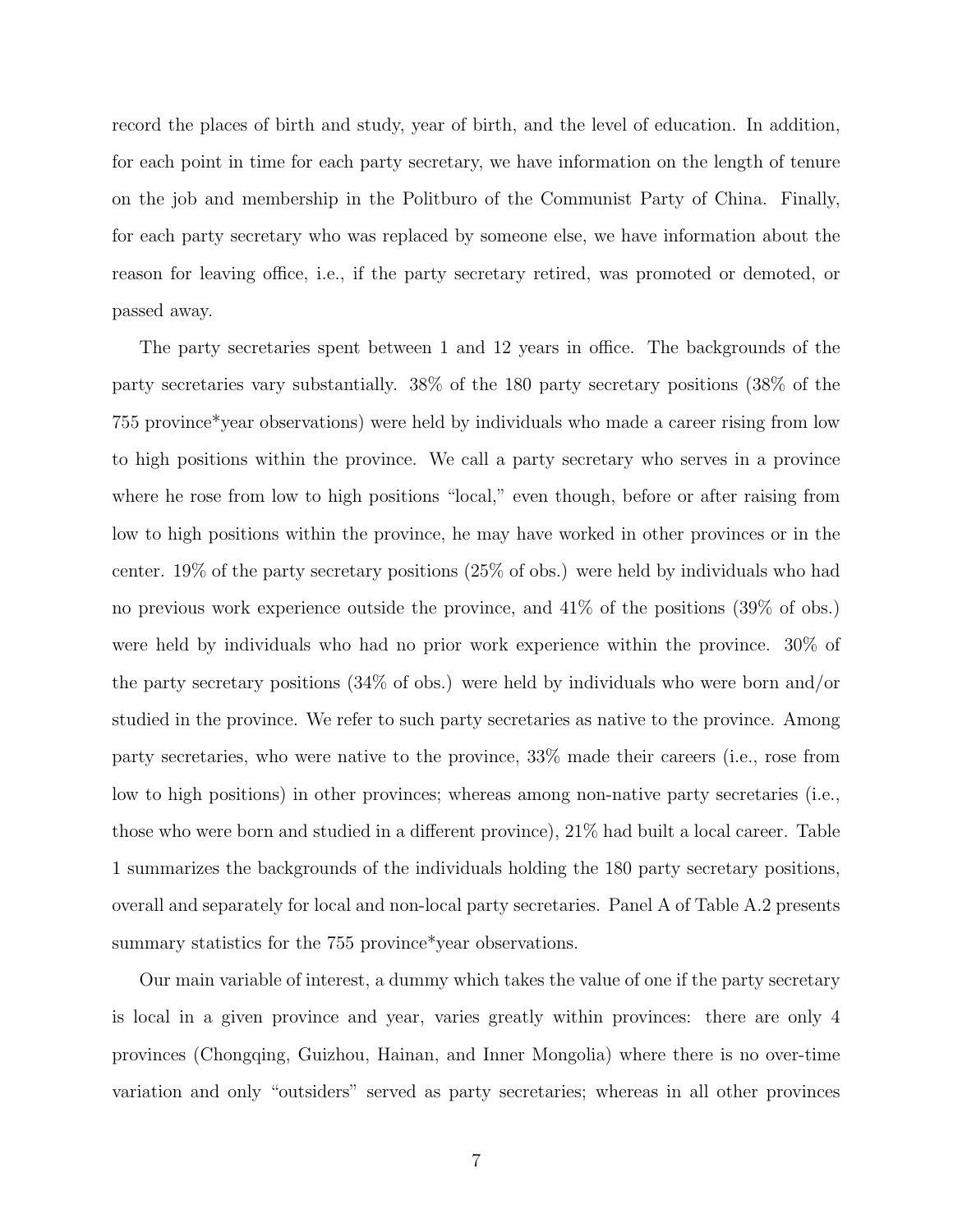both locals and outsiders served as party secretaries at different times.

Information on the biographies of the officials (place and year of birth, place and level of studies, work histories, and current affiliations) was collected from various sources, some of which are in Mandarin Chinese. The main sources are "Who's Who in the Chinese Communist Party,"the People's Daily, the web site Chinavitae.com, and the web site of the Center for China Studies at the NCCU in Taipei, Taiwan.<sup>4</sup> We also used the official government portal of the Government of the People's Republic of China, www.gov.cn and, occasionally, other web resources. Information on the reasons for discontinuing the party secretary position was obtained from Chen, Li and Zhou (2005).

#### 3.2 Governance outcomes

As policy outcomes, we consider available measures of corruption, public goods provision, and infrastructure investment. We measure the extent to which the provincial leadership is predatory towards businesses in the province with the size of provincial extra-budgetary revenue. Extra-budgetary revenue is a fund under full discretion of the provincial leadership, which allows them to collect administrative and regulatory charges, levies and fees from enterprises outside the official taxation system. Several authors (e.g., Ma et al., 2003; Zhan, 2009) suggested that extra-budgetary funds are an indication of excessive taxation and bribe extortion on the part of local governments.

We also look at the composition of the provincial budget. In particular, we are interested in the share of provincial public expenditure that is allocated to public goods provision. Unfortunately, we only have information on the very large categories. In particular, we consider the category of spending on education, healthcare, culture and science as public goods spending, and henceforth refer to it as social expenditure. The main policy tradeoff that the local government is facing as far as public spending is concerned is whether to spend the marginal yuan of revenue on government consumption and investment or on public goods,

<sup>4</sup>The Center's website is http://ics.nccu.edu.tw/neweb/eng/index.php.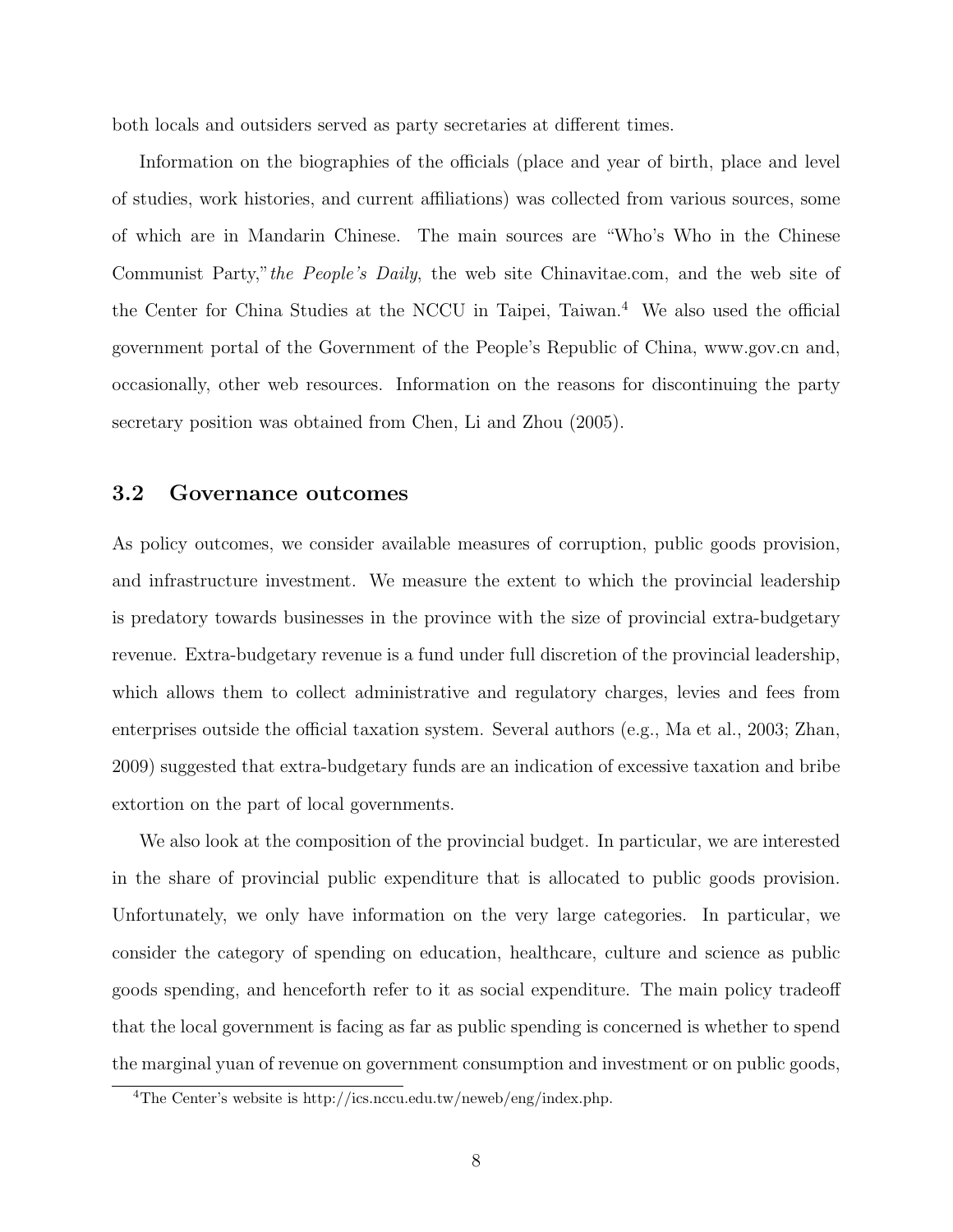such as healthcare and education, which are still severely under-provided.

As a non-monetary measure of public goods provision, we take the number of teachers in primary schools per capita; and as outcomes of investment, we use the log of total construction output and the log of the length of provincial railroads. In addition, we use information on total government expenditure and the average gross provincial product over a party secretary's governance period.

The data on outcomes come from the Chinese Official Statistical Abstracts (at the national and provincial levels). The exact definitions and sources of each variable are described in Table A.1 in the Appendix. The variables are summarized in Panel B of Table A.2. All monetary variables are expressed in real terms.

## 4 Empirical Methodology

Our aim is to estimate the effect on policy outcomes and governance of having a party secretary who made his career within the province (by rising from low to high positions) as opposed to having a party secretary who made his career in other provinces or the center. We estimate the following panel fixed effects equation:

$$
Outcome_{pt} = \phi_p + \tau_t + \alpha_1 Local_{pt} + \beta' X_{pt} + u_{pt},\tag{1}
$$

where p indexes provinces; t indexes years; and  $\phi_p$  and  $\tau_t$  are province and year fixed effects, respectively.  $Outcome_{pt}$  is a policy outcome; and  $Local_{pt}$  is our main explanatory variable, i.e., a dummy taking the value of one if the party secretary is "Local," in other words, if he made a career moving from low to high positions within the province.  $X_{pt}$  is a vector of observed attributes of the province  $p$  and of the individual serving as party secretary in province  $p$ , at time  $t$ , which directly affect the outcome variables (to be discussed below).

Since the variables measuring background of party secretaries before they assumed their positions (such as  $Local_{pt}$ ) do not vary over the time period when he serves as party secretary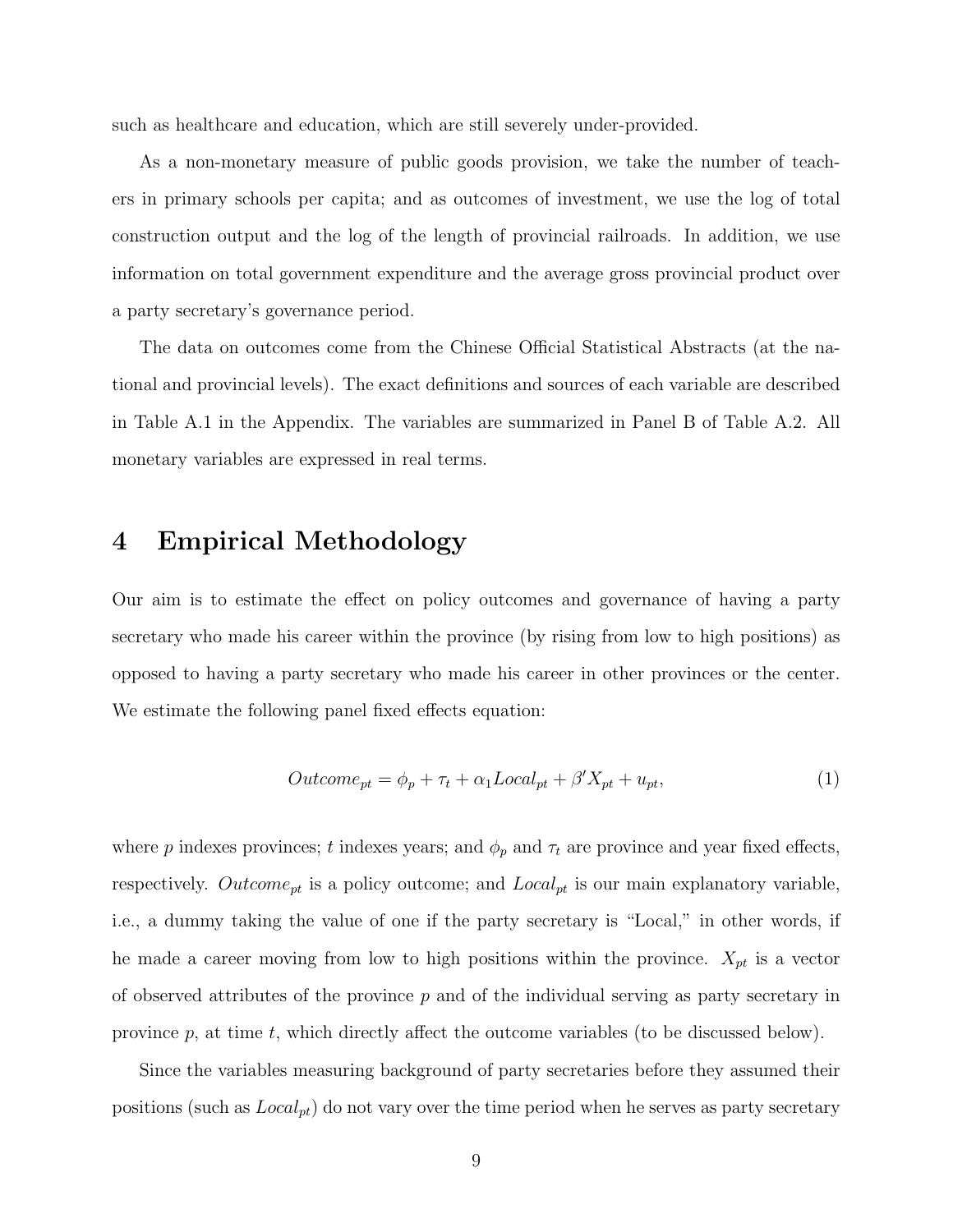in a particular province, we allow  $u_{pt}$  to be correlated within each such spell and correct standard errors for the presence of these clusters.

Two important challenges arise in causal estimation of  $\alpha_1$ . First, the covariates  $X_{pt}$  must account for all relevant variables which affect outcomes and are correlated with  $Local_{pt}$ . In particular, we need to control for the political and fiscal *incentives* of provincial leaders. Second,  $Local_{pt}$  may itself depend on outcomes, giving rise to reverse causality. For instance, it could be argued that the center may be more likely to appoint "outsiders" in provinces where there is a lot of corruption and where the ties between large businesses and the provincial leadership are particularly close. Below we describe how we address each of these challenges.

#### 4.1 Covariates: accounting for incentives

A large literature studies how the fiscal and political incentives of provincial leaders, which are designed by the center, affect the party secretaries' performance. In order to estimate the effect of the provincial leader's background on policy outcomes, we need to account for variation in these incentives.

Until 1993, each province had its own fiscal revenue-sharing contract with the central government. Oi (1992) and Montinola, Qian and Weingast (1995) (among others) argue that these revenue-sharing contracts made provincial governments residual claimants on a certain part of the marginal tax collections and were very important for providing provincial leaders with "fiscal incentives" to generate revenue. Jin, Qian and Weingast (2005) have shown that the strength of these fiscal incentives can be characterized by the Marginal Retention Rate (MRR) of local budget revenue, and that the MRR was correlated with growth-promoting reforms in the Chinese provinces. The MRRs vary both over time and across provinces. We control for differences in fiscal incentives by including MRR as a covariate.

Career concerns are also an important determinant of local policies. The probability of promotion and demotion of a provincial leader at a particular point in time (as shown by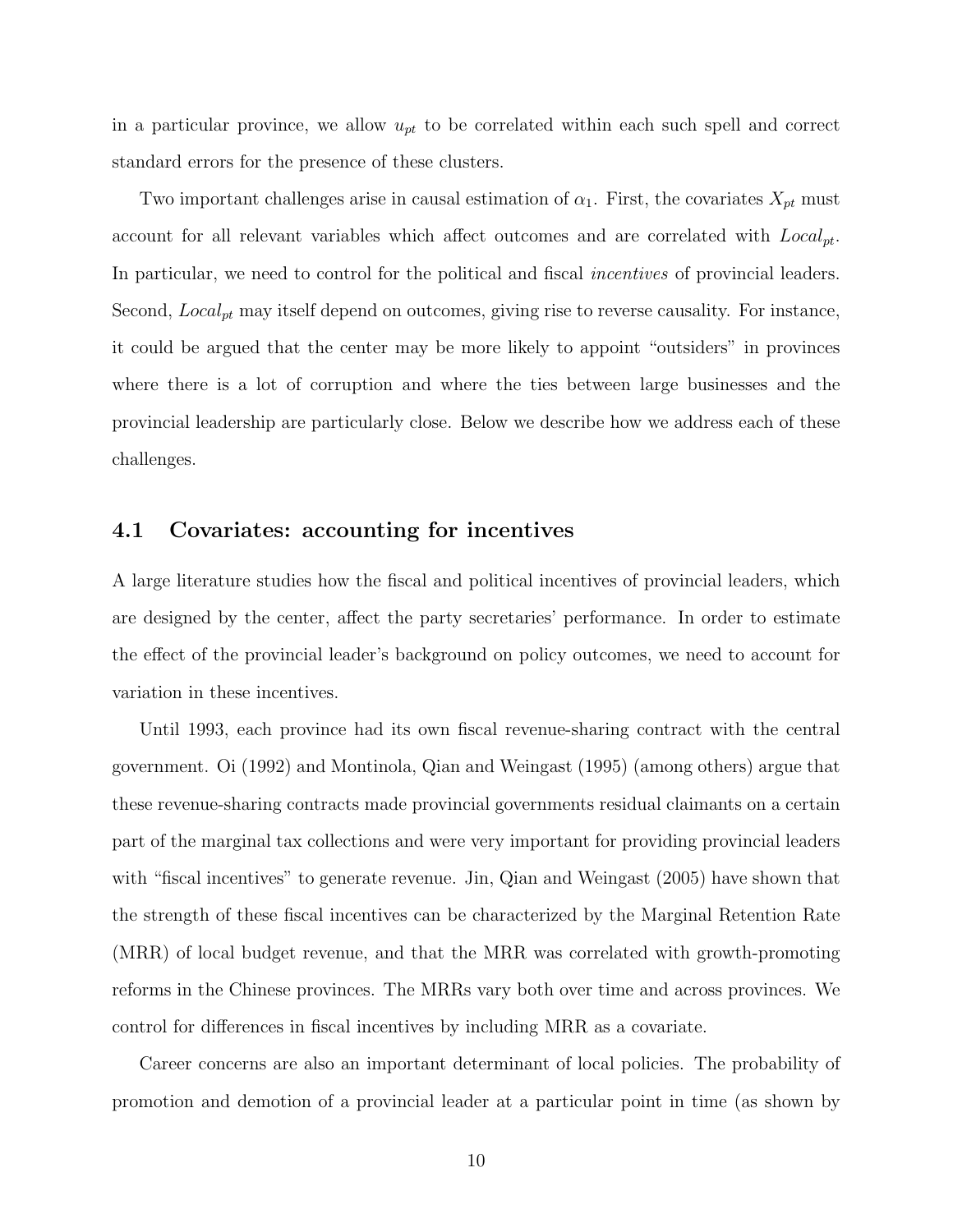Li and Zhou, 2005; Chen, Li and Zhou, 2005) is significantly affected by (i) the average provincial growth during the secretary's tenure up to that point; (ii) the provincial growth under the predecessor; (iii) the secretary's age; (iv) a dummy for whether the leader has reached the age at which he can no longer be promoted or reappointed, i.e., 65 years old; (v) the number of years on the job (which we refer to as tenure); (vi) whether the secretary has previous work experience in the center; (vii) whether the secretary is a member of the Politburo; and the secretary's level of education. Many of these variables can also affect governance decisions directly and not only through their effect on career concerns. For example, leader's knowledge and experience is likely to have a direct effect on policy choices, which implies that age, tenure on the job, and the level of education may play important roles in explaining differences in provincial policies.

In addition, we control for logs of population, urbanization, and lagged gross provincial product, as all of these variables may directly influence the outcomes. We also include a dummy for whether the party secretary is native to the province (i.e., was born and/or studied in the province), as this may affect his attitude towards the province and, therefore, could account for variation in the innate preferences of provincial leaders for provincial policies. We also tried controlling for various individual characteristics of the governor of the province, who formally is the head of the provincial government and who arguably is the second most important person in the province. It turns out, however, that the governor's characteristics do not have any effect on the provincial policies or on other estimated coefficients; which is consistent with the fact that the party secretary is the top executive and ultimately controls all provincial policies. For the sake of completeness, we keep a dummy for whether governor is local, defined in the same way as for party secretaries, in the list of covariates. Panel C of Table A.2 presents summary statistics for our control variables.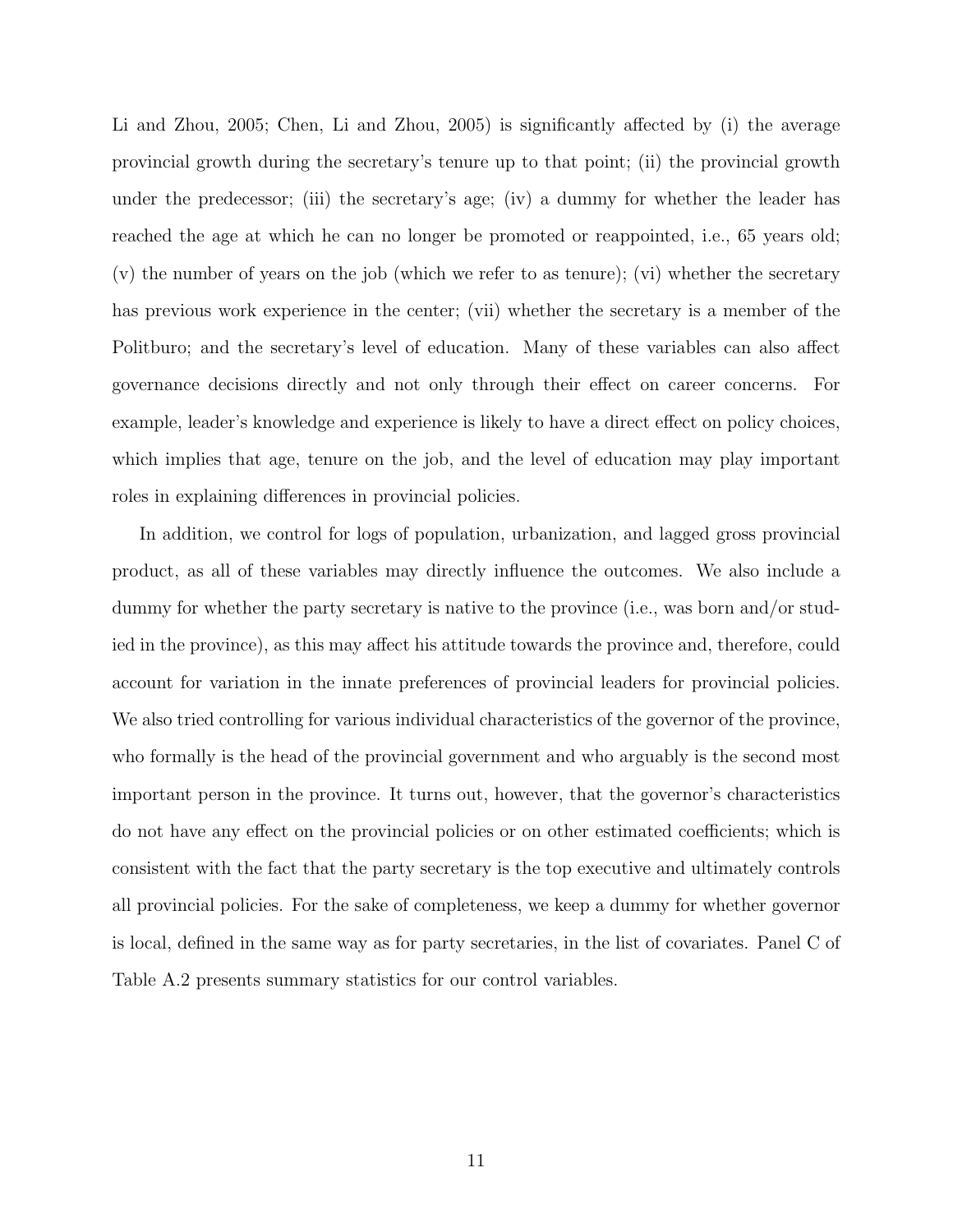#### 4.2 Instrument for Local

To deal with the issue of possible reverse causality, we exploit exogenous—from the point of view of provincial leadership—shifts in the central leadership, i.e., changes in who is holding the position of the General Secretary (GS) of the Chinese Communist Party. During our sample period, 1980-2006, there were three such changes: Zhao Ziyang replaced Deng Xiaoping in 1987, Jiang Zemin replaced Zhao Ziyang in 1989, and Hu Jintao assumed the position in 2003.<sup>5</sup>

Provincial party secretary is a very important political position in China. Thus, each leader of China (i.e., each General Secretary) prefers to have individuals whom he knows well personally and whom he trusts as provincial party secretaries in all provinces at any given point in time. Thus, when a new General Secretary comes in, he wants to appoint his own close allies as party secretaries in the provinces. We postulate that in provinces, where the General Secretary worked prior to becoming the national leader, he is more likely to appoint local person (as he knows local people in these provinces); whereas in provinces where he did not work and, therefore, knows fewer people, he is more likely to appoint an outsider.

Moreover, it is politically easier and less distortive to change an incumbent provincial party secretary for a new one when his 5-year term expires. The reason for this is that the central leadership wants to keep commitment to the rule which creates high-powered career concerns to provincial leaders to deliver growth. Any unnecessary deviations from the rule require an explanation on the part of the General Secretary; and therefore, newly-come General Secretary may prefer to wait for the expiration of the party secretaries' terms before altering any appointments.

Thus, there are two exogenous sources of variation in the probability that a party sec-

<sup>&</sup>lt;sup>5</sup>Deng Xiaoping never formally served as the General Secretary of CCP; he was the Chairman of the Central Military Commission. However, there is considerable evidence that he was the leader of China holding all real powers until at least 1987, and possibly also during Zemin's tenure. For this reason, we have replicated our entire analysis with an instrument using Deng Xiaoping instead of Zhao Ziyang during 1987-1989. All results are robust to using this alternative instrument.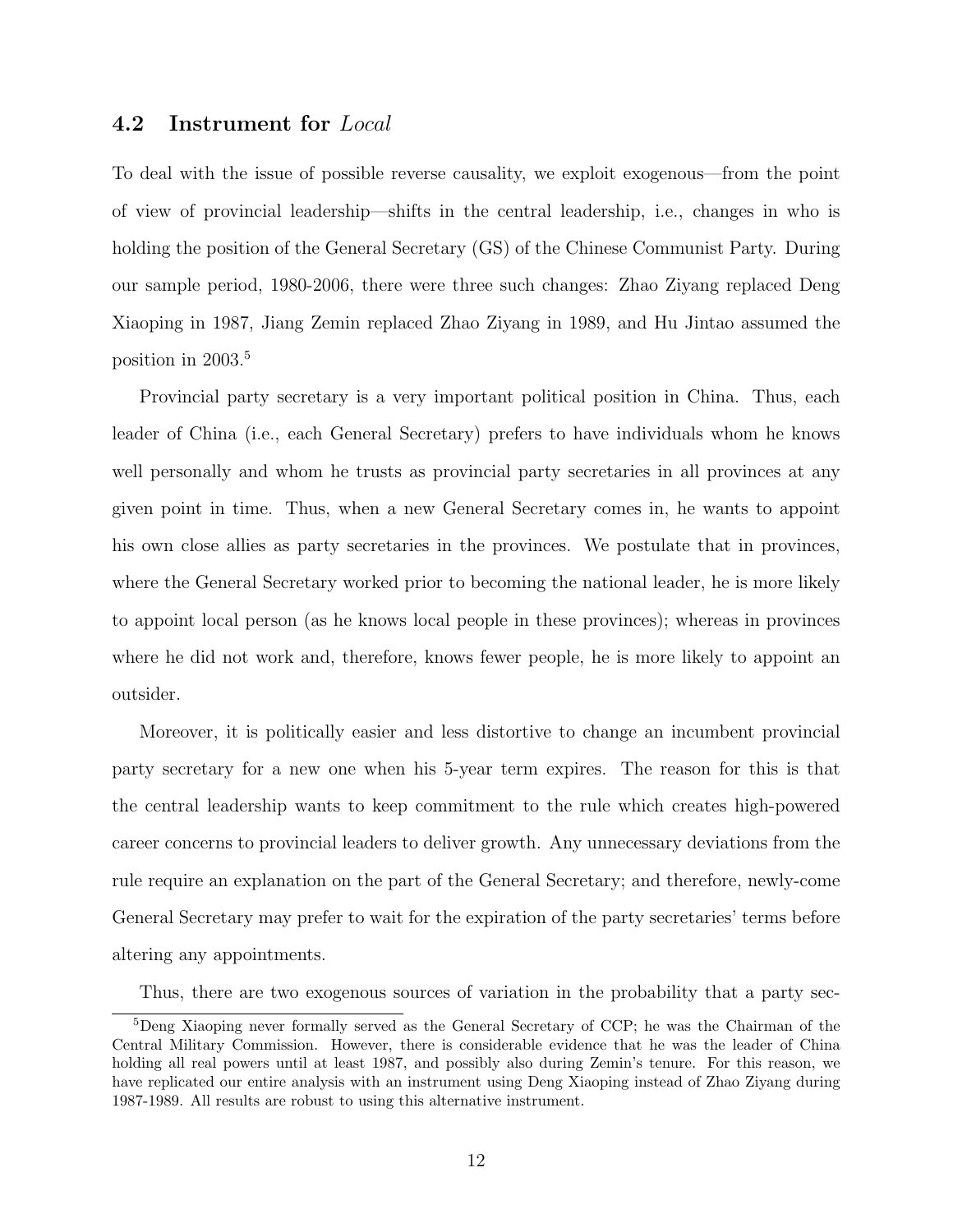retary is local in a given province at a given time. First, different General Secretaries had work experience in different provinces: Deng Xiaoping (the leader of China between 1978 and 1987) worked in Beijing, Jiangxi, Guangxi, and Sichuan; Zhao Ziyang (1987-1989) had previous work experience in Inner Mongolia, Guangdong, and Sichuan; Jiang Zemin (1989- 2003) worked in Beijing, Hubei, Jilin, and Shanghai; and Hu Jintao (2003- ) worked in Beijing, Guizhou, and Gansu provinces.<sup>6</sup> Second, at the time, when new General Secretary comes in (and the changes in central leadership occur during the Party Congresses), different provincial party secretaries are at different times in their 5-year appointment terms: some have just been appointed, others are at the very end of their 5-year terms. Thus, as an instrument for Local, we use a dummy which equals one only: 1) in provinces where the current General Secretary has work experience and in years when the 5-year term of the party secretary who was in place at the time of the change in the central leadership (i.e., in 1987, 1989, and 2003) was over and 2) in provinces where the previous General Secretary has work in this province and in years when the 5-year term of the party secretary who was in place at the time of the change in the central leadership was not over. Formally,

 $Z_{pt} =$  $\sqrt{ }$  $\int$  $\overline{\mathcal{L}}$ 0, if previous GS did not work in  $p$ , term of PS appointed before this GS is not over; 0, if current GS did not work in  $p$ , term of PS appointed before this GS is over; 1, otherwise.

There is intra-province variation over time in the resulting  $Z_{pt}$  in 8 provinces (Beijing, Jilin, Shanghai, Jiangxi, Hubei, Guangxi, Sichuan, Gansu). Altogether,  $Z_{pt} = 1$  in 77 province\*year observations. Our first stage, therefore, is the linear probability model of appointing a Local party secretary:

$$
Local_{pt} = \phi_p + \tau_t + \pi Z_{pt} + \gamma' X_{pt} + v_{pt}, \qquad (2)
$$

 $\overline{6}$ Hu Jintao also served as party secretary of Tibet.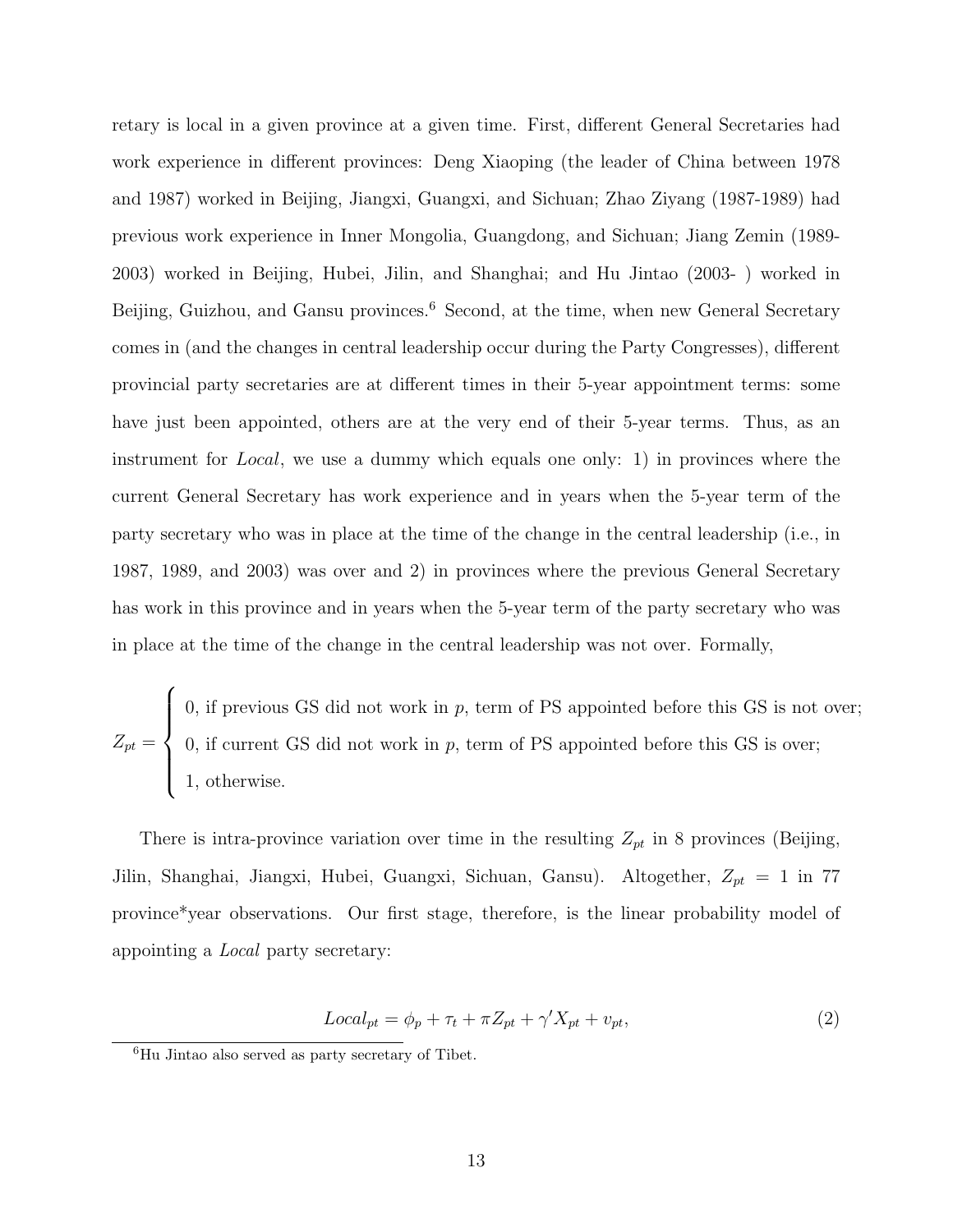where all of the notation is as above. Table 2 presents the results of the first stage estimation. The number of covariates included in  $X_{pt}$  differs in different columns: in column 1, there are no covariates except for province and year fixed effects (which are included in all specifications), only individual characteristics of party secretaries are included as covariates in column 2, only provincial controls are used in column 3, and the full set of covariates is included in column 4. Our instrument is a strong and significant predictor of the probability that a party secretary is local. When the instrument switches from zero to one in a province, the probability that the party secretary is local increases by 39 percentage points. The last two rows in the table present F-statistics for the excluded instrument under two different assumptions about the variance-covariance matrix, allowing and not allowing for clusters within each party secretary spell. Irrespective of these assumptions, when our full set of controls is included, the predictive power of the instrument is sufficiently high to rule out concerns about a weak instruments problem.

An important identification assumption is that our instrument affects outcomes only by means of affecting the probability that the party secretary is local. This exclusion restriction is not testable directly in the absence of other instruments, but indirect evidence can be provided in support of this assumption. The main possible concern is that General Secretaries may treat provinces where they previously worked differently also in other respects, in addition to appointing local rather than outsider party secretaries. In particular, one may worry that General Secretaries favor those provinces over the ones which they are not familiar with. The literature points to two major measurable ways in which General Secretaries can favor a province over others: (i) allow a higher Marginal Retention Rate for provincial revenue, which gives a province more fiscal autonomy; and (ii) appoint the provincial party secretary to the Politburo of the CCP, which gives the province additional power in lobbying for redistribution of central funds, e.g., for getting central investment projects. Thus, it is important to analyze whether provincial MRRs and Politburo membership of the provincial party secretaries are related to our instrument.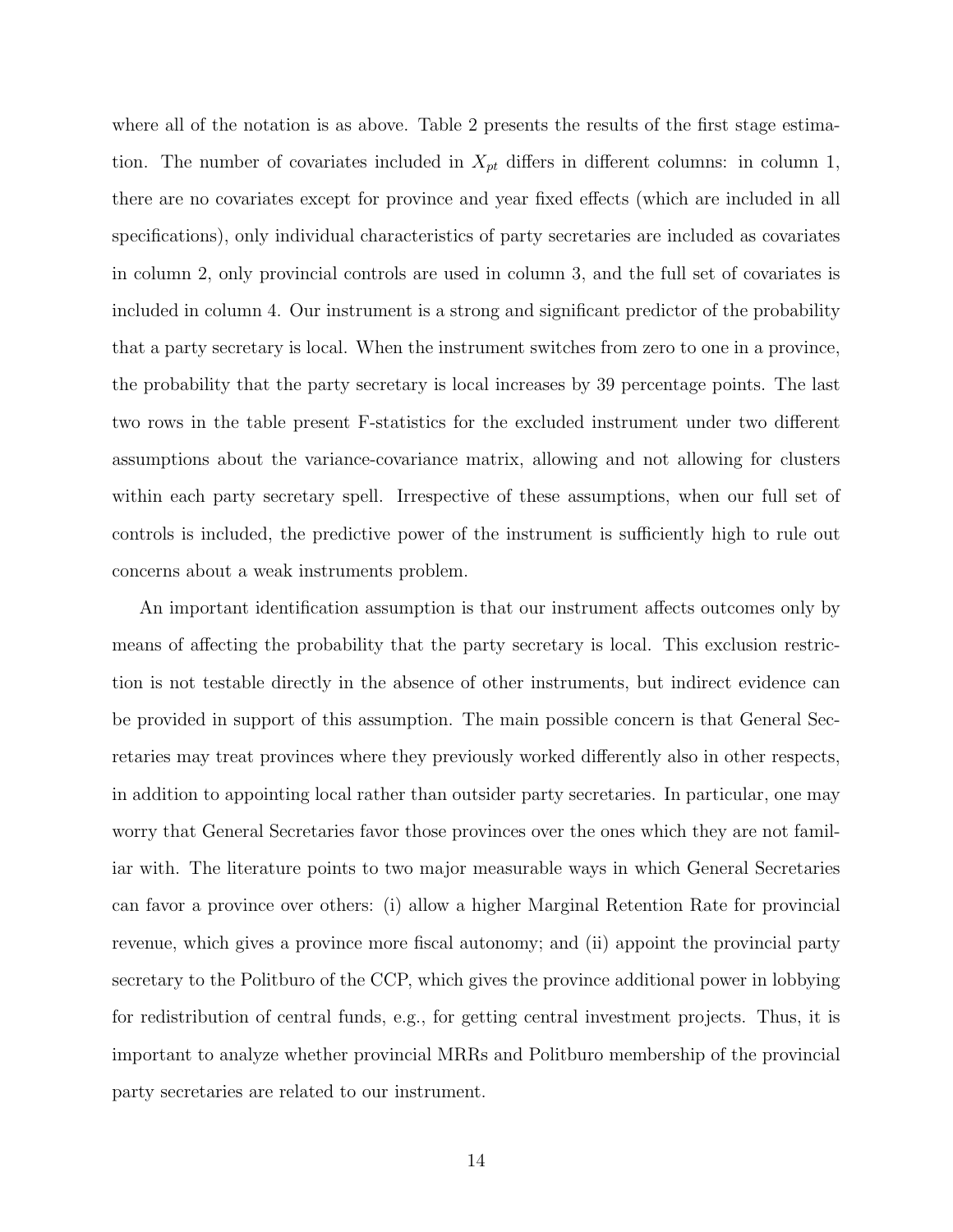Table 3 presents the results of regressions with MRR (in Panels A and B) and Politburo membership (in Panels C and D) as dependent variables. We regress these variables on the same four sets of controls: (i) no controls except province and time fixed effects, (ii) individual, (iii) provincial, and (iv) all controls. In addition, we include two variables: a dummy for whether the General Secretary was native in the province, i.e., was born and/or studied in the province, and either a dummy for whether the General Secretary worked in the province (Panels A and C) or our instrument (which, in addition to the Chinese leader's work experience in the province, takes into account the timing of the term expiration for party secretaries who were in place at the time of the change in central leadership) (Panels B and D). In these regressions, the dummy for having worked in the province and our instrument are never statistically significant once at least some covariates are included. In contrast, the dummy for the General Secretary being native in the province significantly positively affects the MRR, as one would expect for provinces that are favored by the central leadership. (The probability of a party secretary being included in the Politburo is not significantly affected by either our instrument or whether GS is native to the province.) It is important to note that if we do not control for the native provinces of the General Secretaries, our instrument and the dummy for GS's work experience in the provinces are not significant predictors of MRR and Politburo membership of provincial party secretaries in all cases, but one.<sup>7</sup> Thus, we conclude that it is a reasonable assumption that work experience in a province does not make the General Secretary treat this province differently from other provinces. In any case, we control for MRR and Politburo membership in our regressions as important independent determinants of provincial policies.

We estimate equation 1 both with OLS and with 2SLS using  $Z_{pt}$  as instrument for  $Local_{pt}$ .

<sup>7</sup>The Politburo members do not rotate continuously. The changes in the Politburo occurred in 1983, 1988, 1993, 1998, and 2003. Our results are unaffected irrespective of whether we take this into account or not.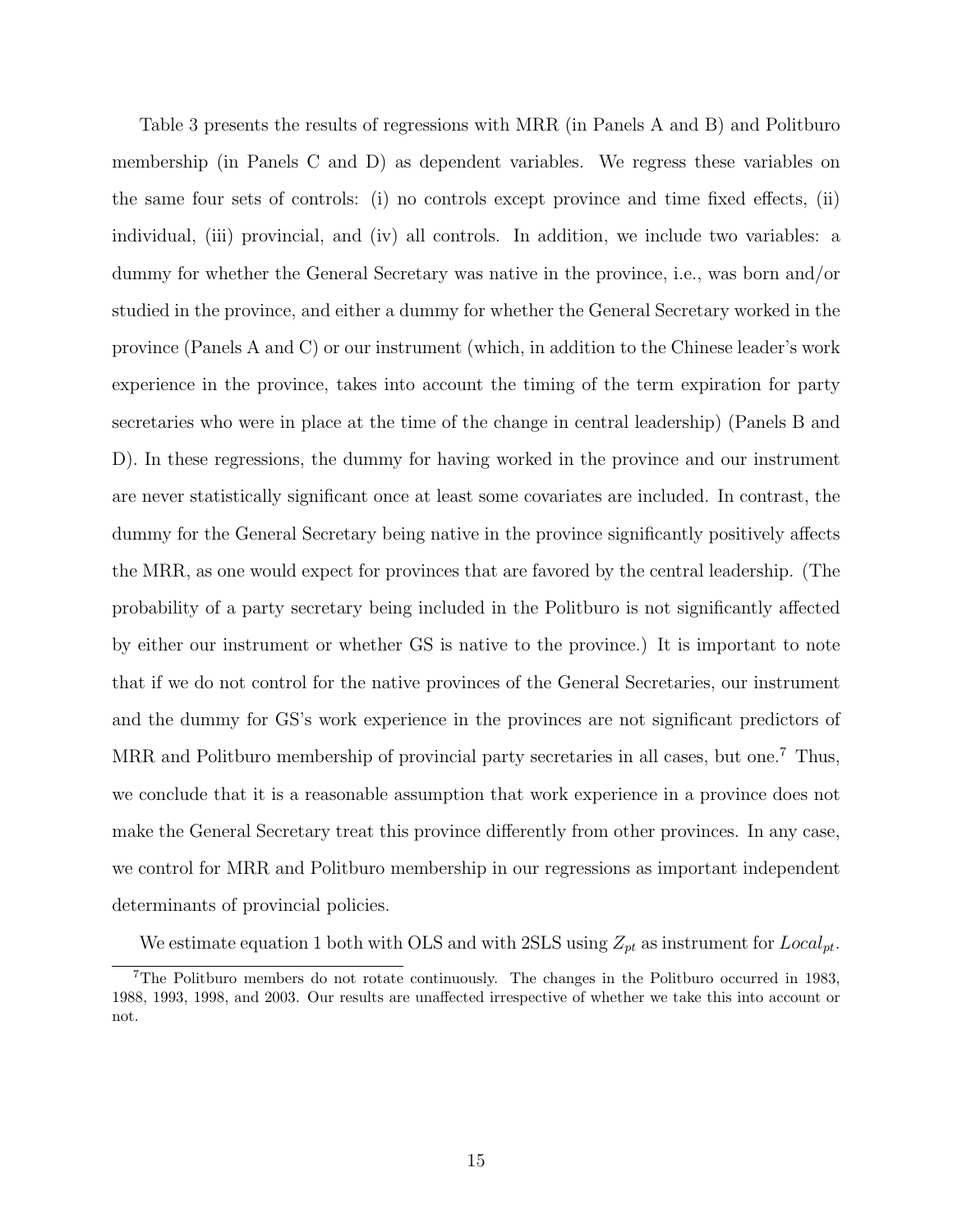## 5 Results

Tables 4 – 12 present our baseline results. All of them are organized in the same way. Each table displays the results for one policy outcome, featured in the caption of the table, and consists of two panels: A, which presents the OLS results; and B, which presents the results of the instrumental variables estimation. The four columns presents the results with the four different sets of controls, as in Table 2. The tables present coefficients only for a subset of the controls included in regressions.

Let us, first, consider the effect of local party secretaries on our measure of the extent of government predation towards business, the size of extra-budgetary revenue (Table 4). Both according to the IV regressions, local party secretaries have significantly lower extrabudgetary revenue. In the OLS regressions, the sign of the effect is as in IV, but the magnitude is substantially smaller, and the coefficient is statistically insignificant once the full set of controls is included. This may be explained by attenuation bias due to measurement error in the main explanatory variable. In the IV regressions, the average difference in extra-budgetary revenue between local and outsider party secretaries is 49 percent. The IV results suggest that outsider party secretaries, on average, collected additional extrabudgetary revenue amounting to 7 percent of budgetary revenue. Table 5 shows that the results are unaffected if we control for the total provincial budgetary revenue. Overall, local party secretaries are less predatory towards business than outsiders, as they collect fewer administrative fines, levies, and charges.

The second question is how public goods provision is affected by whether the party secretary is local or an outsider. Table 6 presents results for the share of social expenditure, i.e., the share of expenditure spent on public goods (education, health care, culture, and science). Both the OLS and the IV results point to a significantly larger spending on public goods by local party secretaries than by outsiders. Local party secretaries spend on average 4.5 percentage points more of their budgets on social expenditure than outsiders do (according to IV estimates). This is a large effect since on average a quarter of the budget spending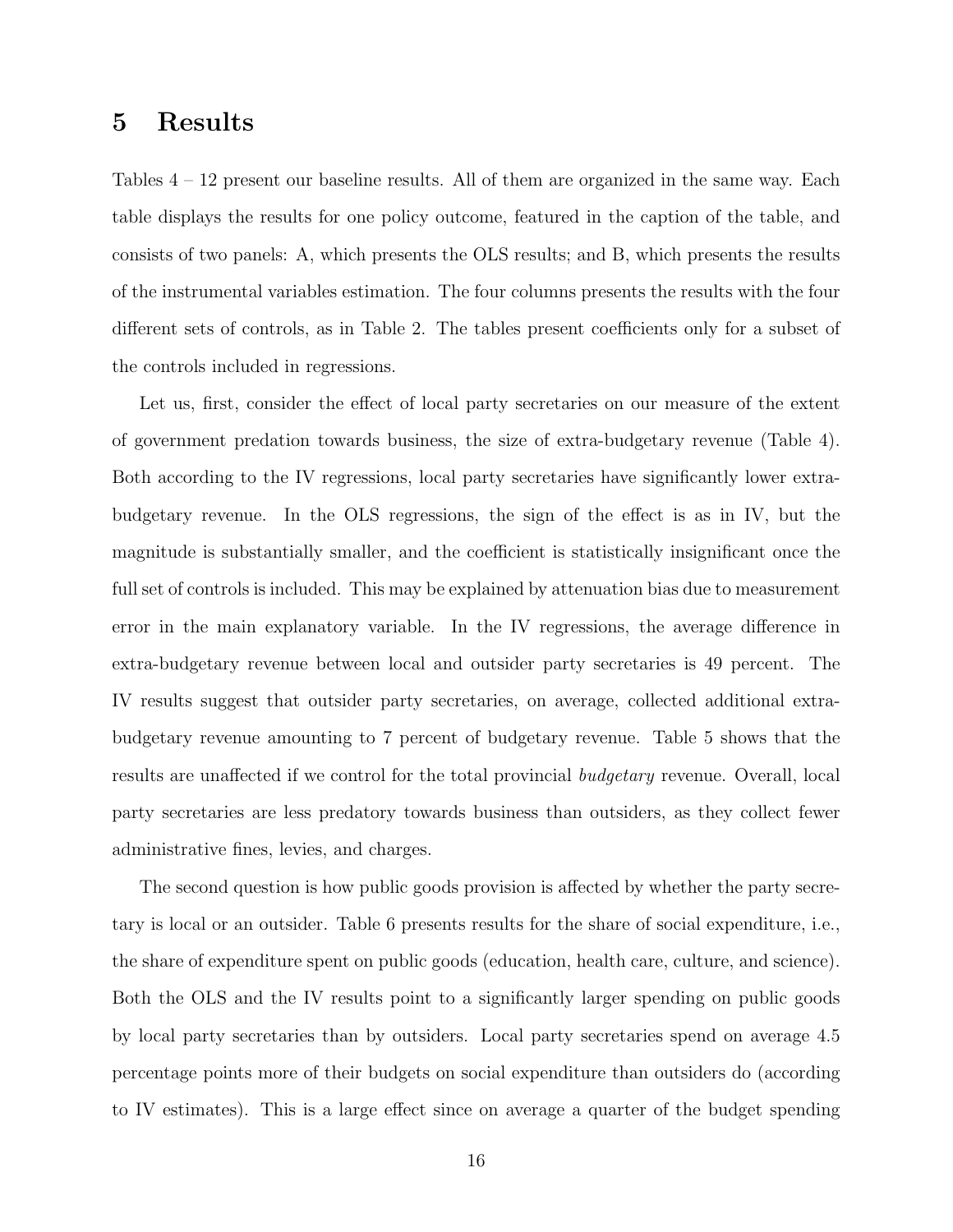is directed to social expenditure. Again, the coefficient estimated with OLS is smaller in magnitude than the coefficient estimated with IV, i.e., 1 vs. 4.5 percentage points. Table 7 presents results for the number of primary school teachers. As a result of a higher social spending by local party secretaries, the number of primary school teachers significantly increases as well. The magnitude is as follows: if a local party secretary replaces an outsider, the number of primary school teachers increases by 11%. Moreover, as shown in Table 8, local party secretaries also provide public goods more efficiently than outsiders; the number of primary school teachers is higher in provinces governed by a local even when controlling for the size of social expenditure.

An important question is which categories of public spending decrease as a result of an increase in the share of social spending by local party secretaries. None of the other categories that we have data for are significantly affected by Local when considering each category individually. Yet, the share of the sum of capital construction, administrative expenditure, and investment and innovation expenditure, which represent all the big categories of spending except of agricultural subsidies, is significantly lower for local party secretaries. In regressions for the share of agricultural subsidies, the coefficient on Local is positive but insignificant.<sup>8</sup> These results suggest that in provinces governed by a local party secretary, spending on public goods increases at the expense of government consumption and infrastructure investment. Table 9 confirms this conjecture; it reports the results for the total output of construction enterprises. Under local party secretaries, construction output is significantly lower than under non-local party secretaries. Moreover, table 10 demonstrates that this result is robust to the inclusion of investment expenditure. Table 11 lends further support to the conjecture that local party secretaries resolve the trade-off between spending on public goods and on investment differently; it reports the results for the length of railroads. In the IV regressions, the length of railroads is significantly lower under local

<sup>&</sup>lt;sup>8</sup>We do not report these results here in order to save space. (The share of the sum of capital construction, administrative expenditure, and investment and innovation expenditure is almost an increment to the share of social expenditure, results on which we present.) These results are available from the authors upon request.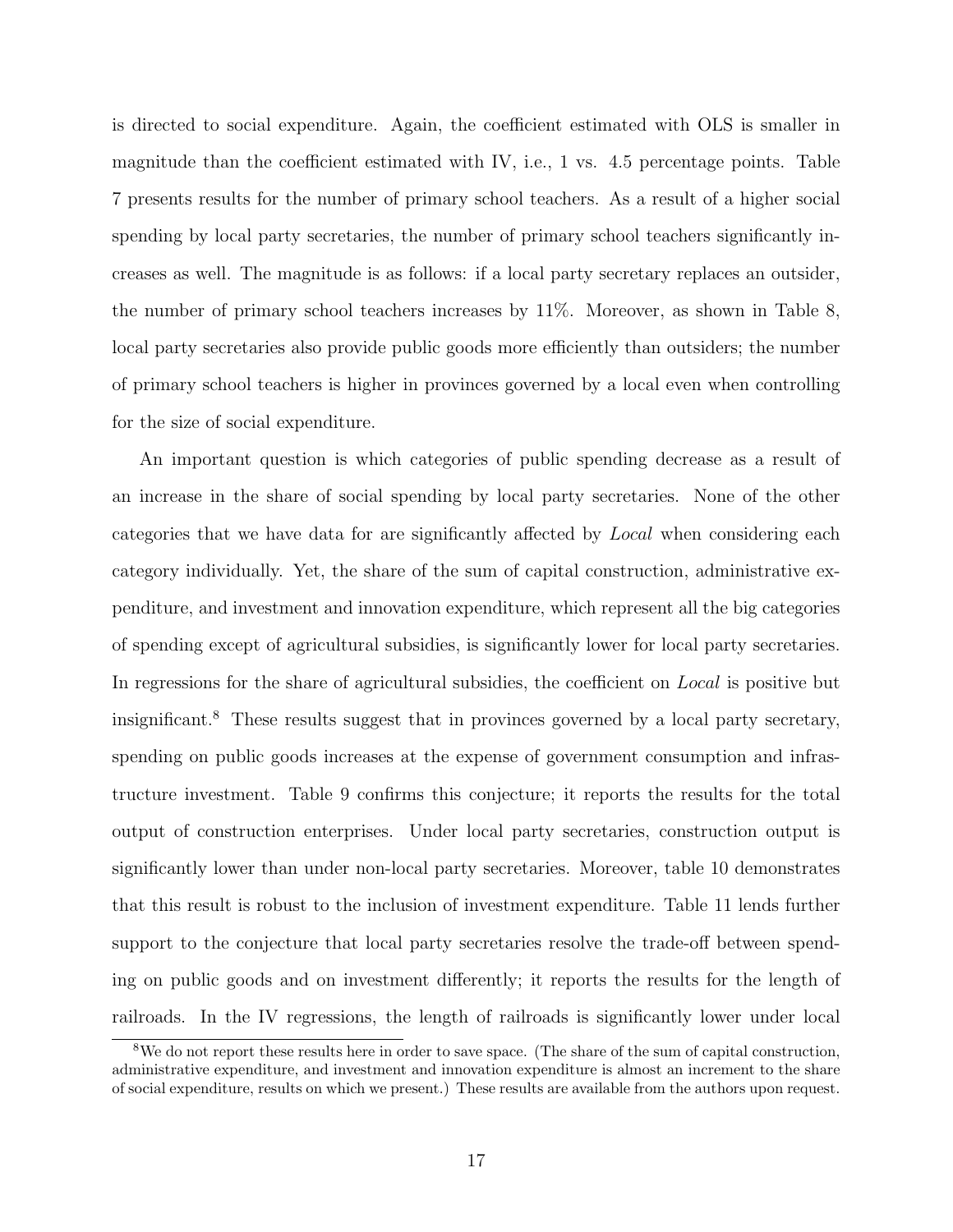party secretaries; in the OLS regressions, the coefficient on Local is also negative, but very small in magnitude and statistically insignificant.<sup>9</sup> Overall, this evidence suggests that local party secretaries provide more public goods, possibly at the expense of lower government consumption and investment.

Panels A and B of Table 12 verify that the differences in policies that we find are not driven by differences in the size of government. Total government expenditure is unaffected by Local once we include any of the controls.

Finally, it is interesting to analyze whether these differences in policies translate into differences in provincial development. Arguably, local party secretaries, in contrast to outsiders, in addition to the goal of delivering growth set for them by the center, also care about public goods provision. Such multiplicity of objectives could potentially lead to lower growth during the years when a province is under a local party secretary's leadership. However, panels C and D of Table 12, which report results for average growth over the party secretary's governance period, illustrate that there is no robust significant difference in provincial development between provinces governed by local and outsider party secretaries. This may be explained by the fact that both investment in infrastructure and in human capital (i.e., education and health care) are instrumental for economic growth of provinces, whereas the central leadership has not placed sufficient emphasis on public goods provision in the incentive scheme designed for provincial leaders.

#### 5.1 Interpretation and alternative explanations

In order to interpret the baseline results in light of our hypotheses, we need to address two alternative explanations for our findings.

<sup>&</sup>lt;sup>9</sup>The very large discrepancy between the OLS and the IV results in some cases may be explained by the fact that we are able to identify exogenous sources of within-province variation in Local only for eight provinces. If we run an OLS regressions with the length of railroads as dependent variable for these provinces only, the magnitude and significance of the coefficient on Local becomes a lot closer to our baseline IV results.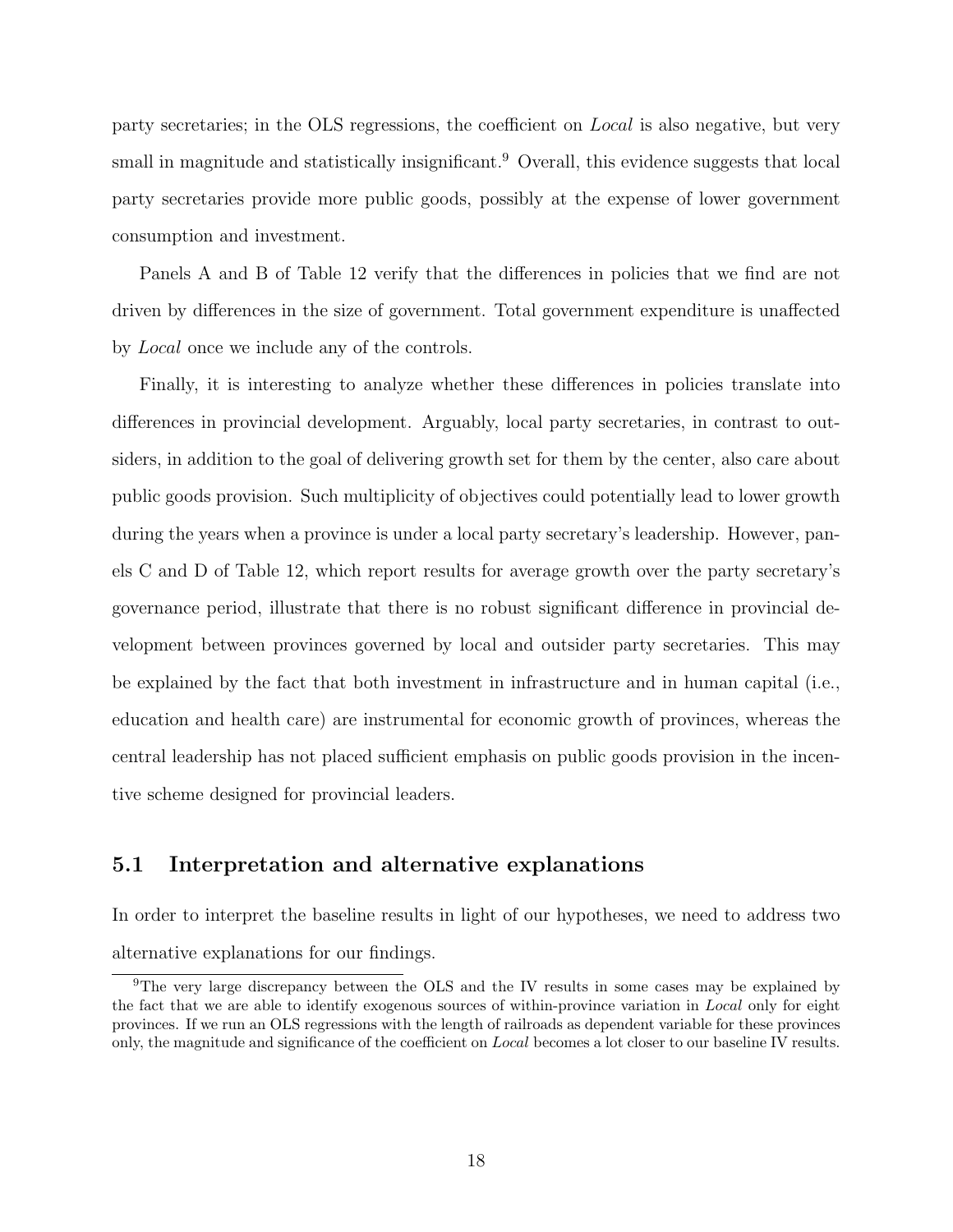#### 5.1.1 Differences in local knowledge?

First we ask whether the observed policy differences between local and outsider party secretaries could be explained by differences in local knowledge. Presumably, the party secretaries who made their careers within the province know more about it and understand it better than those who made their careers elsewhere. However, the following two pieces of evidence are inconsistent with differences in knowledge being the explanation for our findings.

First, if local knowledge is an important driving force behind the differences in policies between local and outsider party secretaries, one would expect this difference to decrease (and eventually disappear) with tenure on the job, as outsider party secretaries gradually acquire knowledge about the province while serving as party secretary. Table 13 presents the results of regressions, where in addition to our standard sets of explanatory variables, we include an interaction term between our Local dummy and tenure (from which we subtract the sample mean before generating the cross-term). The first two columns of the Table present results of the OLS regressions and the second two columns present results of the IV regressions with individual and all controls, respectively. Thus, tenure itself is included in all specifications.<sup>10</sup> The coefficient on the interaction term is never significant. Thus, there is no evidence of learning.

Second, even though we do not have information on the total number of years spent in the province, which arguably is the best proxy for local knowledge, we do know whether a party secretary had some prior experience working in the province. We repeat our analysis controlling for a dummy indicating prior experience in the province and get results very similar to the baseline. In addition, our main results go through, despite the substantial decline in the number of observations, when we drop party secretaries who had no prior experience in the province from the sample altogether.

To summarize, these pieces of evidence suggest that local knowledge is not what drives

 $10<sup>10</sup>$ In the IV regressions, in addition to *Local*, instrumented with Z, we use  $(Z * T$  enure) as an instrument for  $(Local * Tenure).$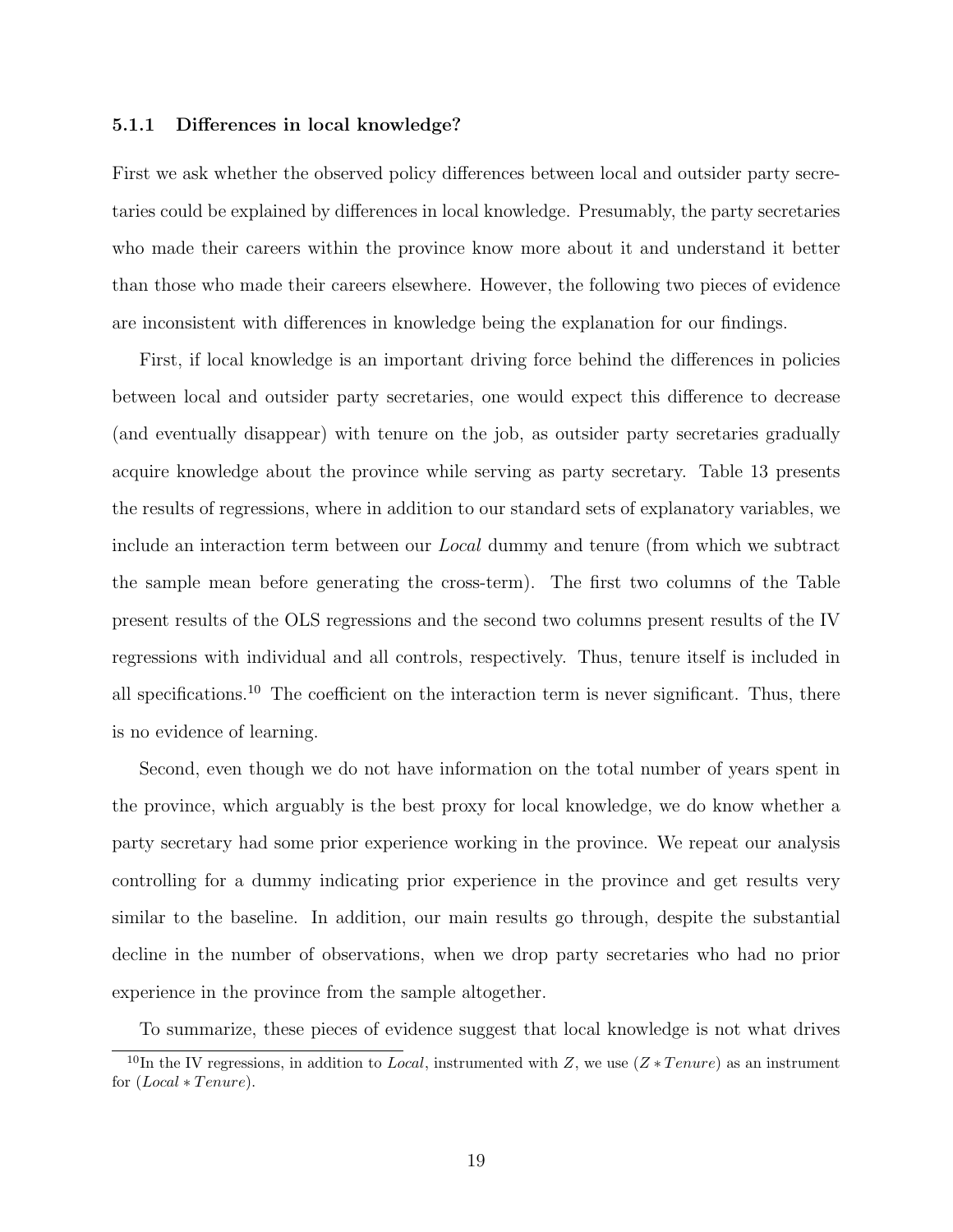the difference in policies between local and outsider party secretaries.

#### 5.1.2 Differences in innate preferences?

Another possible interpretation of the differences between local and outsider party secretaries is that they have different preferences over policies in their provinces. For example, it could be argued that local party secretaries care more about people in their provinces and associate more with them than the outsiders. It is impossible to test for this directly as we do not observe preferences. Yet, if this were the case, the effect of Local on policies, probably, should have been similar to the effect of being native in the province, defined as being born and/or having studied in the province; one's preferences and attachments to a particular place are often formed during youth and adolescence. Therefore, public officials are likely to view the populations of the provinces where they were raised and studied as their fellowprovincemen; and more so than for the populations of provinces where they worked. For example, as shown in Table 3, the General Secretaries of the CCP indeed favor provinces where they were born or studied, but not the ones where they used to work before becoming General Secretaries. The attitudes are likely to be similar for provincial party secretaries as well.

Since a native province dummy is included in all regressions with individual controls, we can compare the effects of being local and being native (see Tables 4 - 12). The evidence is inconsistent with a conjecture of similar effects for local and native party secretaries. In all OLS regressions, the coefficient on the native party secretary dummy is insignificant. Moreover, the coefficients on the native dummy and the *Local* dummy have opposite signs in half of these regressions. In the IV regressions, the coefficients on the native dummy and the Local dummy have opposite signs for all outcomes, and it is statistically significant for public goods and output of construction enterprises. Thus, if there is any effect of native party secretaries, it is the opposite to the effect of the local ones.

Overall, as mentioned above, preferences are not directly measurable, and, therefore, any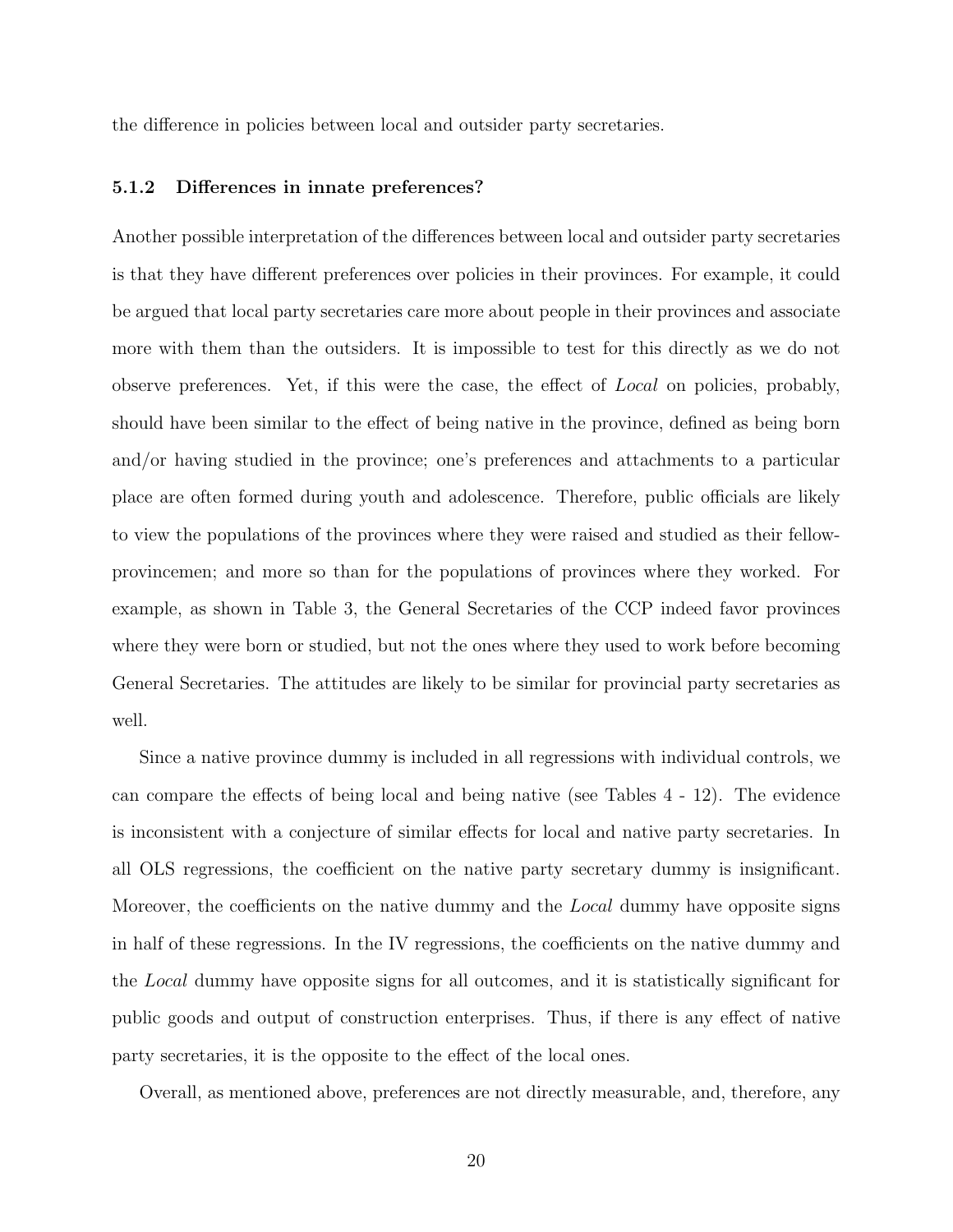differences in behavior can be explained by differences in preferences. Yet, it is hard to reconcile the preferences story with the fact that party secretaries who were born or studied in the province they govern do not behave in the same way as local party secretaries do.

#### 5.1.3 Elite capture

As it is unlikely that the differences between local and outsider party secretaries are driven by differences in local knowledge or innate preferences, we interpret our results as reflecting differences in social ties between the provincial leader and local elites. Since local leaders, according to our definition, are the ones who substantially advanced their careers within the province and since it is virtually impossible to move from low-level to high-level positions within the industry or administration in a province without considerable support of at least some representatives of the local elite (corporate executives, bureaucrats, or lowerlevel regional politicians), advancement of one's career within a particular province implies that significant favors were made to this person by other key provincial stakeholders. In a bureaucratic system such as the Chinese political and administrative hierarchy, these informal favors are usually granted in anticipation of reciprocity and "mutual back-scratching."<sup>11</sup> Thus, it is likely that a party secretary who made his career within the province is bound by implicit contracts that de facto require paybacks from the party secretary to the provincial elites who helped the secretary to advance his career. In contrast, those who have risen to high-level positions in other provinces are likely not to have any implicit obligations to local elites. Thus, we can interpret the Local dummy as an indicator of having close ties to the local elite; or in short, elite capture.

As we discussed in Section 2, social ties between local politicians and local elites may, depending on the circumstances, have either a detrimental effect on public goods provision (such as in the case of Russia, as shown by Slinko, Yakovlev and Zhuravskaya, 2005) or, in contrast, it may facilitate local public goods provision. In particular, the latter may

<sup>11</sup>In particular, see the political psychology literature on back-scratching; for early contributions, see, for instance, Goodin (1975); for more recent work, see Bolton and Zaharia (2006).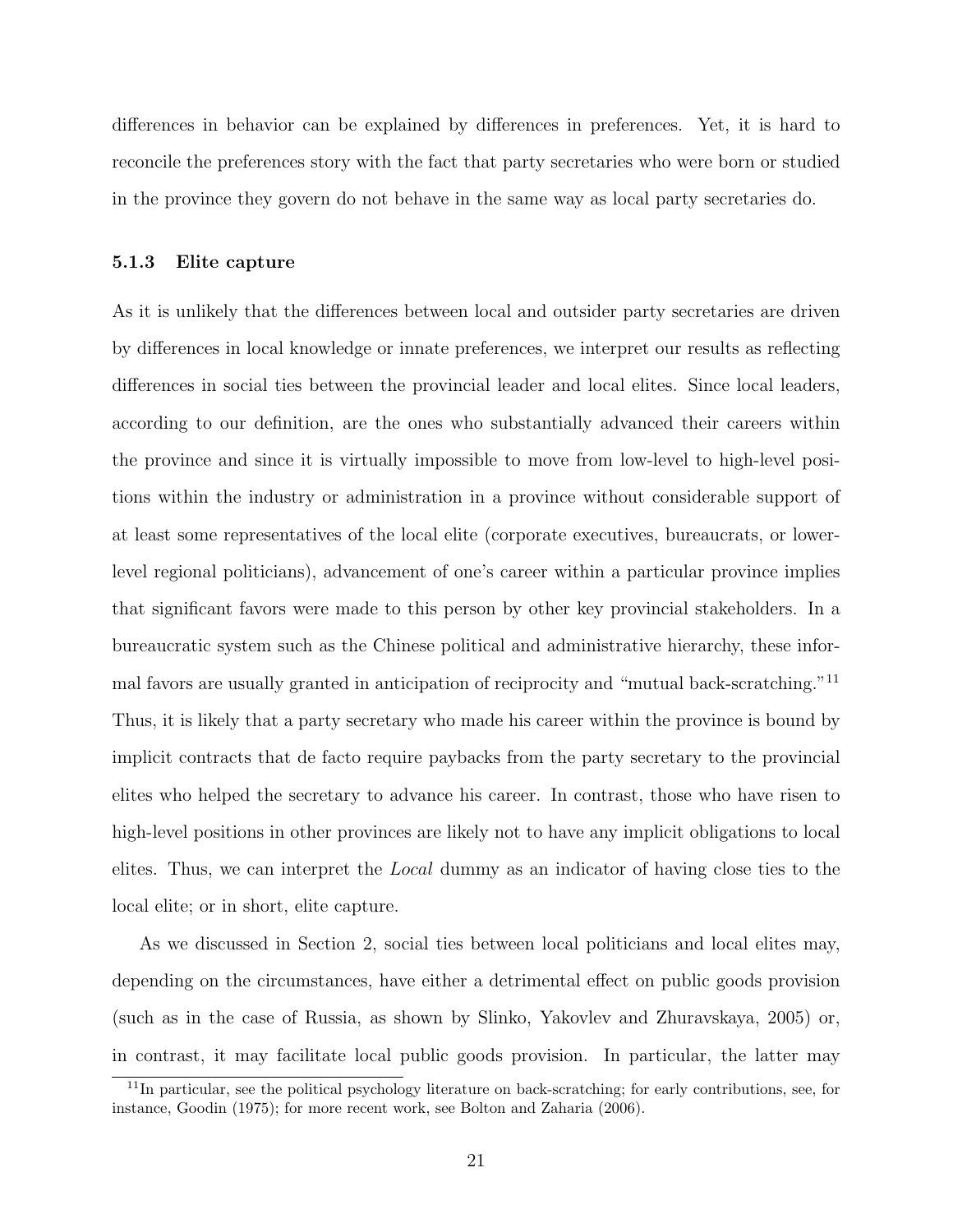be the case when local accountability is weak and when the preferences of local elites are closer to those of the median voter than the preferences of politicians (e.g., Rao and Ibanez, 2003). Our results suggest that in China, implicit contracts between local elites and top provincial executives are beneficial for public goods provision and, therefore, informal social ties between politicians and elites serve as an imperfect substitute for local accountability in the absence of democracy and local elections.

An important question for understanding our results is why the local elite in China is interested in public goods provision. The reason is simply that they consume public goods, i.e., they, from time to time, use schools and hospitals just like the general population. It is important to note here that we, of course, are not measuring the full benefit of such implicit relationships to the local elites; and, probably, most benefits are targeted by party secretaries to narrow groups of people, who helped them advance their careers. Yet, what is key for our story is that some of these benefits spill over to the general population.

Another important question is why such implicit commitments of officials to elites are binding once officials occupy the top provincial position. As with all implicit contracts, the commitment mechanism here relies on the continuation of the relationship between the party secretary and the local elites. Since party secretaries not only can be promoted but also fired, they presumably value their relationships with the local elites because they may need these connections in case of a dismissal.

## 6 Conclusions

The career backgrounds of top provincial executives in China—provincial party secretaries have a significant impact on local public policies. Party secretaries who made their careers within the province rather than in the center or in other provinces prey on business less, spend more on public goods such as education, which results in a higher numbers of teachers per capita, and provide public goods more efficiently. At the same time, local party secre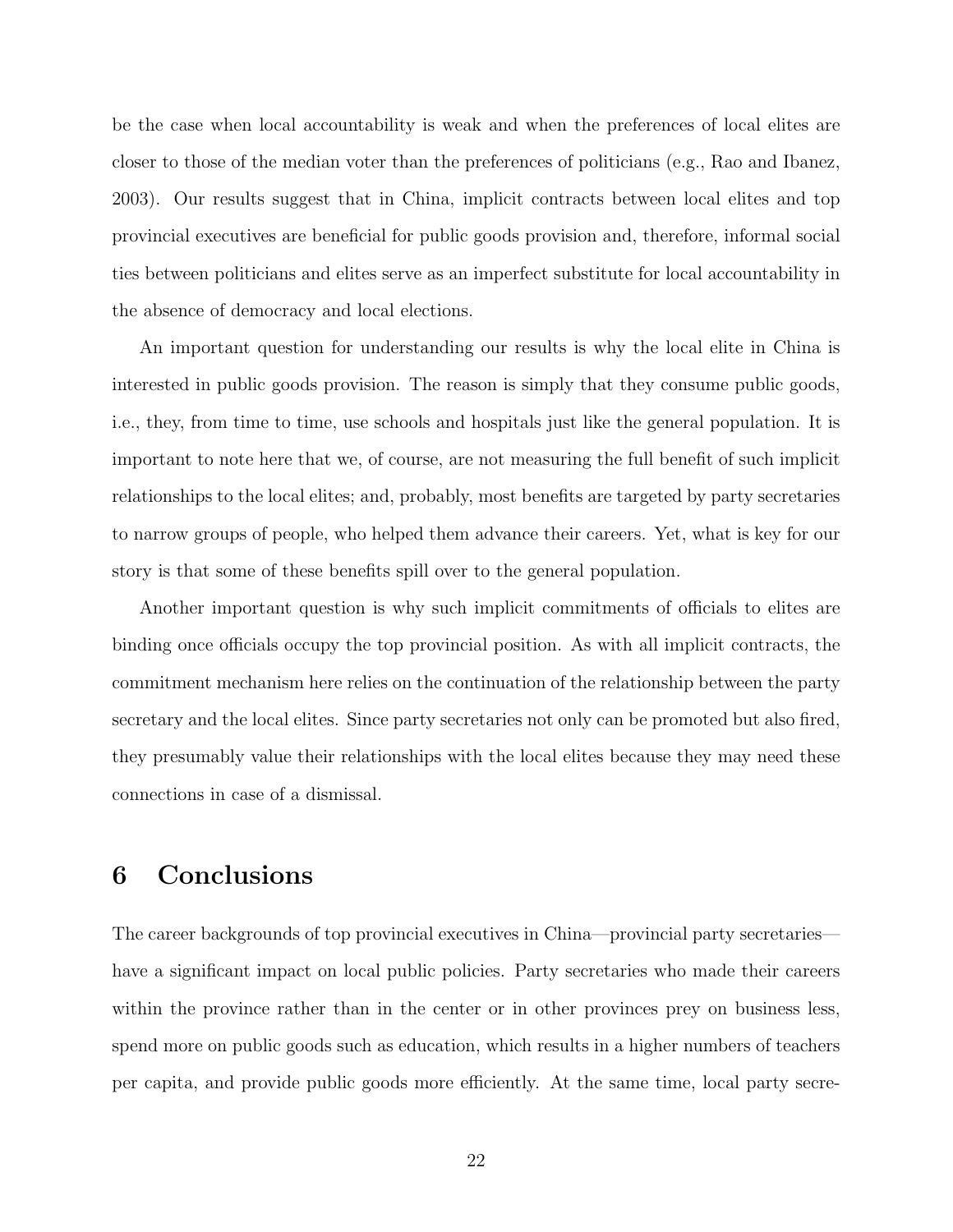taries spend less on government consumption and investment, which translates into lower development of infrastructure in their provinces. Provincial growth, however, is not robustly affected by whether party secretary is local.

These policy differences are not driven by differences in the local knowledge and, most probably, also are not due to differences in preferences of provincial leaders. We conjecture that it is the presence of implicit contracts between provincial leaders and local elites that differentiates party secretaries who rose through the political hierarchy within the province. These implicit contracts introduce an additional dimension to the objective function of provincial leaders. In the absence of ties to local elites, Chinese provincial leaders are accountable only to the center and have no incentives to cater to the local population. Obligations to local elites bring provincial leaders closer to the needs of common people in their province, even though the elites are a fairly narrow group. This is because local elites have closer preferences to the local population than the national leaders in Beijing, whose preferences are imposed on provincial leaders through career concerns. Thus, elite capture in the Chinese context serves as an imperfect local accountability mechanism, which is absent when provincial leaders have no social ties to local elites.

The results of our analysis highlight that the effects of elite capture on policy outcomes and governance depend on the context. In the context of China, an environment where democratic mechanisms are absent, capture of local politicians by local elites brings benefits to the general public. Future research should consider conditions under which elite capture has socially beneficial and socially harmful effects.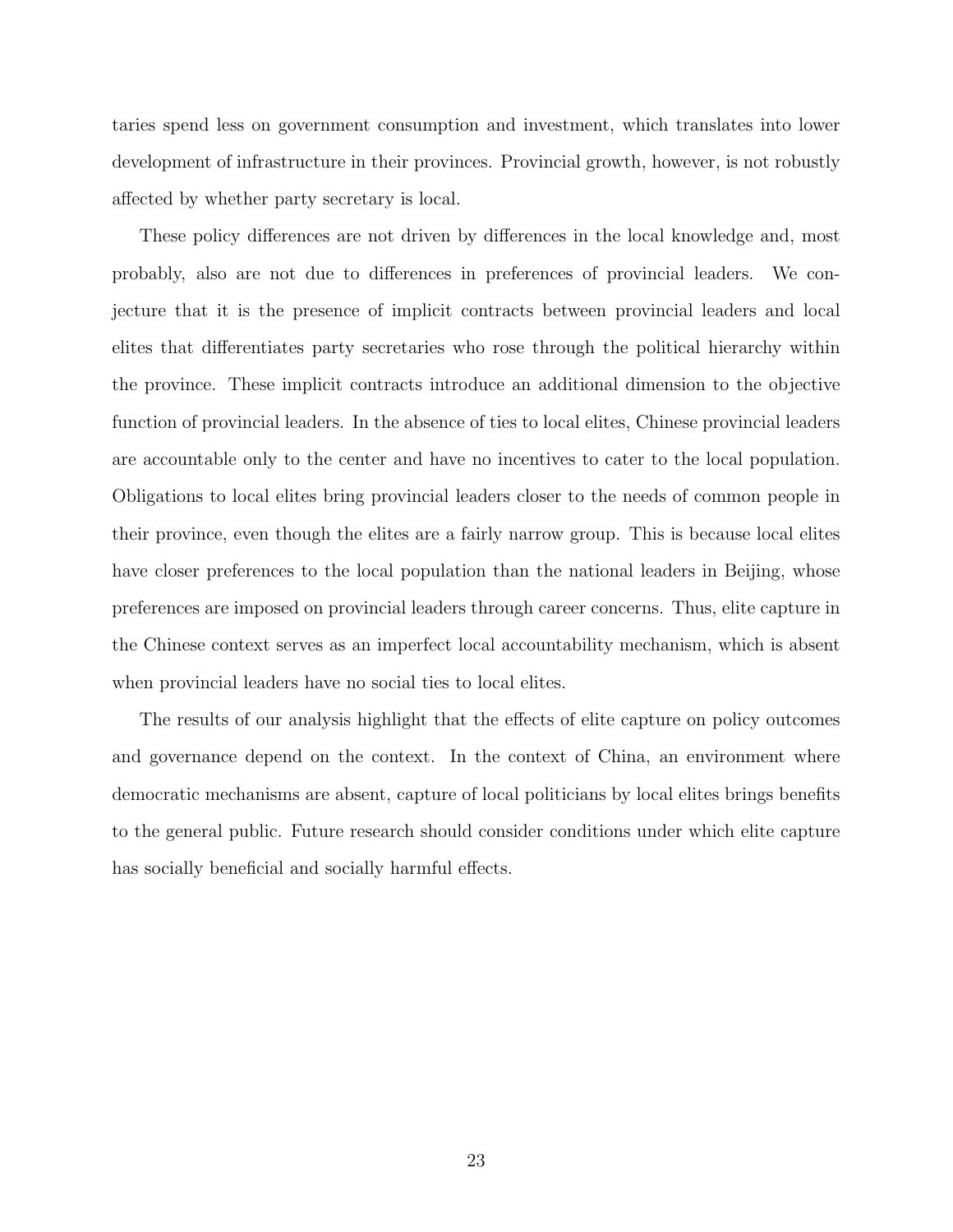## References

- Almeida, Heitor V. and Daniel Wolfenzon. 2006. "A Theory of Pyramidal Ownership and Family Business Groups." Journal of Finance 61(6):2637–2680. URL: http://ideas.repec.org/a/bla/jfinan/v61y2006i6p2637-2680.html
- Bardhan, Pranab. 2002. "Decentralization of Governance and Development." Journal of Economic Perspectives 16(4):185–205.
- Becker, Gary. 1971. The Economics of Discrimination. Chicago: University of Chicago Press.
- Bertrand, Marianne and Antoinette Schoar. 2003. "Managing With Style: The Effect Of Managers On Firm Policies." The Quarterly Journal of Economics 118(4):1169–1208.
- Blanchard, Olivier and Andrei Shleifer. 2001. Federalism With and Without Political Centralization: China versus Russia. In IMF Staff Paper: Transition Economies: How Much Progress?
- Bolton, Gary E. and Costin Zaharia. 2006. "Pricing Favors: Some Evidence on the Efficiency of Backscratching." Political Psychology 27(3):479–495.
- Buchanan, James .M. and Gordon Tullock. 1962. The Calculus of Consent. Ann Arbor: University of Michigan Press.
- Callahan, William A. 2005. "Social Capital and Corruption: Vote Buying and the Politics of Reform in Thailand." Perspectives on Politics 3(3):495–508.
- Chen, Ye, Hongbin Li and Li-An Zhou. 2005. "Relative performance evaluation and the turnover of provincial leaders in China." Economics Letters 88(3):421–425.
- Enikolopov, Ruben and Ekaterina Zhuravskaya. 2007. "Decentralization and political institutions." Journal of Public Economics 91(11-12):2261–2290.
- Faccio, Mara. 2006. "Politically Connected Firms." American Economic Review 96(1):369– 386.
- Fershtman, Chaim, Uri Gneezy and Frank Verboven. 2005. "Discrimination and Nepotism: The Efficiency of the Anonymity Rule." Journal of Legal Studies 34:371–396.
- Fisman, Raymond. 2001. "Estimating the Value of Political Connections." American Economic Review 91(4):1095-1102.
- Goodin, Robert E. 1975. "The Logic of Bureaucratic Back Scratching." *Public Choice* 21:53– 67.
- Granovetter, Mark S. 1974. Getting a Job: A Study of Contacts and Careers. Cambridge, Mass: Harvard University Press.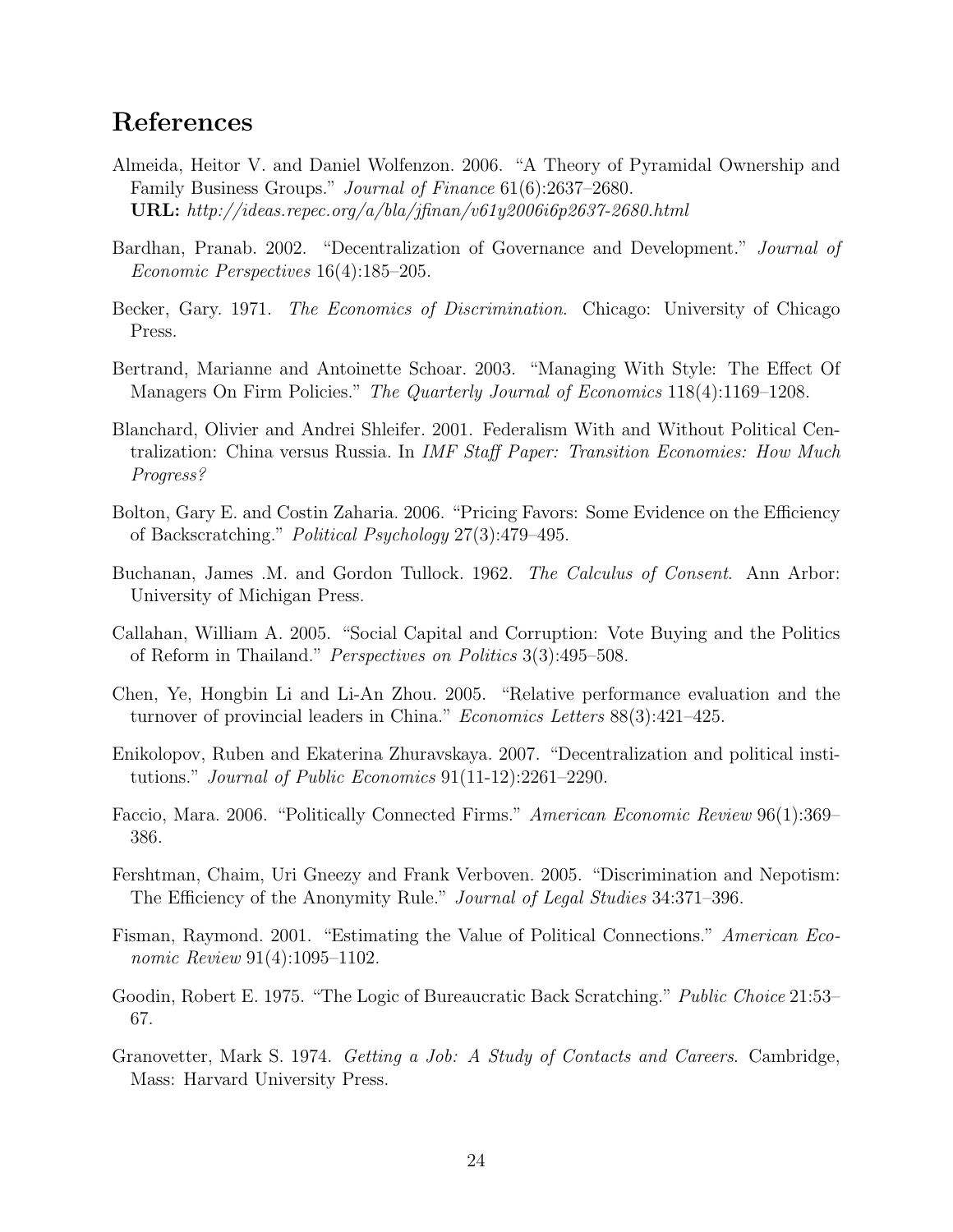- Harris, Donna. 2007. "Bonding Social Capital and Corruption: A Cross-National Empirical Analysis.". URL: http://ideas.repec.org/p/lnd/wpaper/200727.html
- Hayek, Friedrich A. 1948. *Individualism and Economic Order*. Chicago, IL: The University of Chicago Press.
- Jin, Hehui, Yingyi Qian and Barry R. Weingast. 2005. "Regional decentralization and fiscal incentives: Federalism, Chinese style." Journal of Public Economics 89(9-10):1719–1742.
- Johnson, Simon and Todd Mitton. 2003. "Cronyism and Capital Controls: Evidence from Malaysia." Journal of Financial Economics 67:351–382.
- Jones, Benjamin F. and Benjamin A. Olken. 2005. "Do Leaders Matter? National Leadership and Growth Since World War II." The Quarterly Journal of Economics 120(3):835–864. URL: http://ideas.repec.org/a/tpr/qjecon/v120y2005i3p835-864.html
- Khwaja, Asim Ijaz and Atif Mian. 2005. "Do Lenders Favor Politically Connected Firms? Rent Provision in an Emerging Financial Market." Quarterly Journal of Economics 120(4):1371–1411.
- Labonne, Julien and Robert S. Chase. 2009. "Who is at the Wheel When Communities Drive Development? Evidence from the Philippines." World Development 37(1):219–231.
- Li, Hongbin and Li-An Zhou. 2005. "Political turnover and economic performance: the incentive role of personnel control in China." Journal of Public Economics 89(9-10):1743– 1762.
- Ma, Haitao, Li Yan, Shi Gang and Xu Huandong. 2003. Shouzhi Liang Tiao Xian Guanli Zhidu [Decoupling-Revenue-and-Expenditure Management System]. Beijing: China Finance and Economy Press.
- Maskin, Eric, Yingyi Qian and Chenggang Xu. 2000. "Incentives, Information, and Organizational Form." Review of Economic Studies 67(2):359–78.
- Montinola, Gabriella, Yingyi Qian and Barry R. Weingast. 1995. "Federalism, Chinese Style: The Political Basis for Economic Success in China." World Politics 48:50–81.
- Musgrave, Richard A. 1969. "Theories of Fiscal Federalism." Public Finance / Finances Publiques 24(4):521–532.
- Oates, Wallace E. 1972. Fiscal Federalism. New York: Harcourt Brace Jovanovich.
- Oi, Jean C. 1992. "Fiscal Reform and the Economic Foundations of Local State Corporatism in China." World Politics 45(1):99–126.
- Olson, Mancur. 1982. The Rise and Decline of Nations: Economic Growth, Stagflation, and Social Rigidities. New Haven, CT: Yale University Press.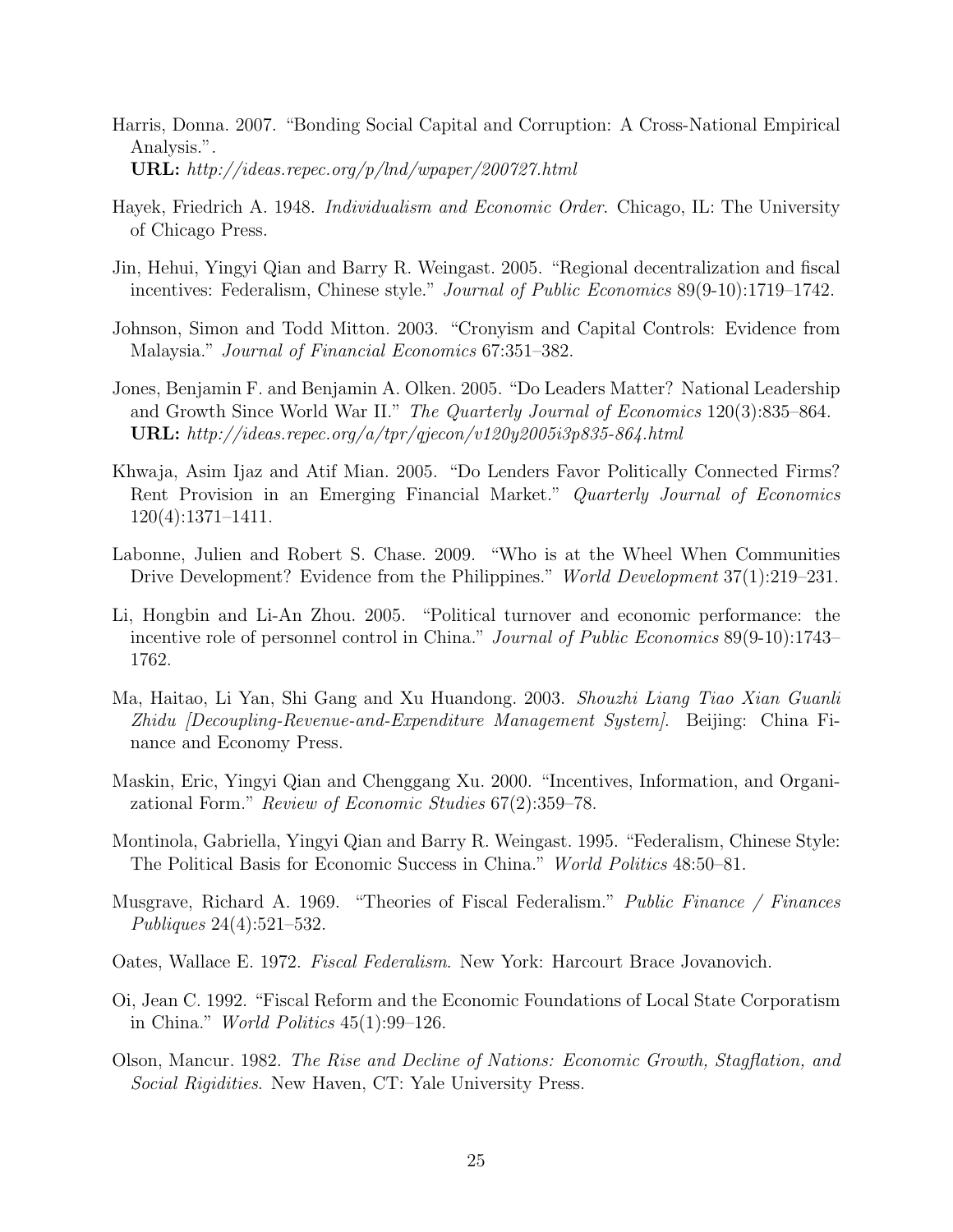- Petersen, Mitchell A and Raghuram G Rajan. 1994. "The Benefits of Lending Relationships: Evidence from Small Business Data." Journal of Finance 49(1):3–37. URL:  $http://deas.repec.org/a/bla/jfinan/v49y1994i1p3-37.html$
- Putnam, Robert D. 1993. Making Democracy Work: Civic Traditions in Modern Italy. Princeton: Princeton University Press.
- Qian, Yingyi and Barry Weingast. 1996. "China's Transition to Markets: Market-Preserving Federalism, Chinese Style." Journal of Policy Reform 1(2):149–185.
- Qian, Yingyi and Chenggang Xu. 1993. "Why China's Economic Reforms Differ: The Mform Hierarchy and. Entry/Expansion of the Non-state Sector." Economics of Transition 1(2):135–170.
- Qian, Yingyi and Gerard Roland. 1998. "Federalism and the Soft Budget Constraint." American Economic Review 88(5):1143–62.
- Rao, Vijayendra and Ana Maria Ibanez. 2003. The social impact of social funds in Jamaica a mixed-methods analysis of participation, targeting, and collective action in communitydriven development. Policy Research Working Paper Series 2970 The World Bank. URL: http://ideas.repec.org/p/wbk/wbrwps/2970.html
- Riker, William H. 1964. Federalism: Origins, Operation, Significance. Boston, MA: Little, Brown and Co.
- Shleifer, Andrei and Lawrence H. Summers. 1988. Breach of Trust in Hostile Takeovers. In Corporate Takeovers: Causes and Consequences.
- Slinko, Irina, Evgeny Yakovlev and Ekaterina Zhuravskaya. 2005. "Laws for Sale: Evidence from Russian Regions." American Law and Economics Review 7(1):284–318.
- Stigler, George J. 1971. "The Theory of Economic Regulation." Bell Journal of Economics  $2(1):3-21.$
- Zhan, Jing Vivian. 2009. "Why Does Local Finance Go Extra-budgetary? Analysis of Informal Fiscal Practices in China.".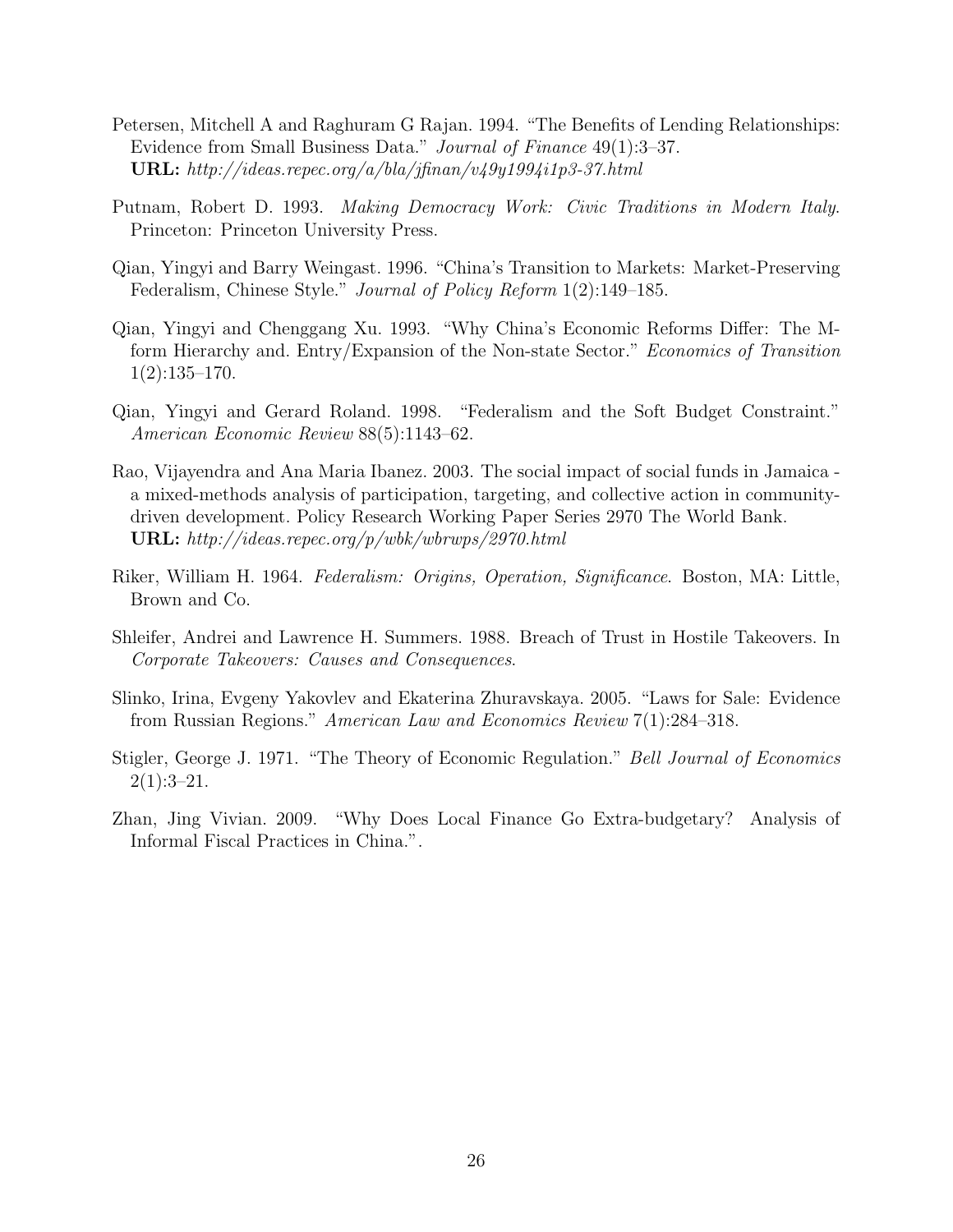| Description                                             | Overal    | $_{\rm Local}$ | Not local     |
|---------------------------------------------------------|-----------|----------------|---------------|
| $Local = worked both in high and low positions in prov$ | 38%       | 100%           | $\frac{8}{2}$ |
| Worked in center                                        | $56\%$    | 41%            | 63%           |
| Worked in center in high positions                      | 27%       | 11%            | $35\%$        |
| Worked in other prov.                                   | 72%       | 37%            | $91\%$        |
| Worked in other prov. in high positions                 | 49%       | 14%            | $68\%$        |
| Worked elsewhere                                        | 81%       | $51\%$         | 97%           |
| Worked elsewhere in high positions                      | 64%       | 22%            | $87\%$        |
| Did not work in this prov.                              | 41%       | $0\%$          | 62%           |
| Did not work in this prov. in high positions            | 43%       | $\frac{8}{2}$  | 66%           |
| Politburo member                                        | 11%       | 13%            | $9\%$         |
| Born in province                                        | 24%       | 48%            | 12%           |
| Studied in province                                     | 12%       | 25%            | $4\%$         |
| Higher education                                        | 66%       | 59%            | $70\%$        |
| Length of time on the job as party secretary            | 4.2 years | 4.6 years      | 4.0 years     |

| re contra contra contra contra contra contra contra contra contra contra contra contra contra contra contra co |
|----------------------------------------------------------------------------------------------------------------|
|                                                                                                                |
| $\frac{1}{2}$                                                                                                  |
| ソール こうしょう しょうしょう                                                                                               |
|                                                                                                                |
| )<br> <br>                                                                                                     |
|                                                                                                                |
| l                                                                                                              |
|                                                                                                                |
| j                                                                                                              |
| i<br>C                                                                                                         |
|                                                                                                                |
| $\frac{1}{2}$<br>֚֚֚֚֓<br>֧֚֚֚֚֚֚֚֝֝<br>֧֚֚֝<br>ĺ                                                              |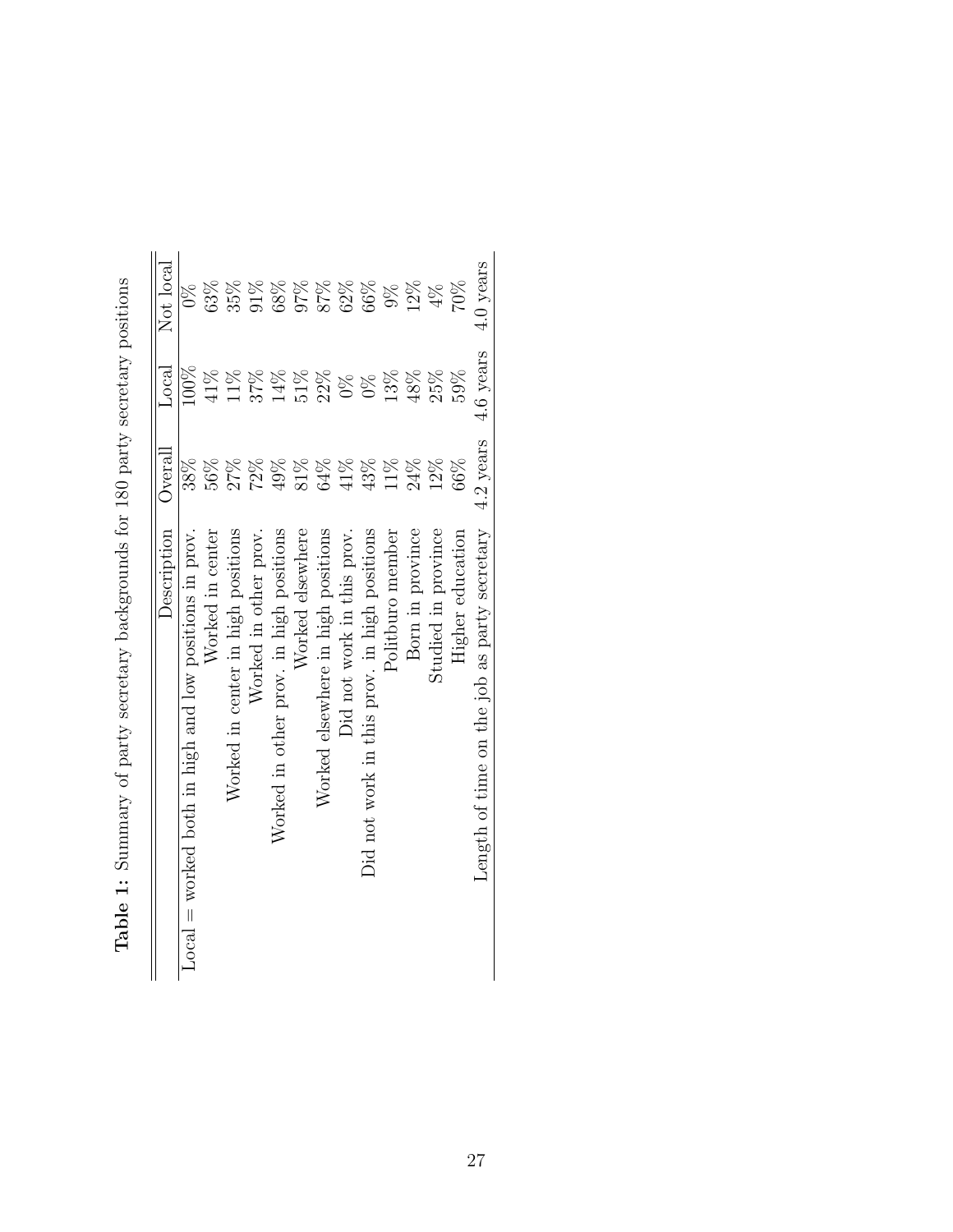|                           | (1)         | $\overline{(2)}$          | $\overline{(3)}$ | $\overline{(4)}$          |
|---------------------------|-------------|---------------------------|------------------|---------------------------|
| Instrument $(Z)$          | $0.3669***$ | $0.\overline{3660^{***}}$ | $0.3519***$      | $0.3860***$               |
|                           | (0.0697)    | (0.0578)                  | (0.0696)         | (0.0577)                  |
| Age                       |             | $0.0108$ '***'            |                  | $0.0107$ '***'            |
|                           |             | (0.0036)                  |                  | (0.0040)                  |
| Tenure                    |             | $-0.0108$                 |                  | $-0.0135*$                |
|                           |             | (0.0073)                  |                  | (0.0082)                  |
| Higher education          |             | 0.0746                    |                  | 0.0689                    |
|                           |             | (0.0457)                  |                  | (0.0496)                  |
| Native province           |             | $0.4852$ <sup>****</sup>  |                  | $0.4960$ '***'            |
|                           |             | (0.0403)                  |                  | (0.0430)                  |
| Age $i$ , 64              |             | 0.0246                    |                  | 0.0106                    |
|                           |             | (0.0465)                  |                  | (0.0471)                  |
| Worked in the center      |             | $-0.2450***$              |                  | $-0.2507$ <sup>****</sup> |
|                           |             | (0.0388)                  |                  | (0.0455)                  |
| Governor is local         |             |                           | 0.0373           | $-0.0015$                 |
|                           |             |                           | (0.0392)         | (0.0377)                  |
| PS is Politburo member    |             |                           | 0.0574           | 0.0180                    |
|                           |             |                           | (0.0636)         | (0.0691)                  |
| <b>MRR</b>                |             |                           | 0.0555           | $-0.1609$                 |
|                           |             |                           | (0.1304)         | (0.1236)                  |
| Log population            |             |                           | 0.0483           | 0.0379                    |
|                           |             |                           | (0.3804)         | (0.2549)                  |
| Log urbanization          |             |                           | $-0.2872*$       | $-0.2503*$                |
|                           |             |                           | (0.1728)         | (0.1337)                  |
| 1yr Lagged Log GPP        |             |                           | $-0.2243$        | $-0.1410$                 |
|                           |             |                           | (0.1696)         | (0.1598)                  |
| GPP growth of predecessor |             |                           |                  | $-0.4223$                 |
|                           |             |                           |                  | (0.5744)                  |
| Average GPP growth        |             |                           |                  | 0.5613                    |
|                           |             |                           |                  | (0.6273)                  |
| Number of observations    | 755         | 753                       | 709              | 704                       |
| Adj. R-Squared            | 0.28        | 0.45                      | 0.29             | 0.44                      |
| F-stat, no clusters       | 27.75       | 40.15                     | 25.53            | 44.78                     |
| F-stat, with clusters     | 7.66        | 11.43                     | 7.00             | 11.63                     |

Table 2: First stage (OLS, fixed effects). Dep. var.: Party Secretary is local.

Note: Dependent variable is the dummy indicating whether the provincial party secretary is local. Linear probability OLS regressions. Province and year fixed effects included in all regressions. Robust standard errors adjusted for clusters for each party secretary in each province. \* significant at 10%; \*\* significant at 5%; \*\*\* significant at 1%.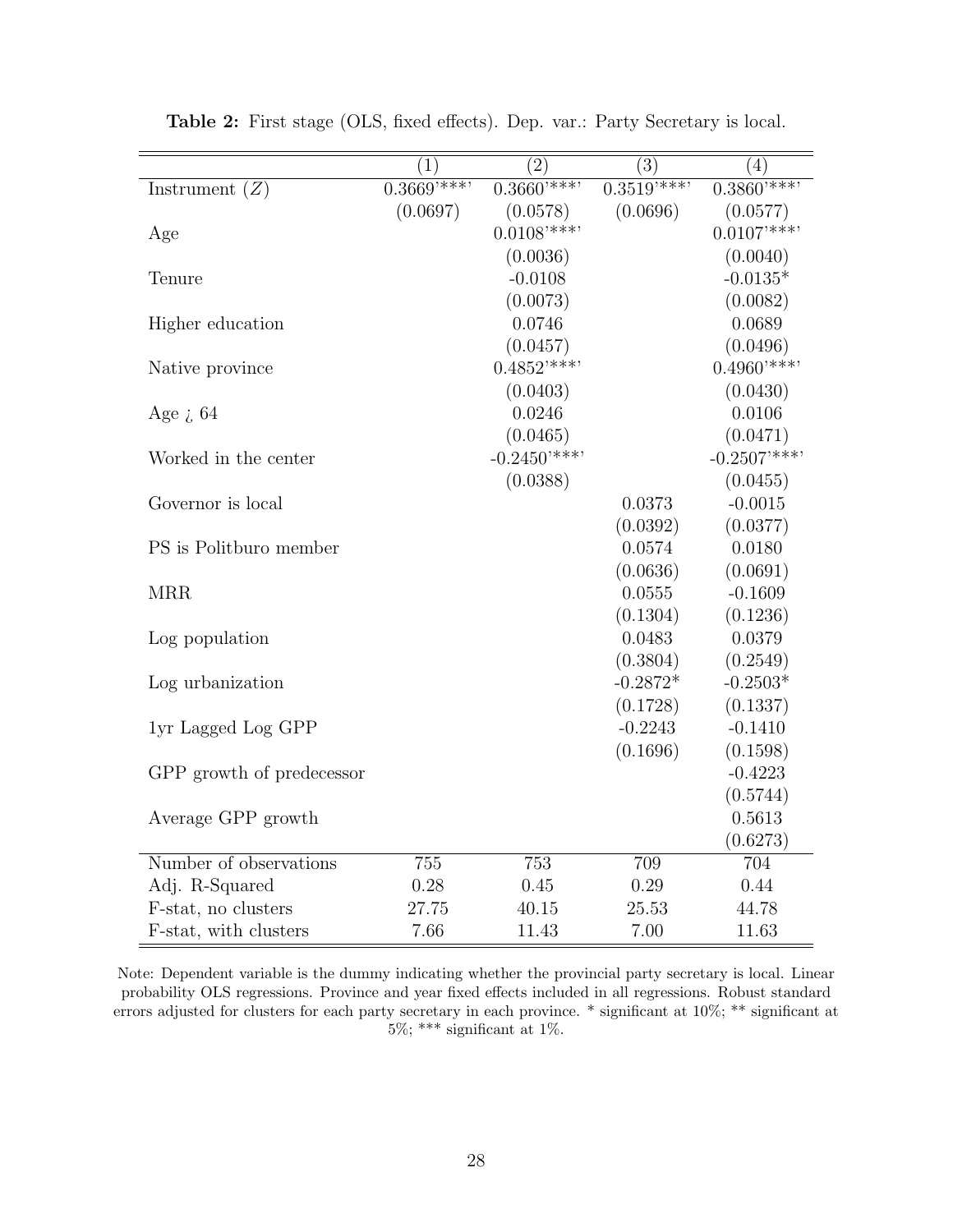| Panel A. DV: MRR                    | (1)                       | $\left( 2\right)$ | $\overline{(3)}$ | $\left(4\right)$  |
|-------------------------------------|---------------------------|-------------------|------------------|-------------------|
| GS born and/or studied in province  | $0.\overline{2155^{***}}$ | $0.2024***$       | $0.1893***$      | $0.1677***$       |
|                                     | (0.0721)                  | (0.0706)          | (0.0619)         | (0.0595)          |
| GS worked in province               | $0.0578*$                 | 0.0560            | 0.0643           | 0.0596            |
|                                     | (0.0297)                  | (0.0290)          | (0.0281)         | (0.0261)          |
| PS is Politburo member              |                           |                   | $0.0772*$        | $0.0741*$         |
|                                     |                           |                   | (0.0431)         | (0.0394)          |
| Number of observations              | 755                       | 753               | 709              | 704               |
| Adj. R-Squared                      | 0.59                      | 0.59              | 0.64             | 0.65              |
| Panel B. DV: MRR                    | (1)                       | $\left( 2\right)$ | (3)              | $\left(4\right)$  |
| GS born and/or studied in province  | $0.2211***$               | $0.2071***$       | $0.2053***$      | $0.1827***$       |
|                                     | (0.0738)                  | (0.0720)          | (0.0643)         | (0.0620)          |
| Instrument $(Z)$                    | 0.0530                    | 0.0520            | 0.0383           | 0.0336            |
|                                     | (0.0361)                  | (0.0349)          | (0.0346)         | (0.0329)          |
| PS is Politburo member              |                           |                   | $0.0734*$        | $0.0708*$         |
|                                     |                           |                   | (0.0437)         | (0.0397)          |
| Number of observations              | 755                       | 753               | 709              | 704               |
| Adj. R-Squared                      | 0.59                      | 0.59              | 0.63             | 0.65              |
| Panel C. DV: PS is Politburo member | (1)                       | $\left( 2\right)$ | (3)              | $\left( 4\right)$ |
| GS born and/or studied in province  | 0.1988                    | 0.1848            | 0.1488           | 0.1121            |
|                                     | (0.1351)                  | (0.1302)          | (0.1542)         | (0.1418)          |
| GS worked in province               | $-0.0532$                 | $-0.0427$         | $-0.0338$        | $-0.0285$         |
|                                     | (0.0590)                  | (0.0563)          | (0.0535)         | (0.0509)          |
| Tenure                              |                           | $0.0252$ '***'    |                  | $0.0234$ '***'    |
|                                     |                           | (0.0089)          |                  | (0.0086)          |
| <b>MRR</b>                          |                           |                   | 0.2417           | 0.2343            |
|                                     |                           |                   | (0.1695)         | (0.1500)          |
| Number of observations              | 755                       | 753               | 709              | 704               |
| Adj. R-Squared                      | 0.36                      | 0.40              | 0.39             | 0.43              |
| Panel D. DV: PS is Politburo member | (1)                       | $\left( 2\right)$ | (3)              | $\left( 4\right)$ |
| GS born and/or studied in province  | 0.1467                    | 0.1384            | 0.1039           | 0.0698            |
|                                     | (0.1265)                  | (0.1227)          | (0.1456)         | (0.1351)          |
| Instrument $(Z)$                    | 0.0676                    | 0.0673            | 0.0756           | 0.0743            |
|                                     | (0.0572)                  | (0.0543)          | (0.0538)         | (0.0498)          |
| Tenure                              |                           | $0.0252$ '***'    |                  | $0.0232***$       |
|                                     |                           | (0.0090)          |                  | (0.0086)          |
| <b>MRR</b>                          |                           |                   | 0.2218           | 0.2167            |
|                                     |                           |                   | (0.1670)         | (0.1473)          |
| Number of observations              | 755                       | 753               | 709              | 704               |
| Adj. R-Squared                      | 0.36                      | 0.40              | 0.39             | 0.43              |
| Controls                            | N <sub>o</sub>            | Indiv.            | Prov.            | All               |

Table 3: Reality check on excludability of the instrument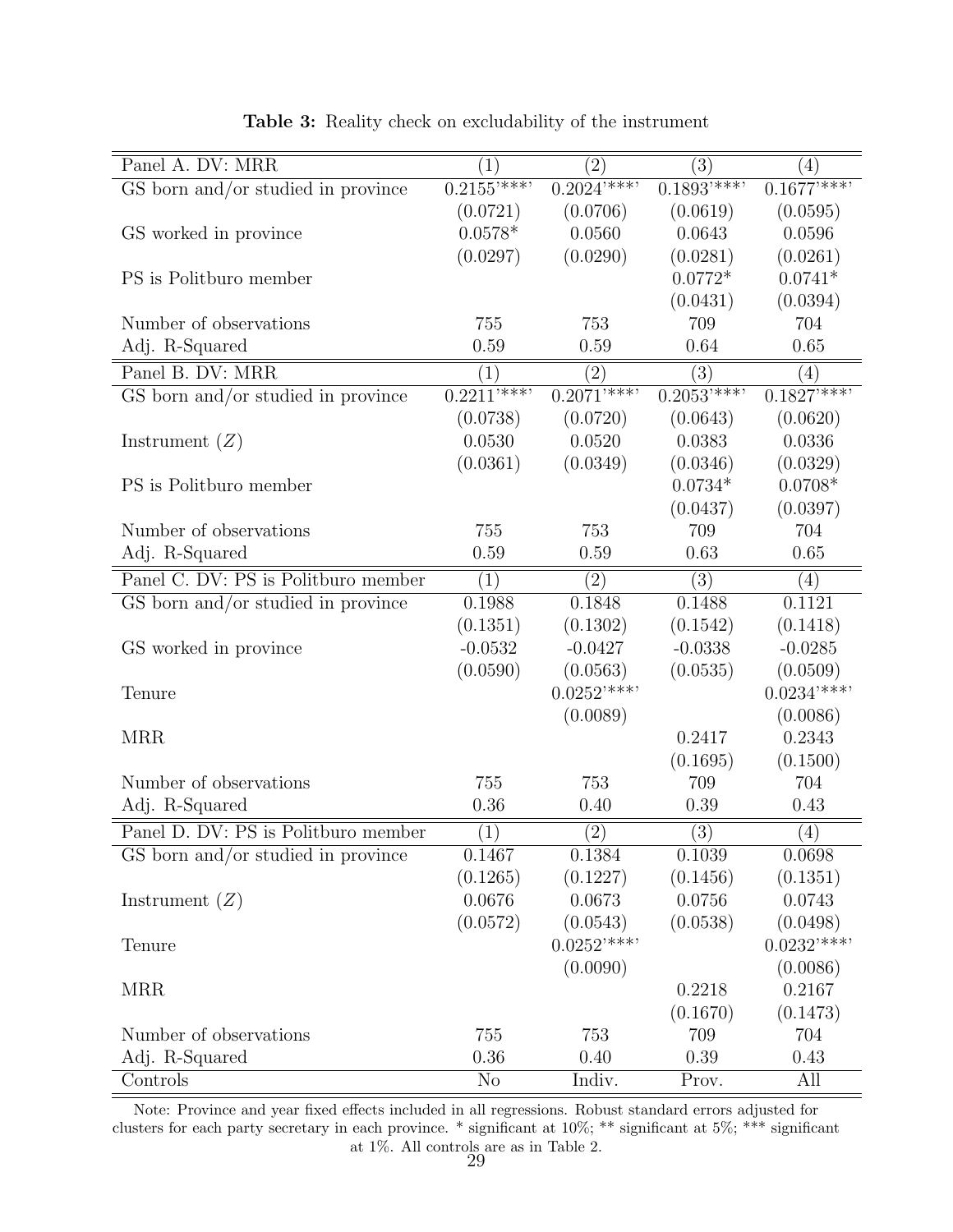| Panel A: OLS              | $\left(1\right)$         | $\left(2\right)$ | $\left( 3\right)$        | (4)        |
|---------------------------|--------------------------|------------------|--------------------------|------------|
| PS is local               | $-0.1012$ <sup>***</sup> | $-0.0770$        | $-0.0563$ <sup>***</sup> | $-0.0509$  |
|                           | (0.0454)                 | (0.0510)         | (0.0280)                 | (0.0314)   |
| Tenure                    |                          | 0.0120           |                          | 0.0037     |
|                           |                          | (0.0083)         |                          | (0.0065)   |
| Native province           |                          | $-0.0399$        |                          | $-0.0247$  |
|                           |                          | (0.0531)         |                          | (0.0344)   |
| Worked in the center      |                          | 0.0678           |                          | 0.0424     |
|                           |                          | (0.0567)         |                          | (0.0367)   |
| PS is Politburo member    |                          |                  | $-0.0146$                | 0.0071     |
|                           |                          |                  | (0.0415)                 | (0.0414)   |
| <b>MRR</b>                |                          |                  | $-0.0869$                | $-0.0730$  |
|                           |                          |                  | (0.0961)                 | (0.0989)   |
| GPP growth of predecessor |                          |                  |                          | $-0.8777*$ |
|                           |                          |                  |                          | (0.4609)   |
| Average GPP growth        |                          |                  |                          | 0.0996     |
|                           |                          |                  |                          | (0.3567)   |
| Number of observations    | 647                      | 645              | 636                      | 631        |
| Within R-Squared          | 0.62                     | 0.63             | 0.78                     | 0.78       |
| Controls                  | N <sub>o</sub>           | Indiv.           | Prov.                    | All        |
|                           |                          |                  |                          |            |

Table 4: Log of extra-budgetary revenue

| Panel B: IV               | $\left(1\right)$       | $\left(2\right)$          | $\left( 3\right)$        | 4)                       |
|---------------------------|------------------------|---------------------------|--------------------------|--------------------------|
| PS is local               | $-0.6556^{\frac{1}{7}$ | $-0.6416$ <sup>****</sup> | $-0.5385$ <sup>***</sup> | $-0.4899$ '***'          |
|                           | (0.2176)               | (0.1667)                  | (0.2412)                 | (0.1560)                 |
| Tenure                    |                        | 0.0062                    |                          | $-0.0011$                |
|                           |                        | (0.0105)                  |                          | (0.0090)                 |
| Native province           |                        | $0.2381$ '**'             |                          | $0.1909*$                |
|                           |                        | (0.1164)                  |                          | (0.0974)                 |
| Worked in the center      |                        | $-0.0847$                 |                          | $-0.0797$                |
|                           |                        | (0.0844)                  |                          | (0.0691)                 |
| PS is Politburo member    |                        |                           | 0.0261                   | 0.0335                   |
|                           |                        |                           | (0.0684)                 | (0.0692)                 |
| <b>MRR</b>                |                        |                           | $-0.0504$                | $-0.1097$                |
|                           |                        |                           | (0.1427)                 | (0.1453)                 |
| GPP growth of predecessor |                        |                           |                          | $-1.5655$ <sup>***</sup> |
|                           |                        |                           |                          | (0.7454)                 |
| Average GPP growth        |                        |                           |                          | 0.3829                   |
|                           |                        |                           |                          | (0.5721)                 |
| Number of observations    | 647                    | 645                       | 636                      | 631                      |
| Within R-Squared          | 0.57                   | 0.60                      | 0.79                     | 0.80                     |
| Controls                  | N <sub>o</sub>         | Indiv.                    | Prov.                    | All                      |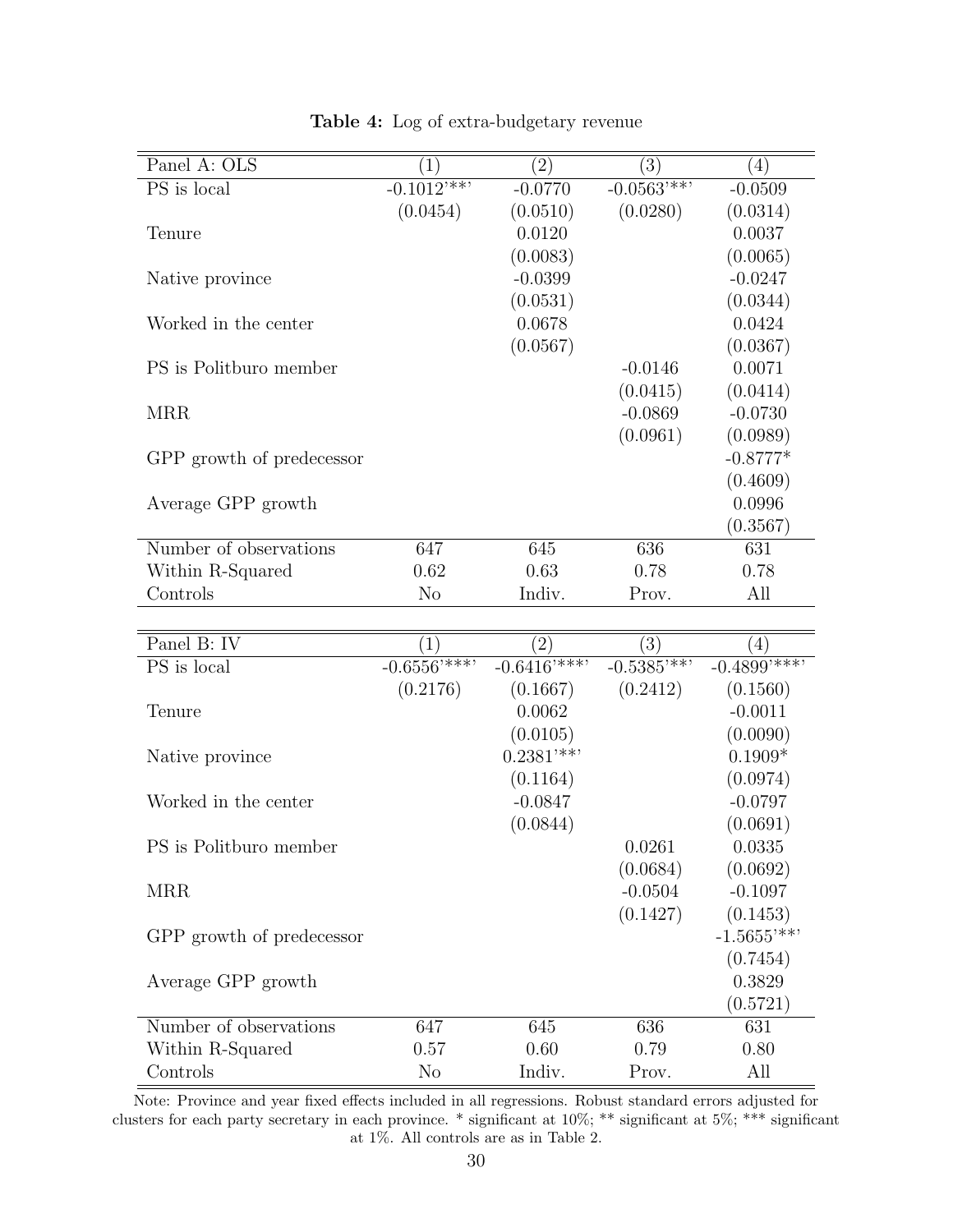| Panel A: OLS              | $1^{\circ}$              | $\left( 2\right)$ | $\left(3\right)$         | $\left(4\right)$ |
|---------------------------|--------------------------|-------------------|--------------------------|------------------|
| PS is local               | $-0.0837$ <sup>***</sup> | $-0.0642$         | $-0.0559$ <sup>***</sup> | $-0.0499$        |
|                           | (0.0382)                 | (0.0443)          | (0.0281)                 | (0.0313)         |
| Log of total revenue      | $0.4300$ '***'           | $0.4055$ '***'    | 0.0406                   | 0.0340           |
|                           | (0.0876)                 | (0.0876)          | (0.0761)                 | (0.0698)         |
| Tenure                    |                          | 0.0080            |                          | 0.0037           |
|                           |                          | (0.0092)          |                          | (0.0065)         |
| Native province           |                          | $-0.0377$         |                          | $-0.0254$        |
|                           |                          | (0.0440)          |                          | (0.0342)         |
| PS is Politburo member    |                          |                   | $-0.0172$                | 0.0052           |
|                           |                          |                   | (0.0415)                 | (0.0414)         |
| <b>MRR</b>                |                          |                   | $-0.0616$                | $-0.0507$        |
|                           |                          |                   | (0.0938)                 | (0.0961)         |
| GPP growth of predecessor |                          |                   |                          | $-0.8806*$       |
|                           |                          |                   |                          | (0.4621)         |
| Average GPP growth        |                          |                   |                          | 0.0834           |
|                           |                          |                   |                          | (0.3588)         |
| Number of observations    | 647                      | 645               | 636                      | 631              |
| Within R-Squared          | 0.62                     | 0.63              | 0.78                     | 0.78             |
| Controls                  | N <sub>o</sub>           | Indiv.            | Prov.                    | All              |

|  |  | <b>Table 5:</b> Log of extra-budgetary revenue controlling for log of revenue |  |  |
|--|--|-------------------------------------------------------------------------------|--|--|
|  |  |                                                                               |  |  |

| Panel B: IV               | $\left  \right $            | $\left(2\right)$ | $\left(3\right)$         | $\left( 4\right)$         |
|---------------------------|-----------------------------|------------------|--------------------------|---------------------------|
| PS is local               | $-0.501\overline{0'^{***}}$ | $-0.4878***$     | $-0.5365$ <sup>***</sup> | $-0.4961$ <sup>****</sup> |
|                           | (0.1728)                    | (0.1334)         | (0.2381)                 | (0.1606)                  |
| Log of total revenue      | $0.3700$ '***'              | $0.3667$ '***'   | 0.0104                   | $-0.0334$                 |
|                           | (0.1141)                    | (0.1117)         | (0.1011)                 | (0.0978)                  |
| Tenure                    |                             | 0.0041           |                          | $-0.0012$                 |
|                           |                             | (0.0101)         |                          | (0.0090)                  |
| Native province           |                             | $0.1700*$        |                          | $0.1942*$                 |
|                           |                             | (0.0910)         |                          | (0.1001)                  |
| PS is Politburo member    |                             |                  | 0.0253                   | 0.0358                    |
|                           |                             |                  | (0.0676)                 | (0.0700)                  |
| <b>MRR</b>                |                             |                  | $-0.0441$                | $-0.1322$                 |
|                           |                             |                  | (0.1532)                 | (0.1504)                  |
| GPP growth of predecessor |                             |                  |                          | $-1.5709$ <sup>***</sup>  |
|                           |                             |                  |                          | (0.7562)                  |
| Average GPP growth        |                             |                  |                          | 0.4023                    |
|                           |                             |                  |                          | (0.5849)                  |
| Number of observations    | 647                         | 645              | 636                      | 631                       |
| Within R-Squared          | 0.63                        | 0.64             | 0.79                     | 0.80                      |
| Controls                  | $\rm No$                    | Indiv.           | Prov.                    | All                       |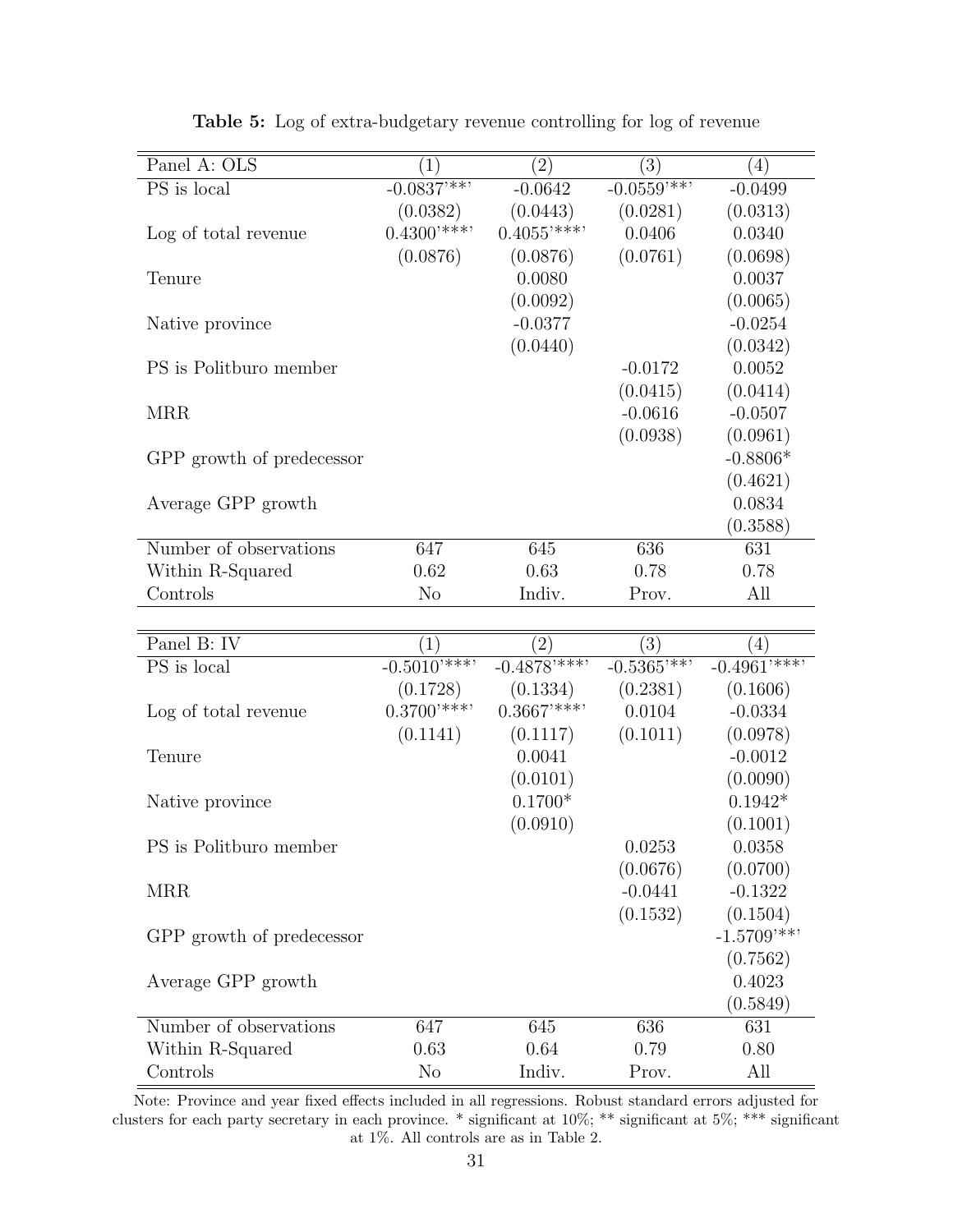| Panel A: OLS                      | (1)            | $\left( 2\right)$ | (3)            | (4)                     |
|-----------------------------------|----------------|-------------------|----------------|-------------------------|
| PS is local                       | $0.0068*$      | $0.0093$ '**'     | 0.0057         | $0.0086$ <sup>***</sup> |
|                                   | (0.0039)       | (0.0046)          | (0.0035)       | (0.0042)                |
| Tenure                            |                | $-0.006$          |                | $-0.00002$              |
|                                   |                | (0.0008)          |                | (0.0007)                |
| Native province                   |                | $-0.0021$         |                | $-0.0012$               |
|                                   |                | (0.0053)          |                | (0.0048)                |
| Worked in the center              |                | 0.0042            |                | 0.0072                  |
|                                   |                | (0.0049)          |                | (0.0049)                |
| PS is Politburo member            |                |                   | $-0.0067$      | $-0.0105$               |
|                                   |                |                   | (0.0062)       | (0.0067)                |
| <b>MRR</b>                        |                |                   | $0.0373$ '***' | $0.0450***$             |
|                                   |                |                   | (0.0133)       | (0.0138)                |
| GPP growth of predecessor         |                |                   |                | $0.0980**$              |
|                                   |                |                   |                | (0.0438)                |
| Average GPP growth                |                |                   |                | $-0.0515$               |
|                                   |                |                   |                | (0.0508)                |
| Number of observations            | 697            | 695               | 679            | 674                     |
| Adj. R-Squared                    | 0.68           | 0.69              | 0.70           | 0.71                    |
| Controls                          | N <sub>o</sub> | Indiv.            | Prov.          | All                     |
|                                   |                |                   |                |                         |
| Panel B: IV                       | (1)            | $\left( 2\right)$ | $\bar{3})$     | $\left( 4\right)$       |
| $\overline{\mathrm{PS}}$ is local | $0.0456*$      | $0.0478***$       | $0.0457*$      | $0.0450***$             |
|                                   | (0.0248)       | (0.0222)          | (0.0248)       | (0.0193)                |
| Tenure                            |                | 0.0003            |                | 0.0003                  |
|                                   |                | (0.0009)          |                | (0.0009)                |
| Native province                   |                | $-0.0203*$        |                | $-0.0184*$              |
|                                   |                | (0.0122)          |                | (0.0106)                |
| Worked in the center              |                | $0.0145*$         |                | $0.0166$ '**'           |
|                                   |                | (0.0083)          |                | (0.0072)                |
| PS is Politburo member            |                |                   | $-0.0133$      | $-0.0147$               |
|                                   |                |                   | (0.0100)       | (0.0104)                |
| <b>MRR</b>                        |                |                   | $0.0370**$     | $0.0502$ '***'          |
|                                   |                |                   | (0.0169)       | (0.0162)                |
| GPP growth of predecessor         |                |                   |                | $0.1138*$               |
|                                   |                |                   |                | (0.0587)                |
| Average GPP growth                |                |                   |                | $-0.0788$               |
|                                   |                |                   |                | (0.0647)                |
| Number of observations            | 697            | 695               | 679            | 674                     |
| Adj. R-Squared                    | 0.52           | 0.57              | 0.53           | 0.59                    |
| Controls                          | $\rm No$       | Indiv.            | Prov.          | All                     |

Table 6: Social expenditure share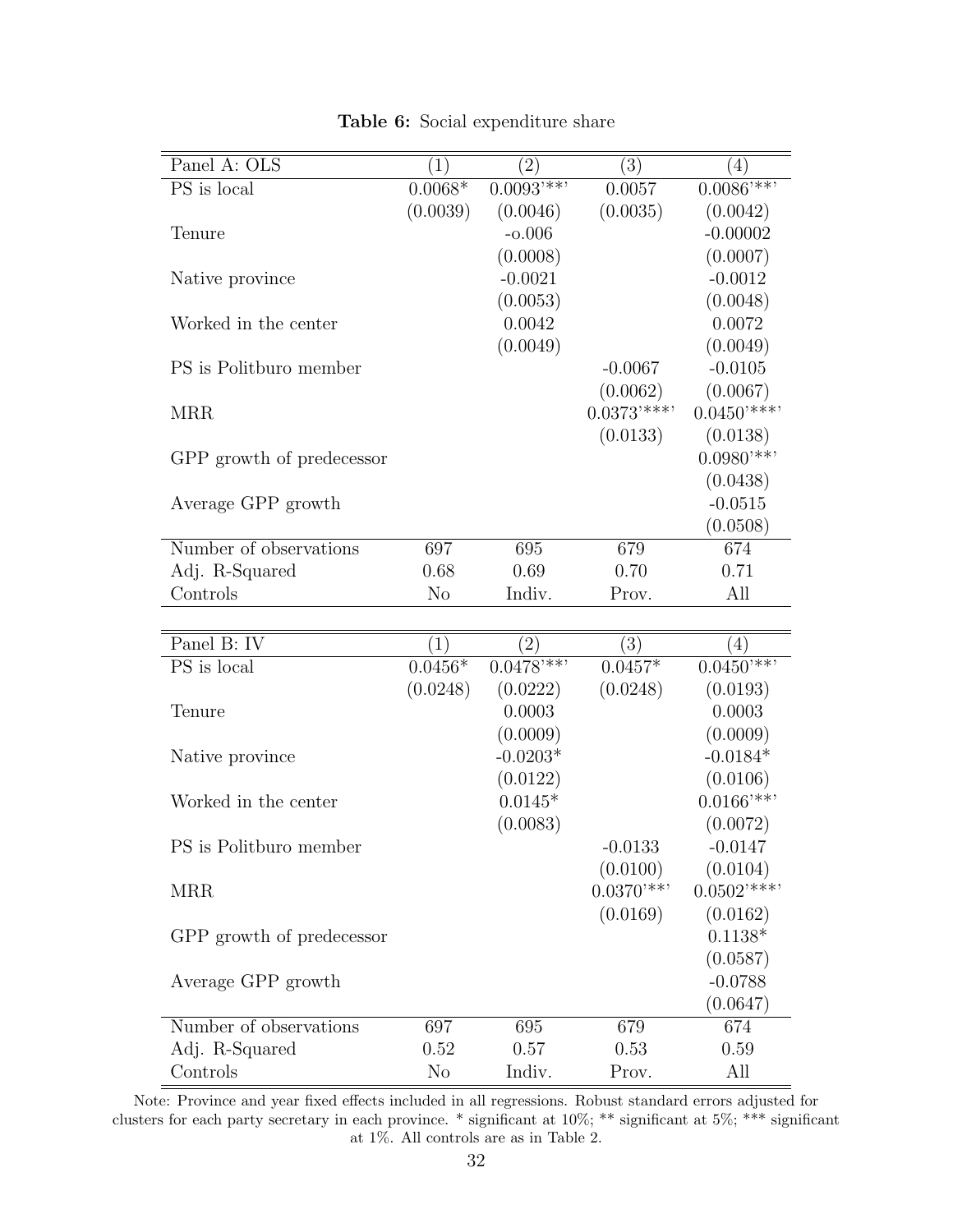| Panel A: OLS                      | (1)            | $\left( 2\right)$ | (3)                      | $\left( 4\right)$     |
|-----------------------------------|----------------|-------------------|--------------------------|-----------------------|
| $\overline{\mathrm{PS}}$ is local | 0.0085         | 0.0190            | 0.0150                   | $0.0217***$           |
|                                   |                | (0.0119)          | (0.0098)                 |                       |
| Tenure                            | (0.0113)       | 0.0013            |                          | (0.0108)<br>$-0.0008$ |
|                                   |                |                   |                          |                       |
|                                   |                | (0.0030)          |                          | (0.0024)              |
| Native province                   |                | $-0.0176$         |                          | $-0.0087$             |
|                                   |                | (0.0146)          |                          | (0.0117)              |
| Worked in the center              |                | 0.0052            |                          | 0.0169                |
|                                   |                | (0.0168)          |                          | (0.0154)              |
| PS is Politburo member            |                |                   | 0.0026                   | 0.0065                |
|                                   |                |                   | (0.0173)                 | (0.0193)              |
| MRR                               |                |                   | $0.1105$ <sup>****</sup> | $0.1250***$           |
|                                   |                |                   | (0.0351)                 | (0.0355)              |
| GPP growth of predecessor         |                |                   |                          | $-0.1008$             |
|                                   |                |                   |                          | (0.1281)              |
| Average GPP growth                |                |                   |                          | $-0.2059$             |
|                                   |                |                   |                          | (0.1322)              |
| Number of observations            | 705            | 703               | 694                      | 689                   |
| Within R-Squared                  | 0.16           | 0.21              | 0.44                     | 0.46                  |
| Controls                          | N <sub>o</sub> | Indiv.            | Prov.                    | All                   |
|                                   |                |                   |                          |                       |
| Panel B: IV                       | (1)            | (2)               | (3)                      | $\left( 4\right)$     |
| PS is local                       | 0.0778         | 0.0775            | $0.1173***$              | $0.1101***$           |
|                                   | (0.0665)       | (0.0620)          | (0.0533)                 | (0.0442)              |
| Tenure                            |                | 0.0017            |                          | 0.0001                |
|                                   |                | (0.0033)          |                          | (0.0027)              |
| Native province                   |                | $-0.0455$         |                          | $-0.0509*$            |
|                                   |                | (0.0348)          |                          | (0.0264)              |
| Worked in the center              |                | 0.0210            |                          | $0.0404*$             |
|                                   |                | (0.0235)          |                          | (0.0215)              |
| PS is Politburo member            |                |                   | $-0.0083$                | 0.0009                |
|                                   |                |                   | (0.0215)                 | (0.0242)              |
| <b>MRR</b>                        |                |                   | $0.1057$ <sup>***</sup>  | $0.1344$ '***'        |
|                                   |                |                   | (0.0457)                 | (0.0426)              |
|                                   |                |                   |                          | $-0.0549$             |
| GPP growth of predecessor         |                |                   |                          |                       |
|                                   |                |                   |                          | (0.1673)              |
| Average GPP growth                |                |                   |                          | $-0.2393$             |
|                                   |                |                   |                          | (0.1632)              |
| Number of observations            | 705            | 703               | 694                      | 689                   |
| Within R-Squared                  | 0.51           | 0.52              | 0.61                     | 0.62                  |
| Controls                          | N <sub>o</sub> | Indiv.            | Prov.                    | All                   |

Table 7: Log of the number teachers in primary schools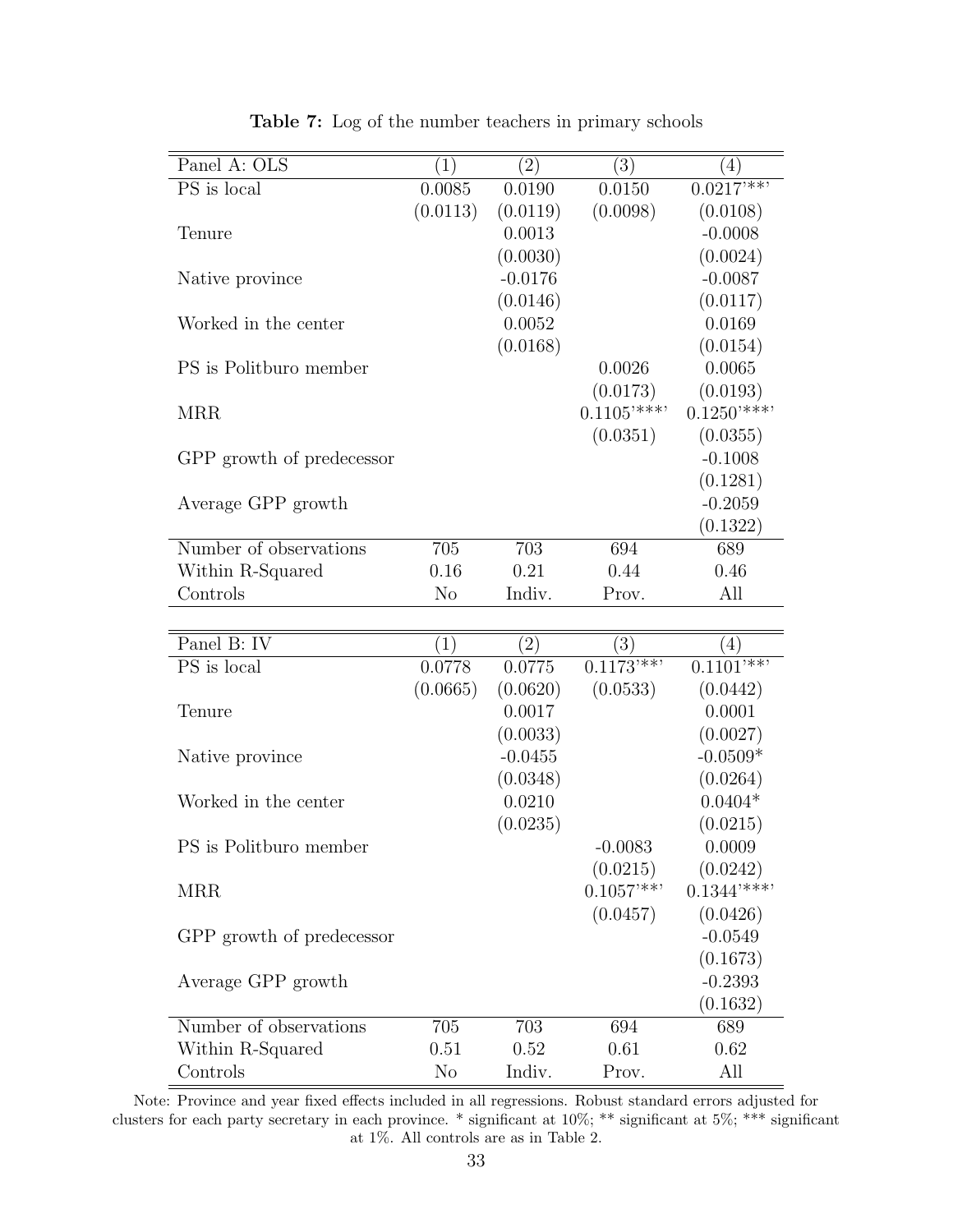| Panel A: OLS              | (1)            | (2)                     | $\overline{(3)}$ | (4)                      |
|---------------------------|----------------|-------------------------|------------------|--------------------------|
| PS is local               | 0.0060         | 0.0174                  | 0.0120           | $0.0182*$                |
|                           | (0.0111)       | (0.0114)                | (0.0098)         | (0.0109)                 |
| Log of social expenditure | $0.0983***$    | $0.0785**$              | $0.0921$ '***'   | $0.0966$ '***'           |
|                           | (0.0390)       | (0.0384)                | (0.0323)         | (0.0330)                 |
| Tenure                    |                | 0.0004                  |                  | $-0.0004$                |
|                           |                | (0.0030)                |                  | (0.0024)                 |
| Native province           |                | $-0.0189$               |                  | $-0.0084$                |
|                           |                | (0.0142)                |                  | (0.0114)                 |
| PS is Politburo member    |                |                         | $-0.0143$        | $-0.0104$                |
|                           |                |                         | (0.0199)         | (0.0225)                 |
| <b>MRR</b>                |                |                         | $0.0740**$       | $0.0877$ '**'            |
|                           |                |                         | (0.0372)         | (0.0375)                 |
| GPP growth of predecessor |                |                         |                  | $-0.1517$                |
|                           |                |                         |                  | (0.1263)                 |
| Average GPP growth        |                |                         |                  | $-0.2634$ <sup>***</sup> |
|                           |                |                         |                  | (0.1308)                 |
| Number of observations    | 694            | 692                     | 683              | 678                      |
| Within R-Squared          | 0.20           | 0.25                    | 0.45             | 0.47                     |
| Controls                  | N <sub>o</sub> | Indiv.                  | Prov.            | All                      |
|                           |                |                         |                  |                          |
| Panel B: IV               | (1)            | (2)                     | (3)              | (4)                      |
| PS is local               | 0.0161         | 0.0216                  | 0.0850           | $0.0754*$                |
|                           | (0.0574)       | (0.0514)                | (0.0566)         | (0.0445)                 |
| Log of social expenditure | $0.0961$ '**'  | $0.0779$ <sup>***</sup> | 0.0557           | $0.0709*$                |
|                           | (0.0385)       | (0.0371)                | (0.0495)         | (0.0423)                 |
| Tenure                    |                | 0.0004                  |                  | o.0037                   |
|                           |                | (0.0031)                |                  | (0.0026)                 |
| Native province           |                | $-0.0208$               |                  | $-0.0351$                |
|                           |                | (0.0305)                |                  | (0.0258)                 |
| PS is Politburo member    |                |                         | $-0.0146$        | $-0.0100$                |
|                           |                |                         | (0.0230)         | (0.0263)                 |
| <b>MRR</b>                |                |                         | $0.0852*$        | $0.1033$ <sup>***</sup>  |
|                           |                |                         | (0.0449)         | (0.0418)                 |
| GPP growth of predecessor |                |                         |                  | $-0.1093$                |
|                           |                |                         |                  | (0.1418)                 |
| Average GPP growth        |                |                         |                  | $-0.2694*$               |
|                           |                |                         |                  | (0.1448)                 |
| Number of observations    | 694            | 692                     | 683              | 678                      |
| Within R-Squared          | 0.20           | 0.24                    | 0.45             | 0.47                     |
| Controls                  | $\rm No$       | Indiv.                  | Prov.            | All                      |

Table 8: Log of teachers in primary schools controlling for expenditure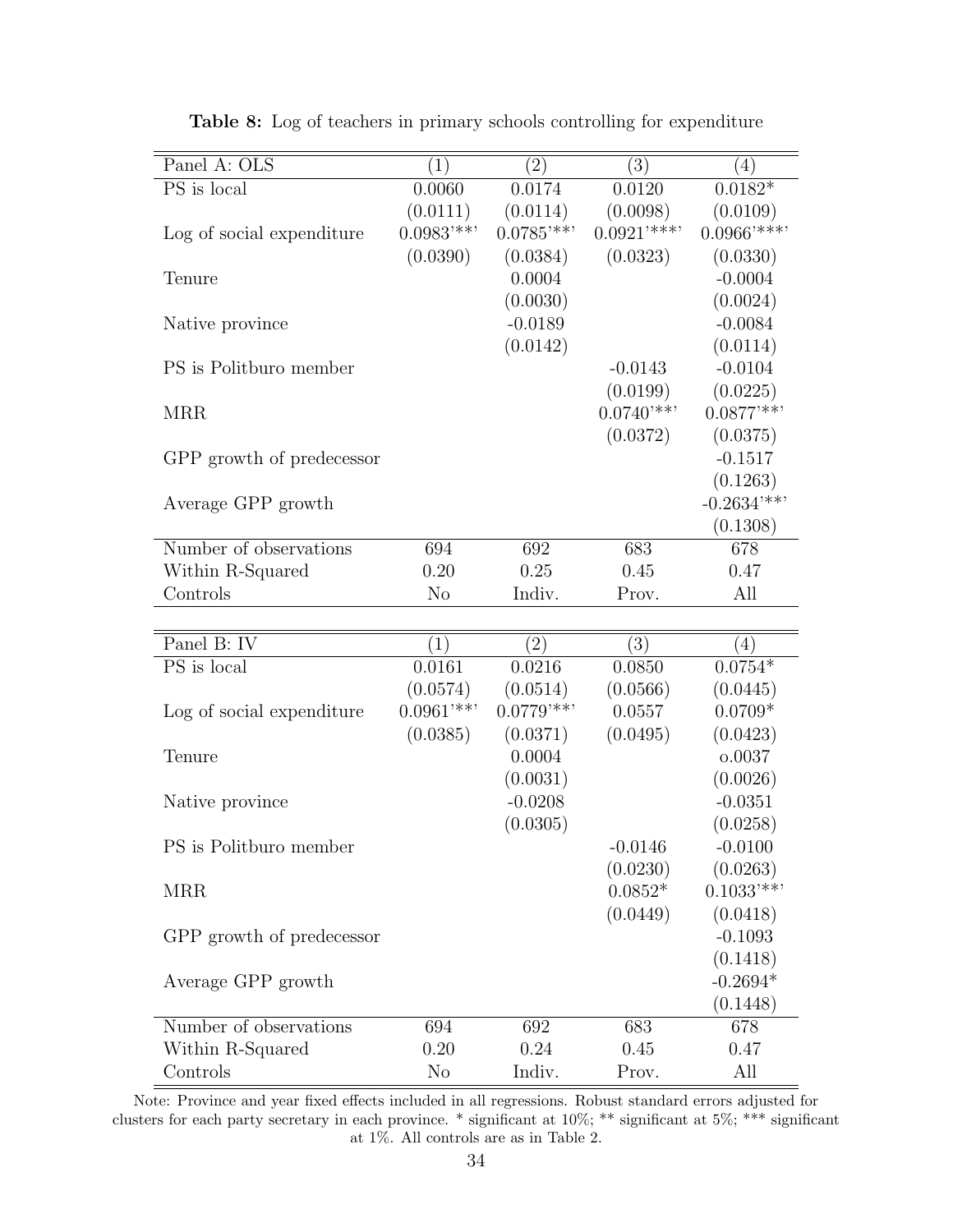| Panel A: OLS              | $\left(1\right)$ | $\left( 2\right)$ | (3)                       | (4)                     |
|---------------------------|------------------|-------------------|---------------------------|-------------------------|
| PS is local               | $-0.1025***$     | $-0.1135***$      | $-0.0859***$              | $-0.0952***$            |
|                           | (0.0414)         | (0.0476)          | (0.0308)                  | (0.0359)                |
| Tenure                    |                  | 0.0055            |                           | $-0.0047$               |
|                           |                  | (0.0100)          |                           | (0.0088)                |
| Native province           |                  | 0.0391            |                           | 0.0222                  |
|                           |                  | (0.0480)          |                           | (0.0385)                |
| Worked in the center      |                  | $-0.0295$         |                           | $-0.0013$               |
|                           |                  | (0.0525)          |                           | (0.0423)                |
| PS is Politburo member    |                  |                   | $0.0863$ '**'             | $0.0782*$               |
|                           |                  |                   | (0.0406)                  | (0.0454)                |
| <b>MRR</b>                |                  |                   | $0.3153$ '***'            | $0.2789**$              |
|                           |                  |                   | (0.1057)                  | (0.1101)                |
| GPP growth of predecessor |                  |                   |                           | 0.1497                  |
|                           |                  |                   |                           | (0.6848)                |
| Average GPP growth        |                  |                   |                           | $0.9833*$               |
|                           |                  |                   |                           | (0.5508)                |
| Number of observations    | 718              | 716               | 696                       | 691                     |
| Within R-Squared          | 0.93             | 0.93              | 0.95                      | 0.95                    |
| Controls                  | N <sub>o</sub>   | Indiv.            | Prov.                     | All                     |
|                           |                  |                   |                           |                         |
| Panel B: IV               | (1)              | (2)               | (3)                       | $\left(4\right)$        |
| PS is local               | $-0.3467***$     | $-0.3429***$      | $-0.4786$ <sup>****</sup> | $-0.4340***$            |
|                           | (0.1456)         | (0.1401)          | (0.1520)                  | (0.1234)                |
| Tenure                    |                  | 0.0029            |                           | $-0.0094$               |
|                           |                  | (0.0099)          |                           | (0.0094)                |
| Native province           |                  | $0.1497*$         |                           | $0.1852$ <sup>***</sup> |
|                           |                  | (0.0782)          |                           | (0.0727)                |
| Worked in the center      |                  | $-0.0950$         |                           | $-0.0969*$              |
|                           |                  | (0.0635)          |                           | (0.0560)                |
| PS is Politburo member    |                  |                   | $0.1194*$                 | 0.0967                  |
|                           |                  |                   | (0.0000)                  | (0.000)                 |

Table 9: Log of construction output

| Tenure                    | (0.1456)       | (0.1401)<br>0.0029<br>(0.0099) | (0.1520)                            | (0.1234)<br>$-0.0094$<br>(0.0094) |
|---------------------------|----------------|--------------------------------|-------------------------------------|-----------------------------------|
| Native province           |                | $0.1497*$                      |                                     | $0.1852$ <sup>***</sup>           |
| Worked in the center      |                | (0.0782)<br>$-0.0950$          |                                     | (0.0727)<br>$-0.0969*$            |
| PS is Politburo member    |                | (0.0635)                       | $0.1194*$                           | (0.0560)<br>0.0967                |
| <b>MRR</b>                |                |                                | (0.0606)<br>$0.3548$ <sup>***</sup> | (0.0629)<br>$0.2477*$             |
| GPP growth of predecessor |                |                                | (0.1468)                            | (0.1396)<br>$-0.1826$             |
| Average GPP growth        |                |                                |                                     | (0.6770)<br>$1.1683*$             |
|                           |                |                                |                                     | (0.6751)                          |
| Number of observations    | 718            | 716                            | 696                                 | 691                               |
| Within R-Squared          | 0.93           | 0.93                           | 0.95                                | 0.95                              |
| Controls                  | N <sub>o</sub> | Indiv.                         | Prov.                               | All                               |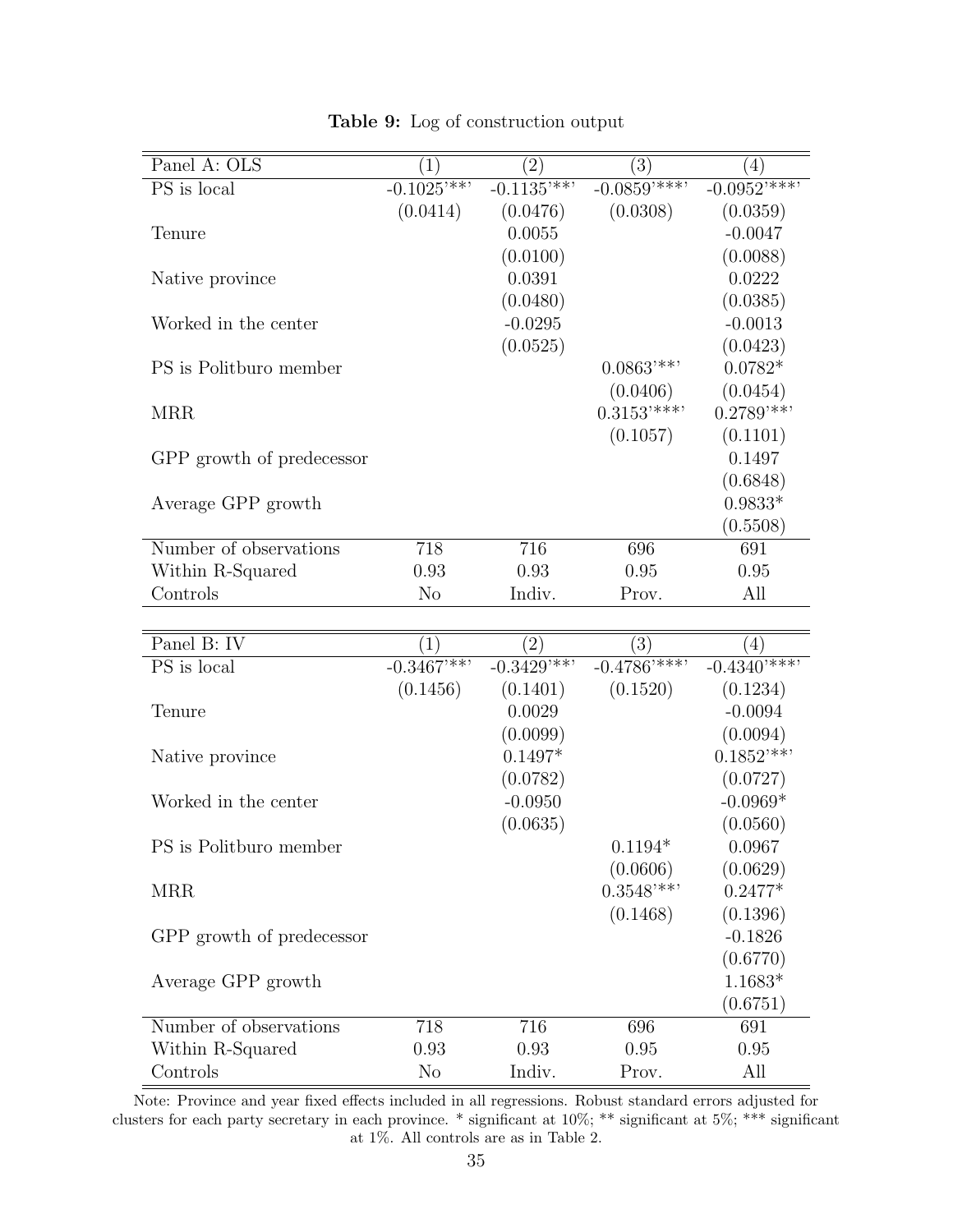| Panel A: OLS                      | (1)                      | $\overline{(2)}$        | $\overline{(3)}$        | (4)                       |
|-----------------------------------|--------------------------|-------------------------|-------------------------|---------------------------|
| $\overline{\mathrm{PS}}$ is local | $-0.0954***$             | $-0.1008***$            | $-0.0833***$            | $-0.0929***$              |
|                                   | (0.0391)                 | (0.0473)                | (0.0305)                | (0.0355)                  |
| Log of investment                 | $0.2658$ <sup>****</sup> | $0.2646$ '***'          | $0.1136$ <sup>***</sup> | $0.1016$ <sup>***</sup>   |
|                                   | (0.0542)                 | (0.0564)                | (0.0454)                | (0.0465)                  |
| Tenure                            |                          | 0.0088                  |                         | $-0.0017$                 |
|                                   |                          | (0.0093)                |                         | (0.0085)                  |
| Native province                   |                          | 0.0289                  |                         | 0.0250                    |
|                                   |                          | (0.0483)                |                         | (0.0373)                  |
| PS is Politburo member            |                          |                         | $0.1218***$             | $0.1133$ '***'            |
|                                   |                          |                         | (0.0367)                | (0.0413)                  |
| <b>MRR</b>                        |                          |                         | $0.3073$ '***'          | $0.2855$ '***'            |
|                                   |                          |                         | (0.1029)                | (0.1094)                  |
| GPP growth of predecessor         |                          |                         |                         | $-0.0577$                 |
|                                   |                          |                         |                         | (0.6807)                  |
| Average GPP growth                |                          |                         |                         | 0.6658                    |
|                                   |                          |                         |                         | (0.5363)                  |
| Number of observations            | 706                      | 704                     | 687                     | 682                       |
| Within R-Squared                  | 0.93                     | 0.94                    | 0.95                    | 0.96                      |
| Controls                          | N <sub>o</sub>           | Indiv.                  | Prov.                   | All                       |
|                                   |                          |                         |                         |                           |
| Panel B: IV                       | (1)                      | (2)                     | (3)                     | (4)                       |
| $\overline{\mathrm{PS}}$ is local | $-0.3879***$             | $-0.3648***$            | $-0.4833***$            | $-0.4304$ <sup>****</sup> |
|                                   | (0.1172)                 | (0.1061)                | (0.1459)                | (0.1173)                  |
| Log of investment                 | $0.2535$ '***'           | $0.2444***$             | $0.1028*$               | 0.0792                    |
|                                   | (0.0634)                 | (0.0629)                | (0.0587)                | (0.0586)                  |
| Tenure                            |                          | 0.0058                  |                         | $-0.0065$                 |
|                                   |                          | (0.0095)                |                         | (0.0094)                  |
| Native province                   |                          | $0.1569$ <sup>***</sup> |                         | $0.1876$ '***'            |
|                                   |                          | (0.0664)                |                         | (0.0683)                  |
| PS is Politburo member            |                          |                         | $0.1549**$              | $0.1375***$               |
|                                   |                          |                         | (0.0624)                | (0.0626)                  |
| <b>MRR</b>                        |                          |                         | $0.3481$ <sup>***</sup> | $0.2572*$                 |

Table 10: Log of construction output controlling for log of investment

GPP growth of predecessor -0.3686

Average GPP growth 0.9046

Number of observations 706 704 687 682 Within R-Squared 0.93 0.94 0.95 0.96 Controls No Indiv. Prov. All

 $(0.1447)$   $(0.1368)$ 

(0.6719)

(0.6731)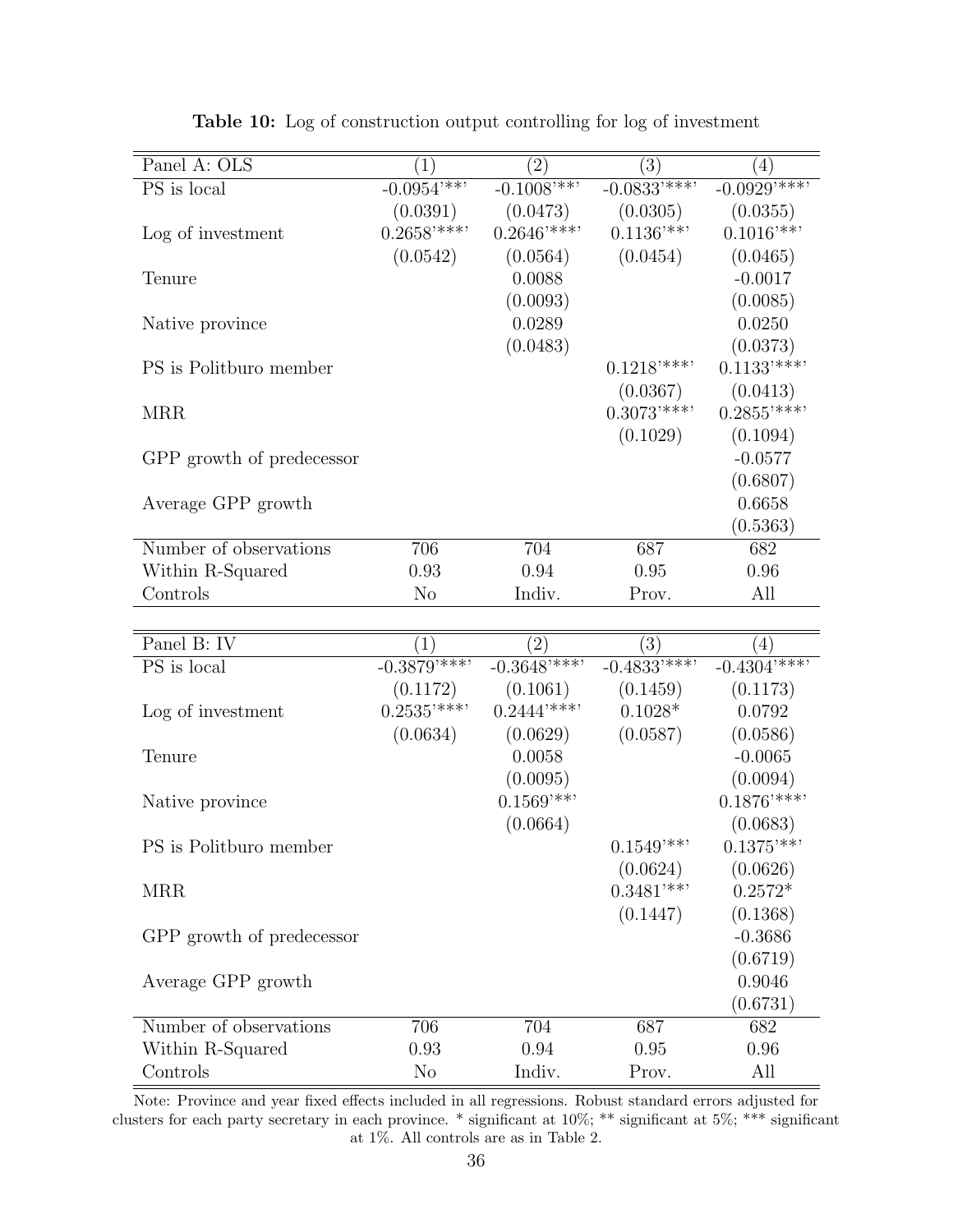| Panel A: OLS              | $\left( 1\right)$ | $\left( 2\right)$                 | $\left( 3\right)$        | (4)                      |
|---------------------------|-------------------|-----------------------------------|--------------------------|--------------------------|
| PS is local               | $-0.0204$         | $-0.0166$                         | $-0.0012$                | $-0.0018$                |
|                           | (0.0226)          | (0.0261)                          | (0.0175)                 | (0.0210)                 |
| Tenure                    |                   | 0.0049                            |                          | 0.0036                   |
|                           |                   | (0.0045)                          |                          | (0.0038)                 |
| Native province           |                   | $-0.0054$                         |                          | $-0.0106$                |
|                           |                   | (0.0264)                          |                          | (0.0234)                 |
| Worked in the center      |                   | $-0.0015$                         |                          | $-0.0195$                |
|                           |                   | (0.0300)                          |                          | (0.0284)                 |
| PS is Politburo member    |                   |                                   | $0.0959$ '***'           | $0.0891$ '**'            |
|                           |                   |                                   | (0.0360)                 | (0.0369)                 |
| <b>MRR</b>                |                   |                                   | 0.0804                   | 0.0682                   |
|                           |                   |                                   | (0.0695)                 | (0.0675)                 |
| GPP growth of predecessor |                   |                                   |                          | 0.2336                   |
|                           |                   |                                   |                          | (0.3428)                 |
| Average GPP growth        |                   |                                   |                          | 0.2270                   |
|                           |                   |                                   |                          | (0.2529)                 |
| Number of observations    | 698               | 696                               | 676                      | 671                      |
| Within R-Squared          | 0.50              | 0.51<br>0.60                      |                          | 0.61                     |
| Controls                  | $\rm No$          | Indiv.                            | Prov.                    | All                      |
|                           |                   |                                   |                          |                          |
|                           |                   |                                   |                          |                          |
| Panel B: IV               | (1)               |                                   | (3)                      | (4)                      |
| PS is local               | $-0.2043***$      | $\left( 2\right)$<br>$-0.2030***$ | $-0.1362*$               | $-0.1287$ <sup>***</sup> |
|                           | (0.0703)          | (0.0643)                          | (0.0732)                 | (0.0649)                 |
| Tenure                    |                   | 0.0032                            |                          | 0.0023                   |
|                           |                   | (0.0050)                          |                          | (0.0041)                 |
|                           |                   | $0.0811*$                         |                          | 0.0487                   |
| Native province           |                   | (0.0449)                          |                          |                          |
| Worked in the center      |                   | $-0.0514$                         |                          | (0.0384)<br>$-0.0528*$   |
|                           |                   | (0.0348)                          |                          | (0.0313)                 |
| PS is Politburo member    |                   |                                   | $0.1043$ <sup>****</sup> | $0.0947$ <sup>***</sup>  |
|                           |                   |                                   |                          | (0.0398)                 |
| <b>MRR</b>                |                   |                                   | (0.0382)<br>0.0789       | 0.0479                   |
|                           |                   |                                   |                          |                          |
|                           |                   |                                   | (0.0694)                 | (0.0693)<br>0.1754       |
| GPP growth of predecessor |                   |                                   |                          | (0.4035)                 |
| Average GPP growth        |                   |                                   |                          | 0.3384                   |
|                           |                   |                                   |                          | (0.3037)                 |
| Number of observations    | 698               | 696                               | 676                      | 671                      |

Table 11: Log of the length of railroads

Controls No Indiv. Prov. All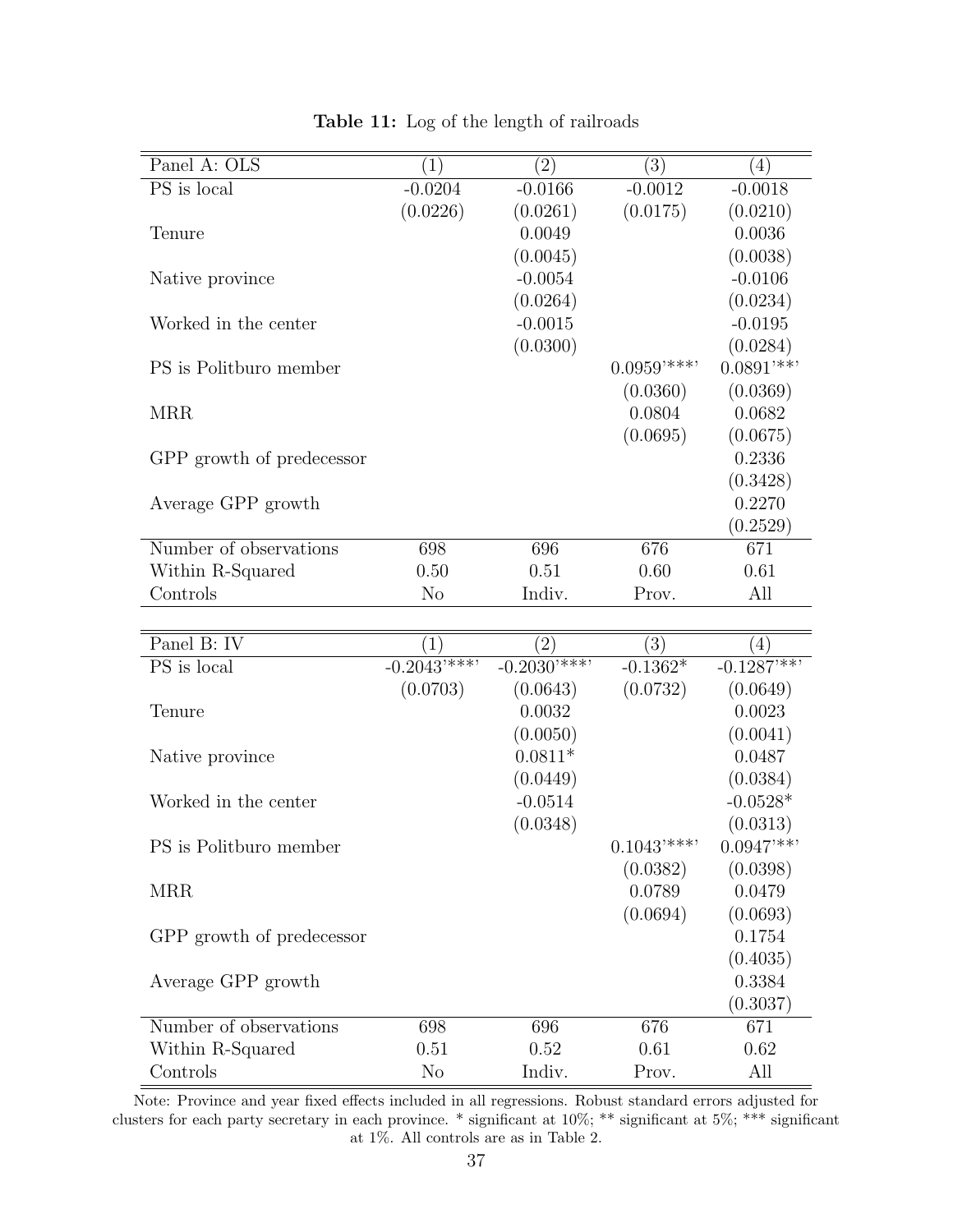| Panel A: Total Gov. Expenditure, OLS   | (1)               | (2)               | (3)              | (4)                     |
|----------------------------------------|-------------------|-------------------|------------------|-------------------------|
| PS is local                            | $-0.0017$         | $-0.0206$         | 0.0067           | $-0.0030$               |
|                                        | (0.0280)          | (0.0295)          | (0.0187)         | (0.0222)                |
| PS is Politburo member                 |                   |                   | $0.1820***$      | $0.1820***$             |
|                                        |                   |                   | (0.0507)         | (0.0491)                |
| <b>MRR</b>                             |                   |                   | $0.2253$ '***'   | $0.1766$ <sup>***</sup> |
|                                        |                   |                   | (0.0718)         | (0.0692)                |
| Number of observations                 | 742               | 740               | 707              | 702                     |
| R-Squared                              | 0.57              | 0.57              | 0.81             | 0.81                    |
| Panel B: Total Gov. Expenditure, IV    | (1)               | $\overline{(2)}$  | $\overline{(3)}$ | (4)                     |
| PS is local                            | 0.1599            | 0.1505            | 0.0675           | 0.0546                  |
|                                        | (0.1244)          | (0.1169)          | (0.0893)         | (0.0729)                |
| PS is Politburo member                 |                   |                   | $0.1756$ '***'   | $0.1782$ '***'          |
|                                        |                   |                   | (0.0493)         | (0.0477)                |
| <b>MRR</b>                             |                   |                   | $0.2221$ '***'   | $0.1827$ '***'          |
|                                        |                   |                   | (0.0737)         | (0.0699)                |
| Number of observations                 | 742               | 740               | 707              | 702                     |
| R-Squared                              | 0.59              | 0.57              | 0.81             | 0.82                    |
| Panel C: Gross Provincial Product, OLS | (1)               | $\left( 2\right)$ | (3)              | (4)                     |
| PS is local                            | 0.0034            | $-0.0006$         | 0.0005           | $-0.0026$               |
|                                        | (0.0039)          | (0.0042)          | (0.0035)         | (0.0037)                |
| PS is Politburo member                 |                   |                   | 0.0011           | 0.0016                  |
|                                        |                   |                   | (0.0059)         | (0.0064)                |
| <b>MRR</b>                             |                   |                   | $0.0356$ '***'   | $0.0302$ <sup>***</sup> |
|                                        |                   |                   | (0.0113)         | (0.0119)                |
| Number of observations                 | 755               | 753               | 709              | 704                     |
| Adj. R-Squared                         | 0.23              | 0.26              | 0.36             | 0.38                    |
| Panel D: Gross Provincial Product, IV  | $\left( 1\right)$ | $\left( 2\right)$ | (3)              | (4)                     |
| PS is local                            | 0.0202            | 0.0166            | $-0.0011$        | $-0.0021$               |
|                                        | (0.0175)          | (0.0166)          | (0.0157)         | (0.0140)                |
| PS is Politburo member                 |                   |                   | 0.0012           | 0.0016                  |
|                                        |                   |                   | (0.0062)         | (0.0065)                |
| <b>MRR</b>                             |                   |                   | $0.0359$ '***'   | $0.0302$ <sup>***</sup> |
|                                        |                   |                   | (0.0117)         | (0.0118)                |
| Number of observations                 | 755               | 753               | 709              | 704                     |
| Adj. R-Squared                         | 0.16              | 0.21              | 0.36             | 0.38                    |
| Controls                               | N <sub>o</sub>    | Indiv.            | Prov.            | All                     |

#### Table 12: Size of government and Gross Provincial Product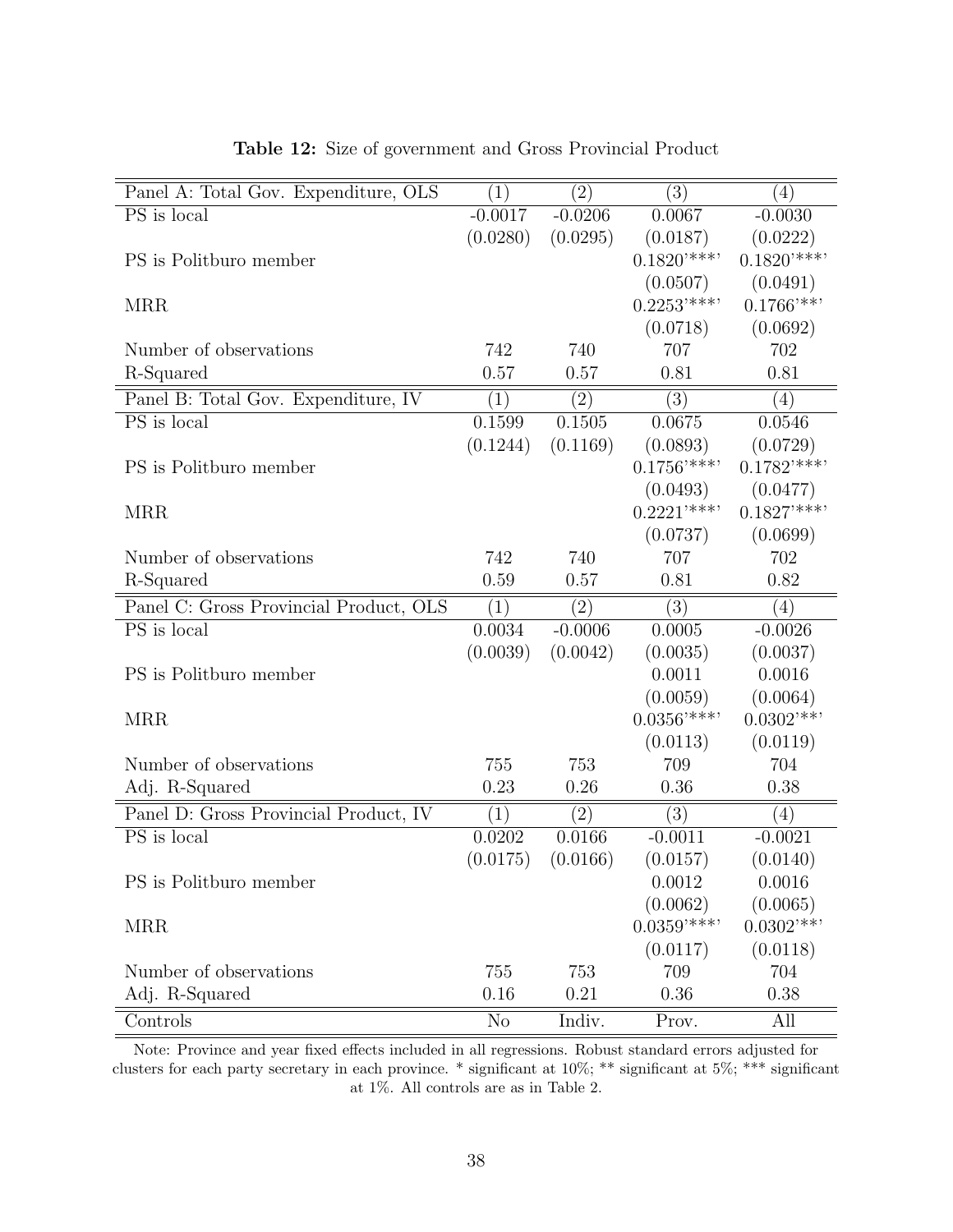|                                          | (OLS)                    | (OLS)        | (IV)         | $(\mathrm{IV})$ |  |  |  |  |
|------------------------------------------|--------------------------|--------------|--------------|-----------------|--|--|--|--|
| Log extra-budgetary revenue              |                          |              |              |                 |  |  |  |  |
| PS is local                              | $-0.0939***$             | $-0.0614***$ | $-0.7102***$ | $-0.5865*$      |  |  |  |  |
|                                          | (0.0468)                 | (0.0287)     | (0.2781)     | (0.3305)        |  |  |  |  |
| $PS$ is $local*(Tenure-mean)$            | $-0.0081$                | $-0.0064$    | $-0.0505$    | $-0.0380$       |  |  |  |  |
|                                          | (0.0135)                 | (0.0100)     | (0.1460)     | (0.1462)        |  |  |  |  |
| Tenure                                   | 0.0143                   | 0.0058       | 0.0432       | 0.0286          |  |  |  |  |
|                                          | (0.0100)                 | (0.0077)     | (0.0784)     | (0.0808)        |  |  |  |  |
| Number of observations                   | 645                      | 631          | 645          | 631             |  |  |  |  |
| Within R-Squared                         | 0.57                     | 0.78         | 0.59         | 0.79            |  |  |  |  |
|                                          | Social Expenditure share |              |              |                 |  |  |  |  |
| $\overline{\mathrm{PS}}$ is local        | $0.0085$ <sup>***</sup>  | $0.0081***$  | $0.0569*$    | $0.0631*$       |  |  |  |  |
|                                          | (0.0042)                 | (0.0036)     | (0.0298)     | (0.0338)        |  |  |  |  |
| $PS$ is local <sup>*</sup> (Tenure-mean) | $-0.0008$                | $-0.0010$    | 0.0056       | 0.0104          |  |  |  |  |
|                                          | (0.0013)                 | (0.0012)     | (0.0075)     | (0.0117)        |  |  |  |  |
| Tenure                                   | 0.0003                   | 0.0004       | $-0.0033$    | $-0.0057$       |  |  |  |  |
|                                          | (0.0009)                 | (0.0009)     | (0.0043)     | (0.0063)        |  |  |  |  |
| Number of observations                   | 695                      | 674          | 695          | 674             |  |  |  |  |
| Within R-Squared                         | 0.52                     | 0.57         | 0.52         | 0.57            |  |  |  |  |
| Log teachers in primary schools          |                          |              |              |                 |  |  |  |  |
| PS is local                              | 0.0119                   | $0.0183*$    | 0.0983       | 0.1923          |  |  |  |  |
|                                          | (0.0111)                 | (0.0096)     | (0.1222)     | (0.2073)        |  |  |  |  |
| $PS$ is local <sup>*</sup> (Tenure-mean) | $-0.0034$                | $-0.0008$    | 0.0167       | 0.0606          |  |  |  |  |
|                                          | (0.0045)                 | (0.0033)     | (0.0809)     | (0.1409)        |  |  |  |  |
| Tenure                                   | 0.0024                   | $-0.0007$    | $-0.0089$    | $-0.0338$       |  |  |  |  |
|                                          | (0.0039)                 | (0.0027)     | (0.0414)     | (0.0731)        |  |  |  |  |
| Number of observations                   | 703                      | 689          | 703          | 689             |  |  |  |  |
| Within R-Squared                         | 0.21                     | 0.46         | 0.21         | 0.46            |  |  |  |  |
| Log of construction output               |                          |              |              |                 |  |  |  |  |
| PS is local                              | $-0.0990***$             | $-0.0889***$ | $-0.4546$    | $-0.6815$       |  |  |  |  |
|                                          | (0.0426)                 | (0.0325)     | (0.2804)     | (0.4467)        |  |  |  |  |
| $PS$ is local*(Tenure-mean)              | $-0.0081$                | $-0.0183$    | $-0.1169$    | $-0.1686$       |  |  |  |  |
|                                          | (0.0160)                 | (0.0131)     | (0.1613)     | (0.2769)        |  |  |  |  |
| Tenure                                   | 0.0109                   | 0.0053       | 0.0668       | 0.0843          |  |  |  |  |
|                                          | (0.0111)                 | (0.0087)     | (0.0834)     | (0.1433)        |  |  |  |  |
| Number of observations                   | 716                      | 691          | 716          | 691             |  |  |  |  |
| Within R-Squared                         | 0.93                     | 0.95         | 0.93         | 0.95            |  |  |  |  |
| Controls                                 | Indiv.                   | All          | Indiv.       | All             |  |  |  |  |

Table 13: Interaction with tenure on the job

Note: Province and year fixed effects included in all regressions. Robust standard errors adjusted for clusters for each party secretary in each province. \* significant at 10%; \*\* significant at 5%; \*\*\* significant at 1%. Controls in regressions reported in columns 1 and 3 of this Table are as in Column 2 of Table 2 and in regressions reported in columns 2 and 4 of this Table are as in Column 4 of Table 2.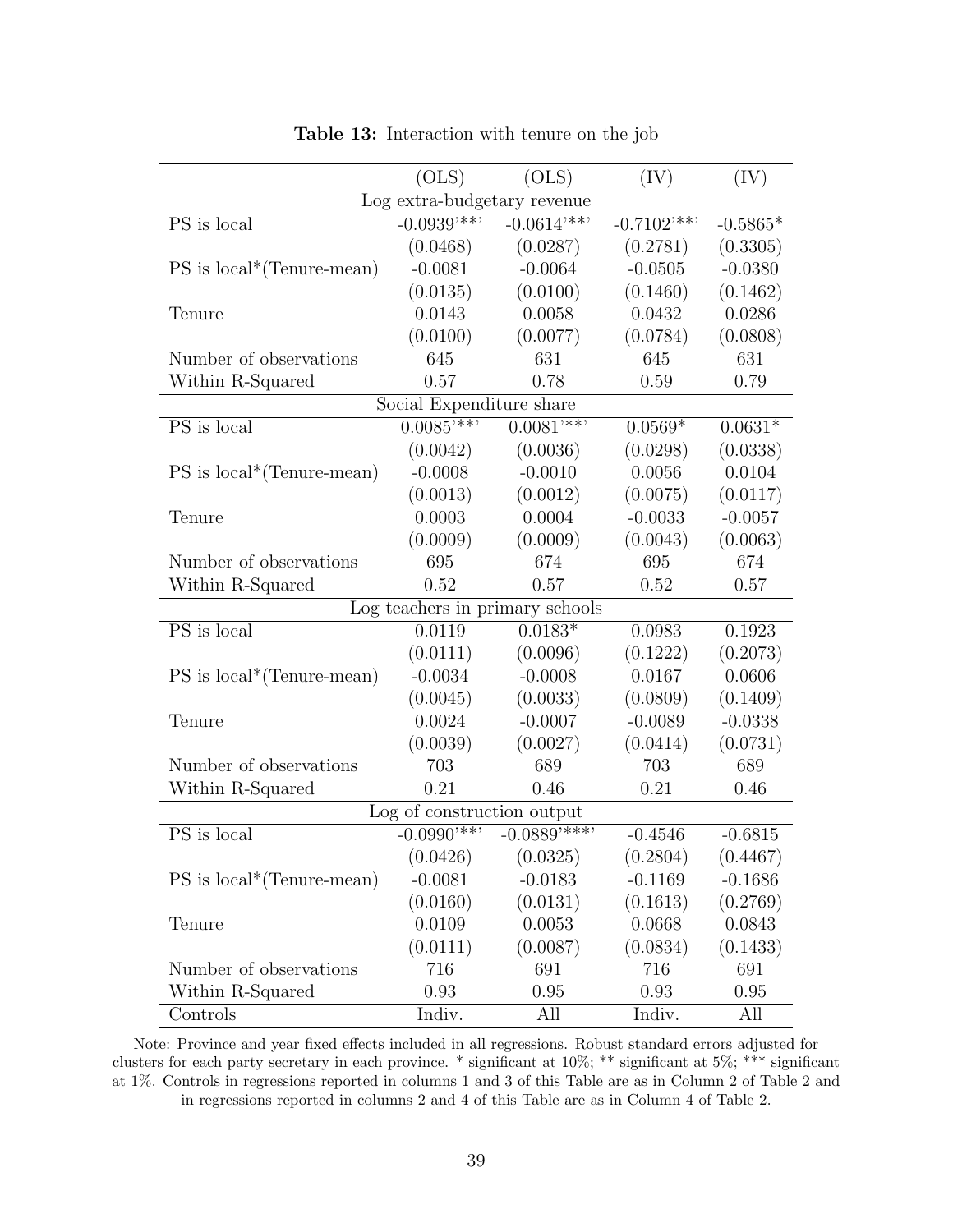| ו<br>ו                                                       |
|--------------------------------------------------------------|
| UCLASSIC CONTRACT TO THE CONTRACT TO SAINT USES TO THE SAINT |
| .<br> <br>l                                                  |
| )<br>}<br>}                                                  |
| $\frac{1}{2}$                                                |
| İ<br>$\mathbf{i}$<br>ĺ                                       |
| $\mathbf{i}$                                                 |
| ı                                                            |

| Extra-budgetary revenue         | Definition                                                            | Source                        |
|---------------------------------|-----------------------------------------------------------------------|-------------------------------|
|                                 | (Log of) extra-budgetary revenue consists of quasi-legal fees         | Difang caizheng tongji ziliao |
|                                 | levied by the sub-national governments: public utilities surcharges,  | (Local Public Finance Data)   |
|                                 | and licence fees, and, to some extent,<br>transportation              |                               |
|                                 | retained earnings of local state-owned enterprizes (SOEs).            |                               |
|                                 | The World Bank describes these funds as arising from                  |                               |
|                                 | "ad hoc fees and charges designed to tap deep pockets                 |                               |
|                                 | wherever they exist, and enterprizes are prime targets."              |                               |
| Social expenditure share        | Share of expenditure spent on culture, education, science and health. | Provincial yearbooks          |
| Teachers in primary schools     | Log of the number of full-time primary school teachers (unit: 10000). | Provincial yearbooks          |
| The length of railroads         | Log of the length of railroads (unit: kilometer).                     | Provincial yearbooks          |
| Construction output             | Log of the output of construction enterprises (unit: 100m Yuan).      | Provincial yearbooks          |
| Average Growth of GPP ov tenure | Average growth over PS' governance period                             | China Statistical Yearbook    |
| Total government expenditure    | Total local government expenditure.                                   | Provincial yearbooks          |